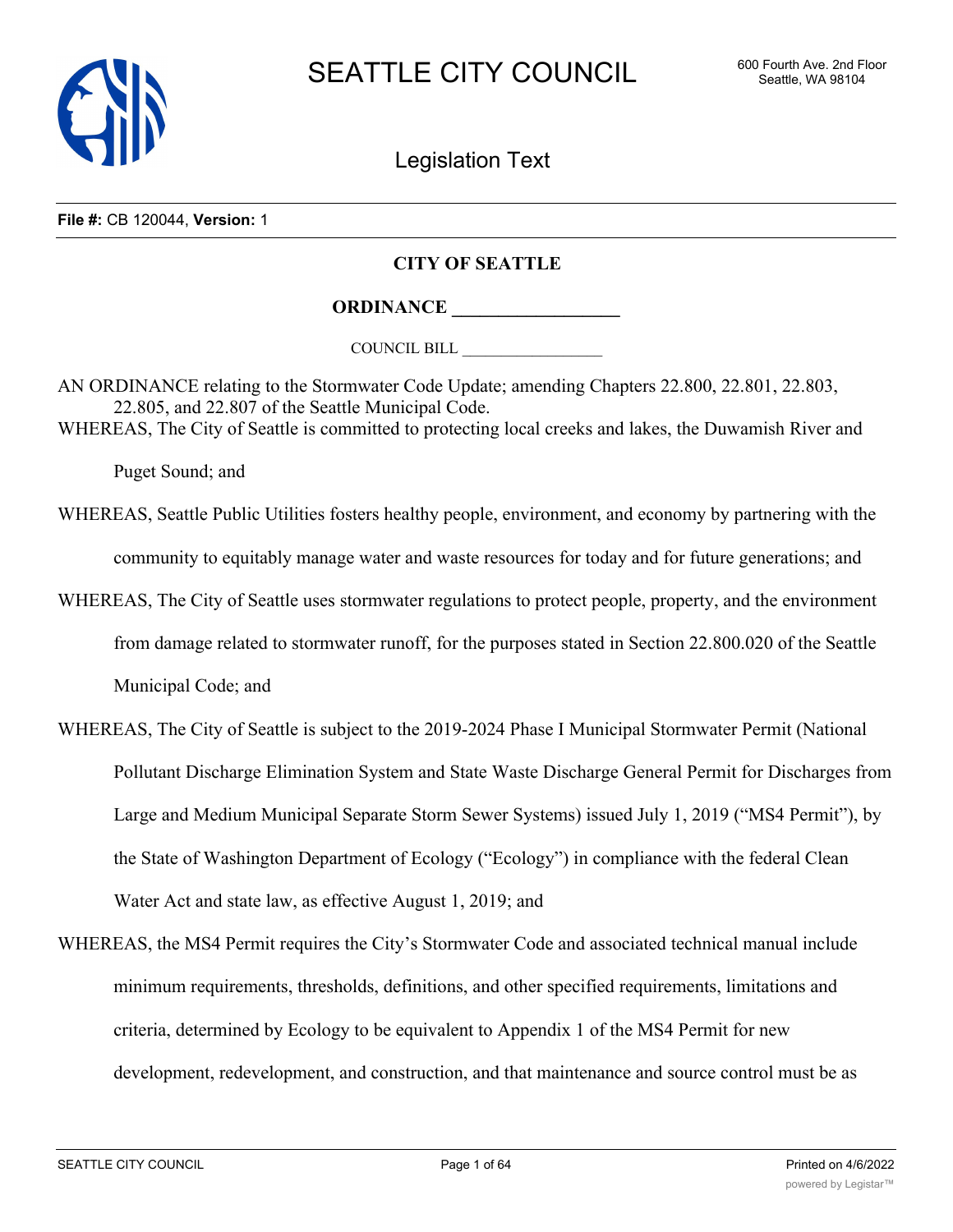least as protective as or functionally equivalent to Ecology's Stormwater Management Manual for Western Washington, 2019 edition; and

- WHEREAS, the MS4 Permit also requires the City evaluate and, if necessary, revise the Stormwater Code to incorporate low impact development principles and best management practices; and
- WHEREAS, this ordinance, to be known as the 2021 Stormwater Code Update, contains amendments to comply with the MS4 Permit and other amendments not required to comply with the MS4 Permit, to further the purposes of the Stormwater Code; and
- WHEREAS, the City is in the final stages of securing Ecology's approval of certain Seattle Stormwater Manual provisions that were drafted to meet MS4 Permit obligations, and the approved provisions will be adopted during 2021 by joint Directors' Rule of Seattle Public Utilities and the Seattle Department of Construction and Inspections; and
- WHEREAS, Ecology has reviewed the City's proposed revisions to the Stormwater Code that were drafted in response to the City's MS4 Permit obligations and that required Ecology approval, and Ecology has found that those provisions, together with final approved Seattle Stormwater Manual revisions, will meet the regulatory requirements of the MS4 Permit; and
- WHEREAS, Chapter 22.800 of the Seattle Municipal Code was established, and Chapter 22.805 of the Seattle Municipal Code was added, by Ordinance 123105, which repealed and re-enacted, relocated, and amended the text of Chapters 22.800, 22.801, 22.802, and 22.808 of the Seattle Municipal Code, previously amended by Ordinances 122738, 122055, 121276, 119965, 118396, 117852, 117789, 117697, and 117432 and adopted by Ordinance 116425; and
- WHEREAS, Sections 22.800.040, 22.805.050, and 22.805.060 of the Seattle Municipal Code were amended by Ordinance 124758; and
- WHEREAS, Chapters 22.800, 22.801, 22.802, 22.803, 22.805, 22.807, and 22.808 of the Seattle Municipal Code were amended by Ordinance 124872; and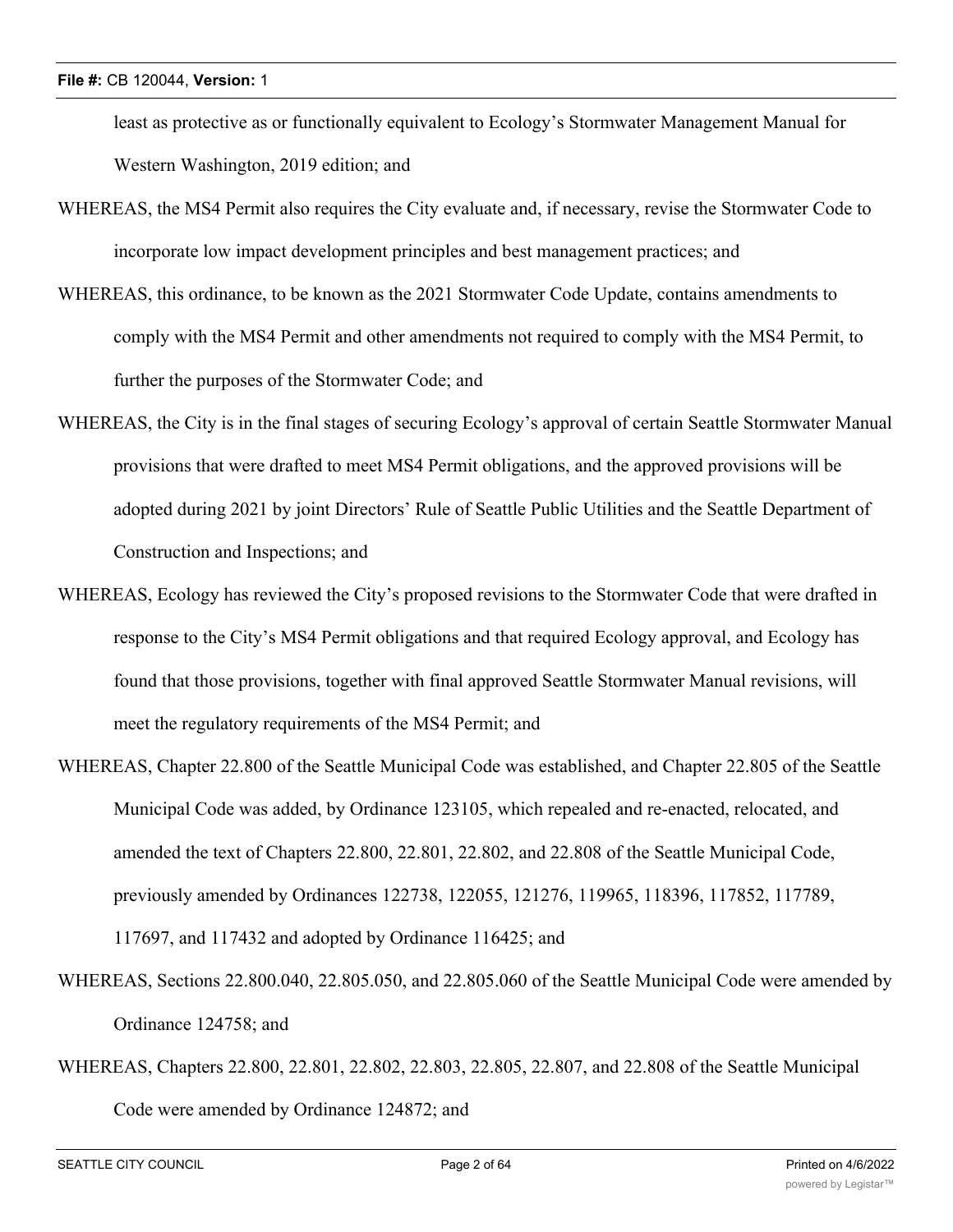WHEREAS, Section 22.801.030 of the Seattle Municipal Code was amended by Ordinance 126278; and

WHEREAS, in developing stormwater regulations that protect the functions and values of critical areas,

including those in the Shoreline District, the City has included the best available science; NOW

THEREFORE,

# **BE IT ORDAINED BY THE CITY OF SEATTLE AS FOLLOWS:**

Section 1. Chapter 22.800 of the Seattle Municipal Code, last amended by Ordinance 124919, is

amended as follows:

**Chapter 22.800 TITLE, PURPOSE, SCOPE AND AUTHORITY**

\* \* \*

# **22.800.040 Exemptions, Adjustments, and Exceptions**

# A. Exemptions

1. The following land uses are exempt from the provisions of this subtitle:

a. Commercial agriculture, including only those activities conducted on lands defined in RCW 84.34.020 (2), and production of crops or livestock for wholesale trade; and

b. Forest practices regulated under Title 222 Washington Administrative Code, except for Class IV general forest practices, as defined in WAC 222-16-050, that are conversions from timber land to other uses.

2. The following land disturbing activities are not required to comply with the specific minimum requirements listed

below.

a. Maintenance, repair, or installation of underground or overhead utility facilities, such as, but not limited

to, pipes, conduits and vaults, and that includes replacing the ground surface with in-kind material or materials with similar runoff

characteristics are not required to comply with Section 22.805.070 (Minimum Requirements for On-site Stormwater Management),

Section 22.805.080 (Minimum Requirements for Flow Control), or Section 22.805.090 (Minimum Requirements for Treatment),

except as modified as follows:

#### ((1) Installation of a new or replacement of an existing public drainage system, public combined

sewer, or public sanitary sewer in the public right-of-way shall comply with Section 22.805.060 (Minimum Requirements for Roadway Projects) when these activities are implemented as publicly bid capital improvement projects funded by Seattle Public Utilities; and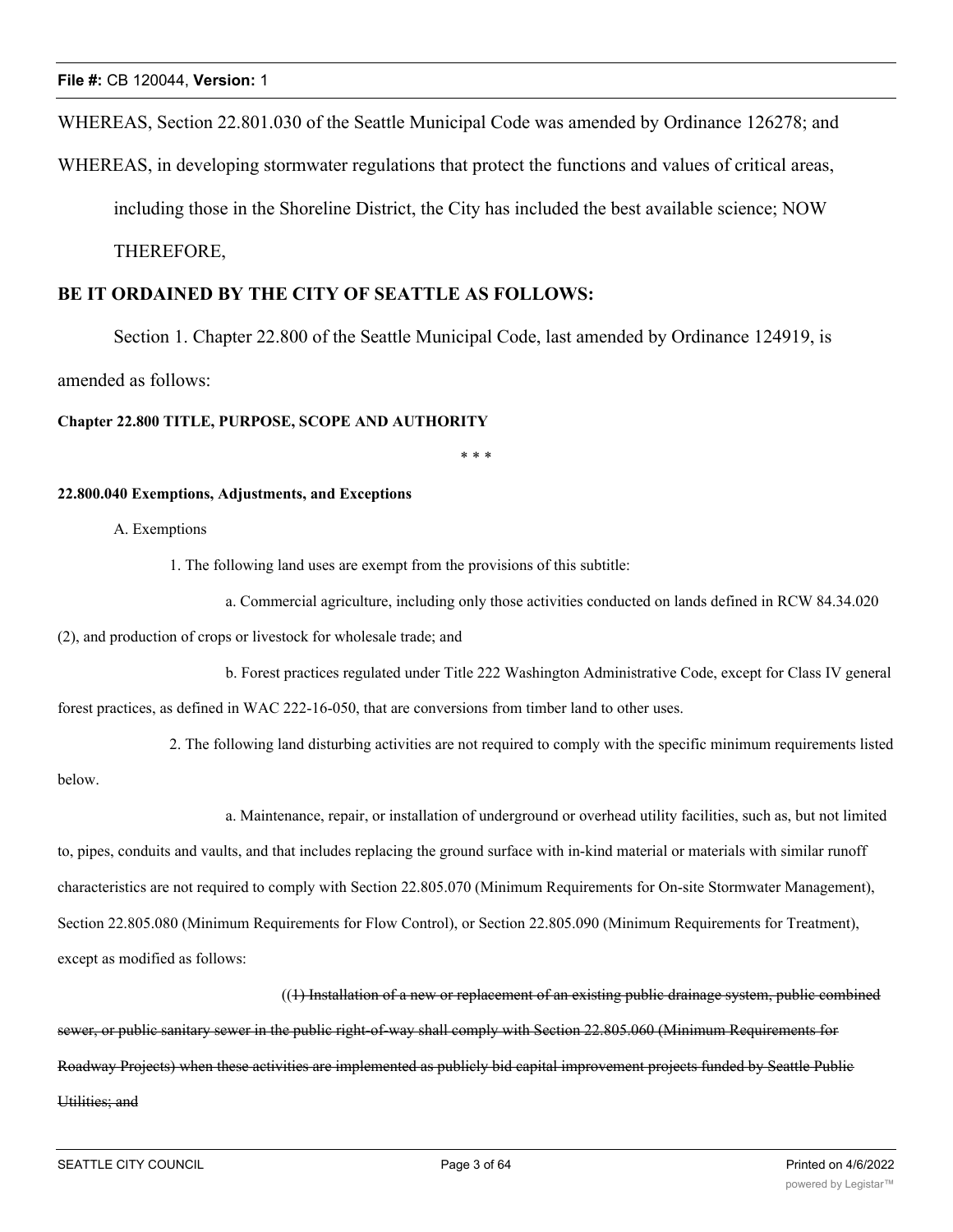2)) 1) Installation of underground or overhead utility facilities that are integral with and

contiguous to a road-related project shall comply with Section 22.805.060 (Minimum Requirements for Roadway Projects).

b. Pavement maintenance practices limited to the following activities are not required to comply with

Section 22.805.060 (Minimum Requirements for Roadway Projects), Section 22.805.070 (Minimum Requirements for On-site Stormwater Management, Section 22.805.080 (Minimum Requirements for Flow Control), or Section 22.805.090 (Minimum

Requirements for Treatment):

1) Pothole and square cut patching;

2) Overlaying existing asphalt or concrete or brick pavement with asphalt or concrete without

expanding the area of coverage;

3) Shoulder grading;

4) Reshaping or regrading drainage ditches;

5) Crack sealing; and

6) Vegetation maintenance.

c. Land disturbing activity that includes replacing the ground surface with in-kind material or with materials having equivalent runoff characteristics and is associated solely with soil remediation or tank removal for the purpose of removing contaminants and pollutants and not associated with other development is not required to comply with subsections 22.805.050.A and 22.805.060.A (Soil Amendment), Section 22.805.070 (Minimum Requirements for On-site Stormwater Management), or Section 22.805.080 (Minimum Requirements for Flow Control). Projects that include any development in addition to soil remediation or tank removal replaced with in-kind material or with materials having equivalent runoff characteristics are not exempt.

d. Drainage control facilities that are part of a public retrofit project installed to meet Appendix 12 to the City's municipal stormwater NPDES permit or for combined sewer control, or other voluntary retrofit project, are not required to comply with Section 22.805.070 (Minimum Requirements for On-site Stormwater Management), Section 22.805.080 (Minimum Requirements for Flow Control), or Section 22.805.090 (Minimum Requirements for Treatment). This exemption does not include land disturbing activities or hard surfaces that are not integral to or are in addition to the drainage control facilities described above, or installation of drainage control facilities that are otherwise required to meet this subtitle.

3. Sites that produce no runoff as determined by a licensed civil engineer using a continuous runoff model approved by the Director are not required to comply with Section 22.805.080 (Minimum Requirements for Flow Control).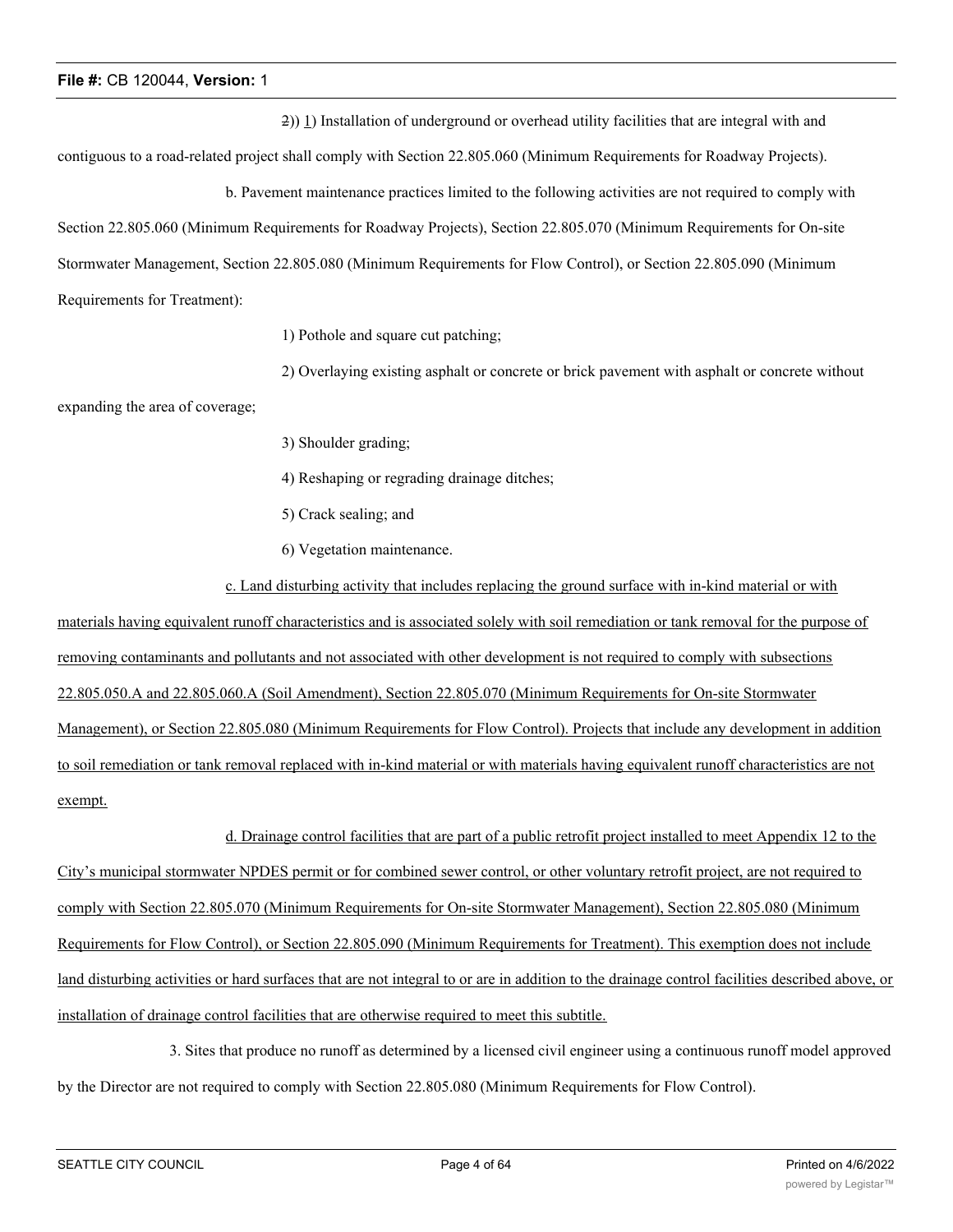4. When a portion of the site being developed discharges only to the public combined sewer, and that portion is not required to ((comply with the provision of subsection 22.805.020.I (Install Source Control BMPs) unless)) implement source controls pursuant to Section 22.803.040 for specified activities, the Director has the authority, to the extent allowed by law, to issue an order under Chapter 22.808 requiring the responsible party to undertake source controls, if the Director determines that these activities pose a hazard to public health, safety or welfare; endanger any property; adversely affect the safety and operation of ((eity)) City right-ofway, utilities, or other property owned or maintained by the City; or adversely affect the functions and values of an environmentally critical area or buffer.

5. Residential activities are not required to comply with the provision of subsection 22.805.020.I (Install Source Control BMPs) unless the Director determines that these activities pose a hazard to public health, safety or welfare; endanger any property; adversely affect the safety and operation of ((eity)) City right-of-way, utilities, or other property owned or maintained by the City; or adversely affect the functions and values of an environmentally critical area or buffer.

6. With respect to all state highway right-of-way under Washington State Department of Transportation (WSDOT) control within the jurisdiction of ((the)) The City of Seattle, WSDOT shall use the current, approved Highway Runoff Manual (HRM) for its existing and new facilities and rights-of-way, as addressed in WAC 173-270-030(1) and (2). Exceptions to this exemption, where more stringent stormwater management requirements apply, are addressed in WAC 173-270-030(3)(b) and (c).

a. When a state highway is located in the jurisdiction of a local government that is required by Ecology to use more stringent standards to protect the quality of receiving waters, WSDOT shall comply with the same standards to promote uniform stormwater management.

b. WSDOT shall comply with standards identified in watershed action plans for WSDOT rights-of-way, to the extent required by state law.

c. Other instances where more stringent local stormwater standards apply are projects subject to tribal government standards or to the stormwater management-related permit conditions imposed under Chapter 25.09 to protect environmentally critical areas and their buffers (under the Growth Management Act), an NPDES permit, or shoreline master programs (under the Shoreline Management Act). In addition, WSDOT shall comply with local jurisdiction stormwater standards when WSDOT elects, and is granted permission, to discharge stormwater runoff into a municipality's drainage system or combined sewer system.

#### B. Adjustments

1. The Director may approve a request for adjustments to the requirements of this subtitle when the Director finds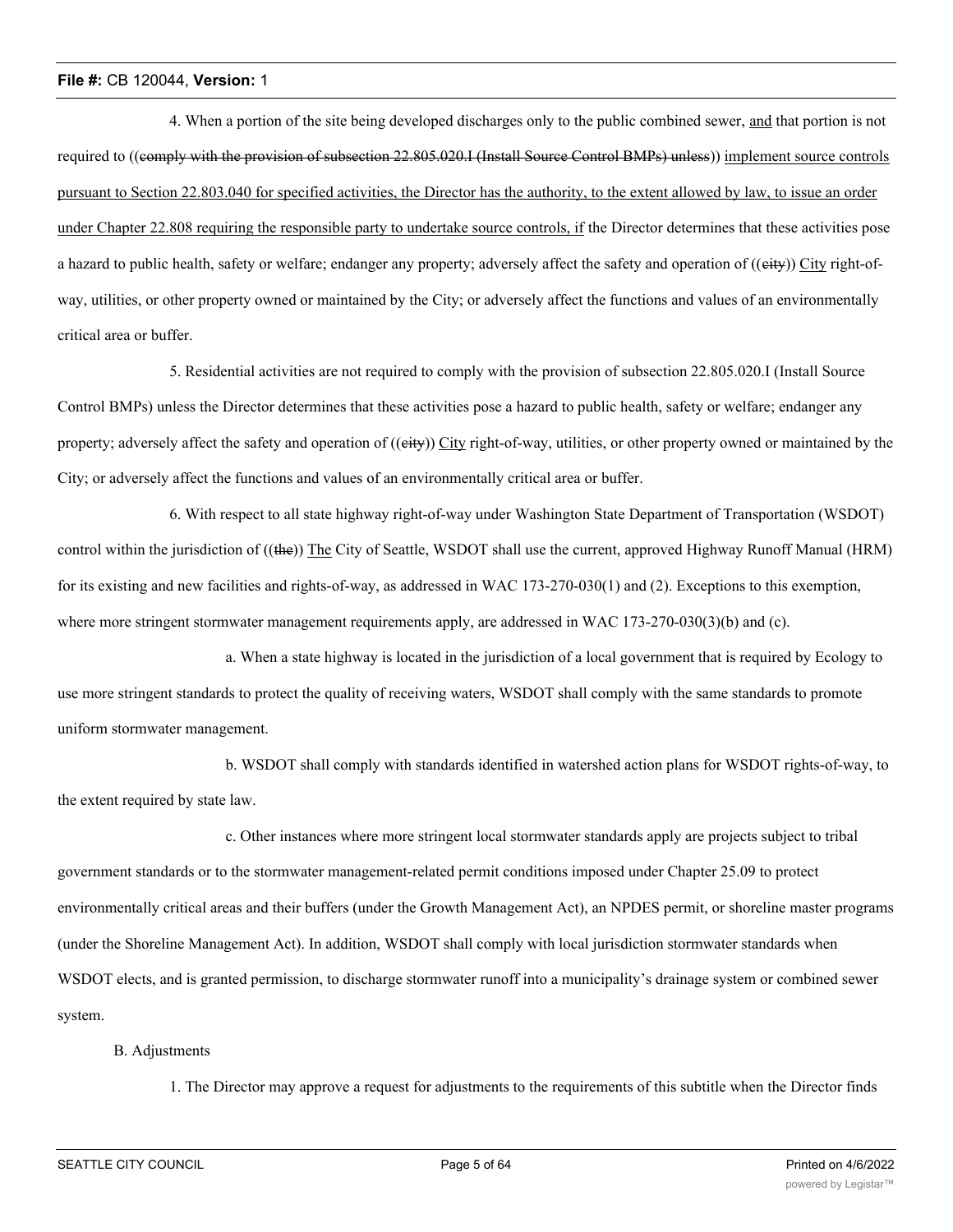that:

a. The adjustment provides substantially equivalent environmental protection; and

b. The objectives of safety, function, environmental protection, and facility maintenance are met, based on sound engineering practices.

2. During construction, the Director may require, or the applicant may request, that the construction of drainage control facilities and associated project designs be adjusted if physical conditions are discovered on the site that are inconsistent with the assumptions upon which the approval was based, including but not limited to unexpected soil and/or water conditions, weather generated problems, or changes in the design of the improved areas.

3. A request by the applicant for adjustments shall be submitted to the Director for approval prior to implementation. The request shall be in writing and shall provide facts substantiating the requirements of subsection 22.800.040.B.1 and, if made during construction, the factors in subsection 22.800.040.B.2. Any such modifications made during the construction of drainage control facilities shall be recorded on the final approved drainage control plan, a revised copy of which shall be filed by the Director.

C. Exceptions

1. The Director may approve a request for an exception to the requirements of this subtitle when the applicant demonstrates that the exception will not increase risks in the vicinity and/or downstream of the property to public health, safety and welfare, or to water quality, or to public and private property, and:

a. The requirement would cause a severe and unexpected financial hardship that outweighs the requirement's benefits, and the criteria for an adjustment cannot be met; or

b. The requirement would cause harm or a significant threat of harm to public health, safety and welfare, the environment, or public and private property, and the criteria for an adjustment cannot be met; or

c. The requirement is not technically feasible, and the criteria for an adjustment cannot be met; or

d. An emergency situation exists that necessitates approval of the exception.

2. An exception shall only be granted to the extent necessary to provide relief from the economic hardship, to alleviate the harm or threat of harm, to the degree that compliance with the requirement becomes technically feasible, or to perform the emergency work that the Director determines exists.

3. An applicant is not entitled to an exception, whether or not the criteria allowing approval of an exception are met.

4. The Director may require an applicant to provide additional information at the applicant's expense, including, but not limited to, an engineer's report or analysis.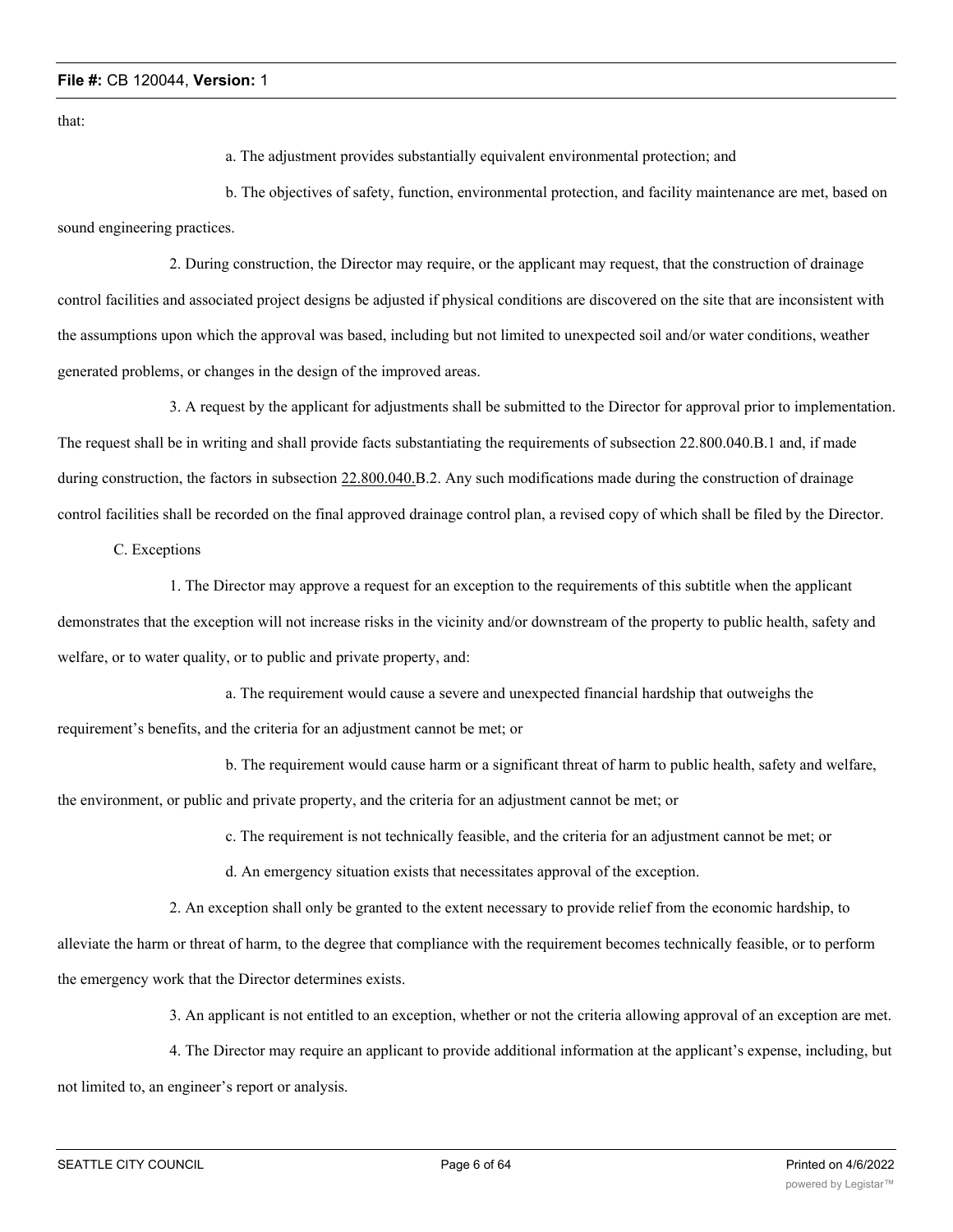5. When an exception is granted, the Director may impose new or additional requirements to offset or mitigate harm that may be caused by granting the exception, or that would have been prevented if the exception had not been granted.

6. Public notice of an application for an exception and of the Director's decision on the application shall be provided in the manner prescribed for Type II land use decisions, as set forth in Chapter 23.76.

7. The Director's decision shall be in writing with written findings of fact. Decisions approving an exception based on severe and unexpected economic hardship shall address all the factors in subsection 22.800.040.C.8.

8. An application for an exception on the grounds of severe and unexpected financial hardship must describe, at a minimum, all of the following:

a. The current, pre-project use of the site; and

b. How application of the requirement(s) for which an exception is being requested restricts the proposed

use of the site compared to the restrictions that existed prior to the adoption of this current subtitle; and

c. The possible remaining uses of the site if the exception were not granted; and

d. The uses of the site that would have been allowed prior to the adoption of this subtitle; and

e. A comparison of the estimated amount and percentage of value loss as a result of the requirements

versus the estimated amount and percentage of value loss as a result of requirements that existed prior to adoption of the requirements of this subtitle; and

f. The feasibility of the owner or developer to alter the project to apply the requirements of this subtitle.

9. In addition to rights under Chapter 3.02, any person aggrieved by a Director's decision on an application for an exception may appeal to the Hearing Examiner's Office by filing an appeal, with the applicable filing fee, as set forth in Section 23.76.022. However, appeals of a Notice of Violation, Director's order, or invoice issued pursuant to this subtitle shall follow the required procedure established in Chapter 22.808.

10. The Hearing Examiner shall affirm the Director's determination on the exception unless the examiner finds the determination is clearly erroneous based on substantial evidence. The applicant for the exception shall have the burden of proof on all issues related to justifying the exception.

11. The Director shall keep a record, including the Director's written findings of fact, on all approved requests for exceptions.

\* \* \*

# **22.800.070 Minimum Requirements for City Agency Projects**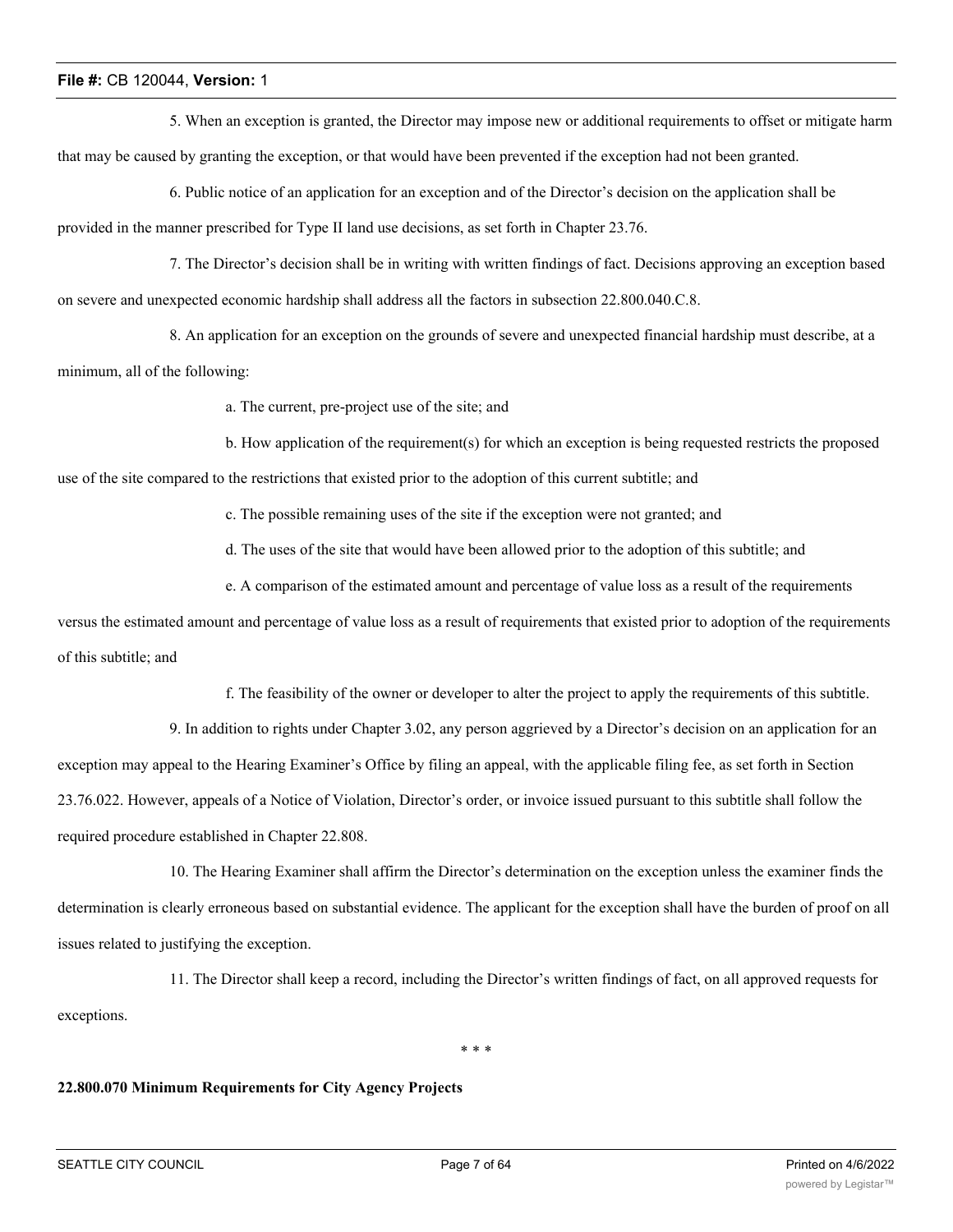A. Compliance. City agencies shall comply with all the requirements of this subtitle except as specified below:

1. City agencies are not required to obtain permits and approvals under this subtitle, other than inspections as set out in subsection B of this Section 22.800.070 and review and approval when applying roadway project infeasibility as provided in subsection 22.805.060.E, for work performed within a public right-of-way or for work performed for the operation and maintenance of park lands under the control or jurisdiction of the Department of Parks and Recreation. Where the work occurs in a public right-ofway, it shall also comply with Title 15, Street and Sidewalk Use, including the applicable requirements to obtain permits or approvals.

2. A City agency project, as defined in Section 22.801.170, that is not required to obtain permit(s) and approval(s) pursuant to subsection 22.800.070.A.1 and meets all of the conditions set forth below, is not required to comply with the amendments to 22.800.020 through 22.808.110 that take effect on  $((\text{January } 1, 2016))$  July 1, 2021, except the amendments to this subsection 22.800.070.A.2.

a. The project begins land disturbing activities within  $((18 \text{ months}))$  five years of the effective date of this

subtitle, and;

b. The project complies with the Stormwater Code that was made effective ((November 30, 2009)) January 1, 2016, by Ordinance ((123105)) 124872 which requires compliance with Directors' Rules ((15-2012/DWW 201.1 and 16- 2012/DWW 201.2)) SDCI 17-2017/SPU DWW 200 effective ((March 1, 2013, as amended by Ordinance 124758)) January 1, 2016; and

c. The project meets one or more of the following criteria:

1) Project funding was appropriated as identified in Ordinance ((124648)) 126237 titled, "An ordinance adopting a budget, including a capital improvement program and position modifications, for the City of Seattle for  $((2015))$  $2021$ "; or

2) Project received or will receive voter approval of financing before ((January 1, 2015)) January

1, 2021; or

3) Project received or will receive funds based on grant application(s) submitted before ((January

#### 1, 2015)) January 1, 2021.

B. Inspection

1. When the City conducts projects for which review and approval are required under Chapter 22.807 (Drainage Control Review and Application Requirements) the work shall be inspected by the City agency conducting the project or supervising the contract for the project. The inspector for the City agency shall be responsible for ascertaining that the drainage control is done in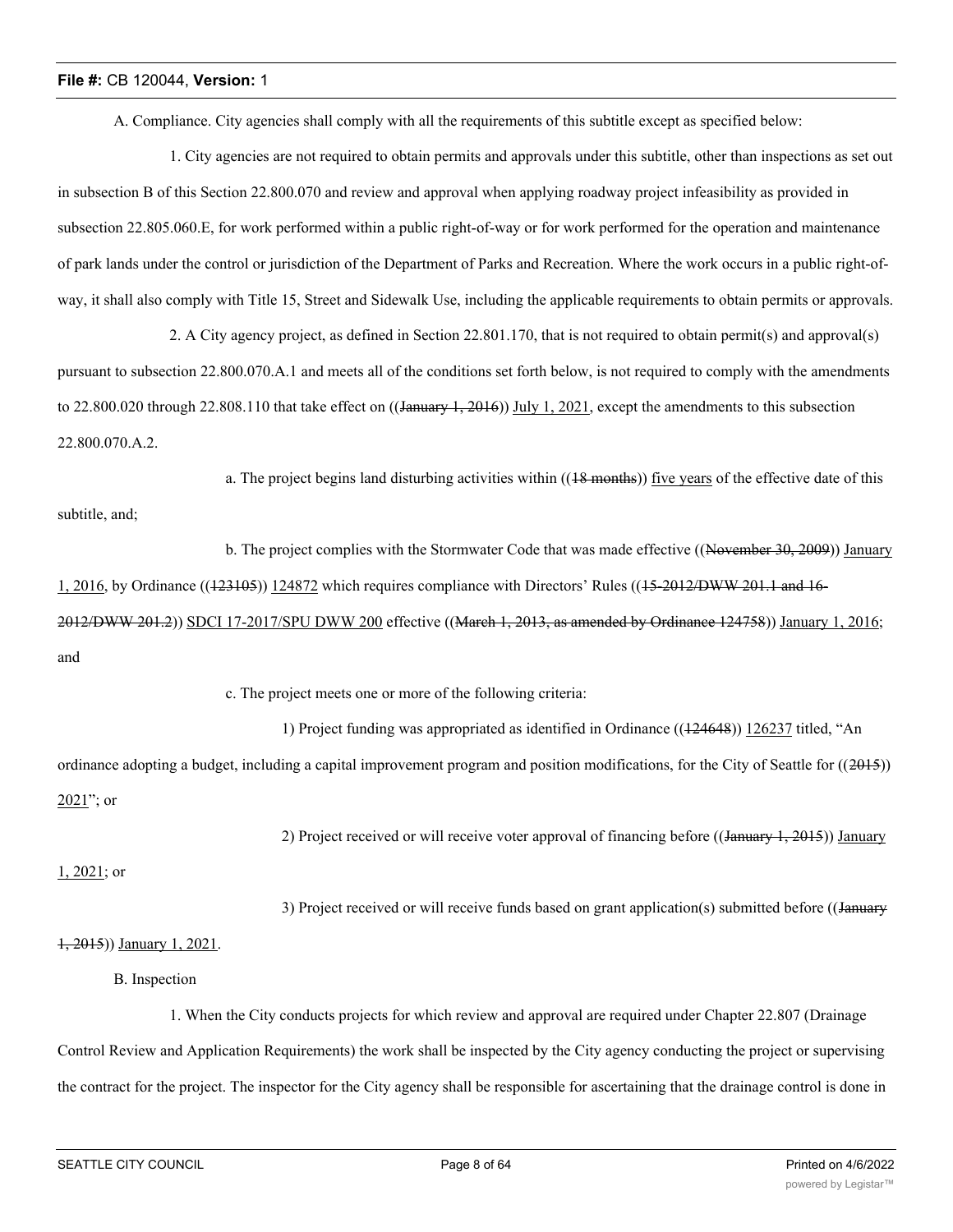a manner consistent with the requirements of this subtitle.

2. A City agency need not provide an inspector from its own agency provided either:

a. The work is inspected by an appropriate inspector from another City agency; or

b. The work is inspected by an appropriate inspector hired for that purpose by a City agency; or

c. The work is inspected by the licensed civil or geotechnical engineer who prepared the plans and

specifications for the work; or

d. A permit or approval is obtained from the Director of SDCI, and the work is inspected by the Director.

C. Certification of Compliance. City agencies shall meet the same standards as non-City projects, except as provided in subsection 22.800.070.A, and shall certify that each individual project meets those standards.

\* \* \*

# **22.800.080 Authority**

A. For projects not conducted in the public right-of-way, the Director of SDCI has authority regarding the provisions of this subtitle pertaining to grading, review of drainage control plans, and review of construction stormwater control plans, and has inspection and enforcement authority pertaining to temporary erosion and sediment control measures.

B. The Director of SPU has authority regarding all other provisions of this subtitle pertaining to drainage water, drainage, and erosion control, including inspection and enforcement authority. The Director of SPU may delegate authority to the Director of SDCI or the Director of SDOT regarding the provisions of this subtitle pertaining to review of drainage control plans, inspection of drainage control facilities, review of construction stormwater control plans, and inspection and enforcement authority pertaining to temporary erosion and sediment control measures for projects conducted in the public right-of-way.

C. The Directors of SDCI, SDOT, and SPU are authorized to take actions necessary to implement the provisions and purposes of this Subtitle VIII in their respective spheres of authority to the extent allowed by law, including, but not limited to, the following: promulgating and amending rules and regulations, pursuant to the Administrative Code, Chapter 3.02; establishing and conducting inspection programs; establishing and conducting or, as set forth in Section 22.802.040, requiring responsible parties to conduct monitoring programs, which may include sampling of discharges to or from drainage control facilities, the public drainage system, or receiving waters; taking enforcement action; abating nuisances; promulgating guidance and policy documents; and reviewing and approving, conditioning, or disapproving required submittals and applications for approvals and permits. The Directors are authorized to exercise their authority under this Subtitle VIII in a manner consistent with their legal obligations as determined by the courts or by statute.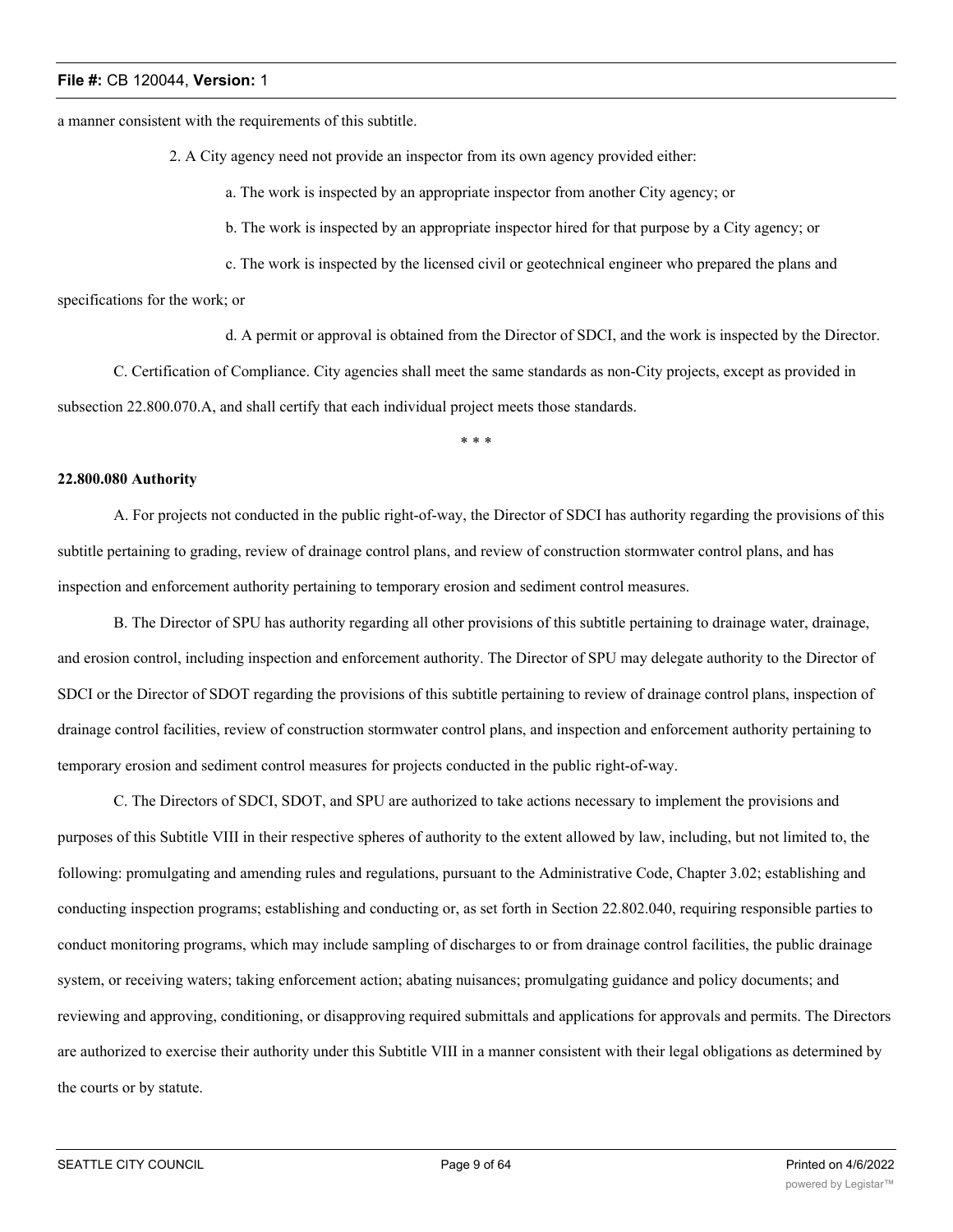D. The Director of SPU is authorized to develop, review, or approve drainage basin plans for managing receiving waters, drainage water, and erosion within individual basins. A drainage basin plan may, when approved by the Director of SPU, be used to modify requirements of this subtitle, provided the level of protection for human health, safety and welfare, the environment, and public or private property will equal or exceed that which would otherwise be achieved. A drainage basin plan that modifies the minimum requirements of this subtitle at a drainage basin level subject to the municipal stormwater NPDES Permit must be reviewed and approved by Ecology and adopted by City ordinance.

E. The Director of SPU is authorized, to the extent allowed by law, to develop, review, or approve an Integrated Drainage Plan as an equivalent means of complying with the requirements of this subtitle, in which the developer of a project voluntarily enters into an agreement with the Director of SPU to implement an Integrated Drainage Plan that is specific to one or more sites where best management practices are employed such that the cumulative effect on the discharge from the site(s) to the same receiving water is the same or better than that which would be achieved by a less integrated, site-by-site implementation of best management practices.

F. ((The)) For projects that do not discharge to the combined sewer system, the Director of SPU is authorized, to the extent allowed by law, to enter into an agreement with the developer ((of a project for the developer)) to allow a project's flow control, water quality treatment, on-site stormwater management, or wetland protection requirements to be met at an alternative location if the following conditions are met, or if another scenario is approved by Ecology:

1. The developer enters the agreement voluntarily to contribute funds toward the construction of, or to construct, one or more drainage control facilities  $((\text{that}))$  at an alternative location to mitigate the impacts to the same receiving water that have been identified as a consequence of the ((proposed development.)) project; and

2. The alternative location is for an equivalent area in terms of flow and pollution characteristics when compared with the project, as determined by the Director; and

a. The site of the project has greater than or equal to 35 percent existing hard surface coverage and the

project discharges to:

1) A Listed Creek and the equivalent area is in-basin, which means that the equivalent area is on the same site as the project, the project is located within contributing area to the equivalent area, or the equivalent area discharges from the public drainage system to the receiving water at the same point as (or upstream of) the point where the project area discharges from the public drainage system to the same receiving water; or

2) A receiving water other than a Listed Creek and the equivalent area discharges to the same

receiving water as the project.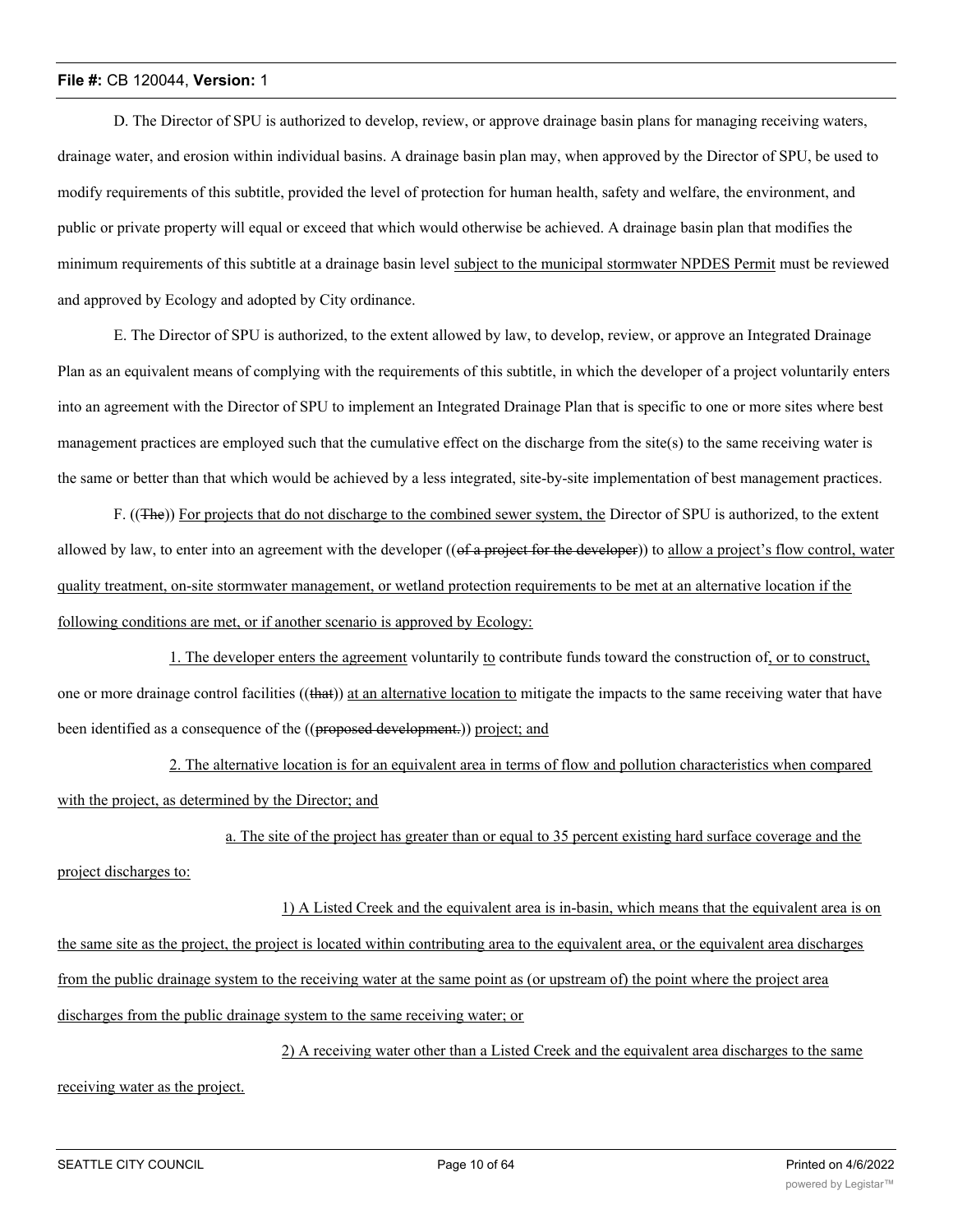G. ((The)) For projects that discharge to the combined sewer system, the Director of SPU is authorized, to the extent allowed by law, to enter into an agreement with the developer ((of a project for the developer)) to allow a project's flow control or on-site stormwater management requirements to be met at an alternative location if the developer enters the agreement voluntarily to contribute funds towards the construction of, or to construct, one or more drainage control facilities at an alternative location, determined by the Director, to mitigate the impacts ((to the same receiving water)) that have been identified as a consequence of the (( proposed development)) project.

H. If the Director of SPU determines that a discharge from a site, real property, or drainage control facility, directly or indirectly to a public drainage system, a private drainage system, or a receiving water within or contiguous to Seattle city limits, has exceeded, exceeds, or will exceed water quality standards at the point of assessment, or has caused or contributed, is causing or contributing, or will cause or contribute, to a prohibited discharge or a known or likely violation of water quality standards in the receiving water or a known or likely violation of the City's municipal stormwater NPDES permit, and cannot be adequately addressed by the required best management practices, then the Director of SPU has the authority, to the extent allowed by law, to issue an order under Chapter 22.808 requiring the responsible party to undertake more stringent or additional best management practices. These best management practices may include additional source control or structural best management practices or other actions necessary to cease the exceedance, the prohibited discharge, or causing or contributing to the known or likely violation of water quality standards in the receiving water or the known or likely violation of the City's municipal stormwater NPDES permit. Structural best management practices may include but shall not be limited to: drainage control facilities, structural source controls, treatment facilities, constructed facilities such as enclosures, covering and/or berming of container storage areas, and revised drainage systems. For existing discharges as opposed to new projects, the Director may allow 12 months to install a new flow control facility, structural source control, or treatment facility after the Director notifies the responsible party in writing of the Director's determination pursuant to this subsection 22.800.080.H and of the flow control facility, structural source control, or treatment facility that must be installed.

I. Unless an adjustment pursuant to subsection 22.800.040.B or an exception pursuant to subsection 22.800.040.C is approved by the Director, an owner or occupant who is required to connect, or who chooses to connect, to a public drainage system shall be required to extend the public drainage system if a public drainage system is not accessible within an abutting public area across the full frontage of the site.

J. The Director of SDCI or the Director of SPU has the authority, to the extent allowed by law, to require ((sites)) projects with any addition or replacement ((of less than  $5,000$  square feet)) of hard surface or ((with less than one acre of)) land disturbing activity to comply with the more stringent requirements set forth in ((Section 22.805.080 or Section 22.805.090)) Chapter 22.805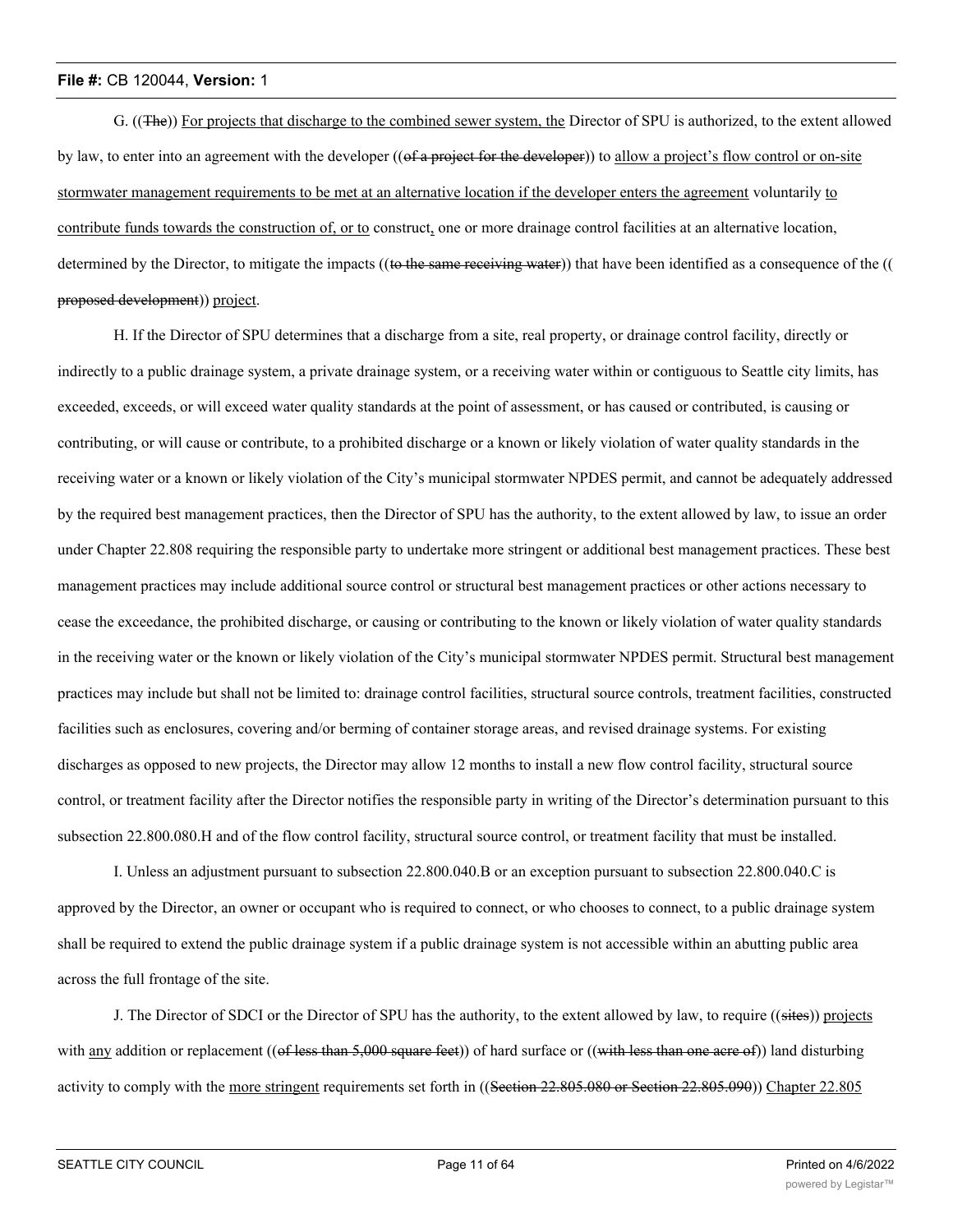when necessary to accomplish the purposes of this subtitle. In making this determination, the Director of SDCI or the Director of SPU may consider, but is not limited to, the following attributes of the site: location within an Environmentally Critical Area; proximity and tributary to an Environmentally Critical Area; and proximity and tributary to an area with known erosion or flooding problems.

\* \* \*

# **22.800.100 Transition to Revised Stormwater Code**

A. Any building or grading permit issued prior to June 30, 2020,  $((a))$  (1) which was not considered, either in the initial application process or in a renewal process, under the version of the Stormwater Code in effect on or after January 1, 2016, and  $((\theta))$ (2) pursuant to which construction has not started by June 30, 2020, shall expire on June 30, 2020.

B. Any building or grading permit (1) which was considered under a version of the Stormwater Code in effect on or after January 1, 2016, but before July 1, 2021, and (2) pursuant to which construction has not started by July 1, 2026, shall expire on July 1, 2026.

((B)) C. Any master use permit issued prior to June 30, 2020, for a project not requiring a building permit  $((a))$  (1) which was not considered, either in the initial application process or in a renewal process, under the version of the Stormwater Code in effect on or after January 1, 2016, and  $((\oplus))$  (2) pursuant to which construction has not started by June 30, 2020, shall expire on June 30, 2020.

D. Any master use permit for a project not requiring a building permit (1) which was considered under a version of the Stormwater Code in effect on or after January 1, 2016, but before July 1, 2021, and (2) pursuant to which construction has not started by July 1, 2026, shall expire on July 1, 2026.

((C)) E. Neither Section 23.22.028, Section 23.22.064, Section 23.24.050, RCW 58.17.033, nor RCW 58.17.170 shall require any permit application submitted on or after January 1, 2016, to be considered under a version of the Stormwater Code in effect prior to January 1, 2016, or require any permit application submitted on or after July 1, 2021 to be considered under a version of the Stormwater Code in effect prior to July 1, 2021. For purposes of this subsection ((22.800.100.C)) 22.800.100.E, "permit application" means an application for any permit required for construction within a plat or short plat or for construction of facilities and improvements for a plat or short plat, including, but not limited to, master use, building and grading permits.

((D)) F. Neither Section 23.22.028 nor Section 23.22.064 shall authorize starting construction, after June 30, 2020, of facilities or improvements for any plat without compliance with the version of the Stormwater Code in effect on or after January 1, 2016, or authorize starting construction, after July 1, 2026, of facilities or improvements for any plat without compliance with the version of the Stormwater Code in effect on or after July 1, 2021.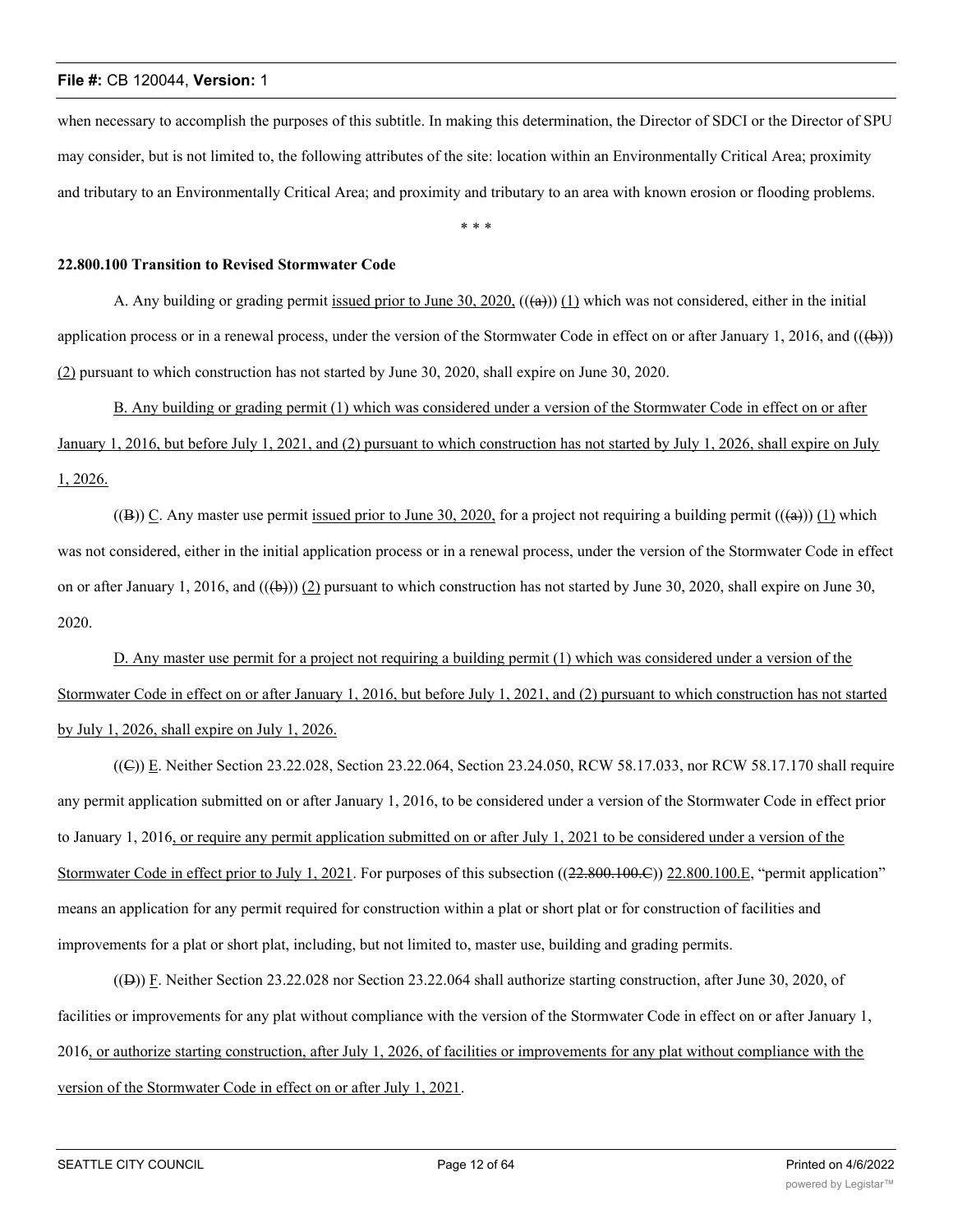$((E))$  G. For purposes of this section, "starting construction" or "started construction" means the site work associated with and directly related to the approved project has begun. For example: grading the project site to final grade or utility installation such as water, sewer, drainage, gas, or electrical infrastructure installed to serve the project and associated with the application. Simply clearing the project site or installing conduit does not constitute the start of construction.

Section 2. Chapter 22.801 of the Seattle Municipal Code, last amended by Ordinance 126278, is amended as follows:

# **Chapter 22.801 DEFINITIONS**

\* \* \*

#### **22.801.020 "A"**

"Agency" means any governmental entity or its subdivision.

"Agency, City" means "City agency" as defined in Section 25.09.520.

"Approved" means approved by the Director.

"Aquatic life use" means "aquatic life use" as defined in WAC 173-201A-200. For the purposes of this subtitle, at minimum the following water bodies are designated for aquatic life use: small lakes, creeks, and ((freshwater)) fresh designated receiving waters.

"Arterial" means "arterial" as defined in Section 11.14.035.

# **22.801.030 "B"**

"Basic treatment facility" means a drainage control facility designed to reduce concentrations of total suspended solids in

drainage water.

"Basic treatment receiving water" means:

1. All marine waters, including Puget Sound;

2. Lake Union;

3. Lake Washington;

4. Ship Canal and bays between Lake Washington and Puget Sound; and

5. Duwamish River.

"Best management practice" (BMP) means a schedule of activities, prohibitions of practices, operational and maintenance procedures, structural facilities, or managerial practice or device that, when used singly or in combination, prevents, reduces, or treats contamination of drainage water, prevents or reduces soil erosion, or prevents or reduces other adverse effects of drainage water. When the Directors develop rules and/or manuals prescribing BMPs for particular purposes, whether or not those rules and/or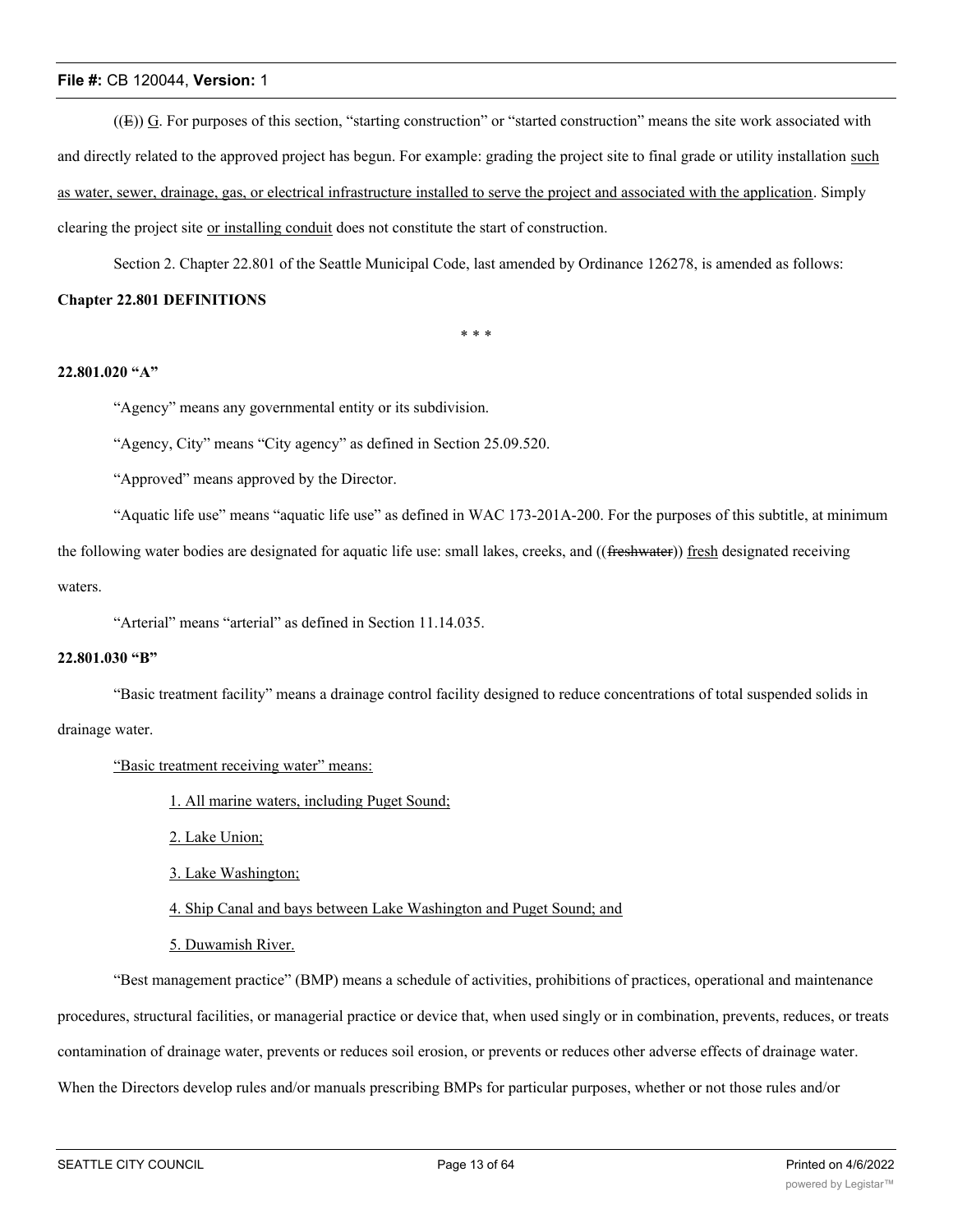manuals are adopted by ordinance, BMPs ((preseribed)) specified in the rules and/or manuals shall be the BMPs required for compliance with this subtitle.

"Building permit" means a document issued by the Seattle Department of Construction and Inspections authorizing construction or other specified activity in accordance with the Seattle Building Code or the Seattle Residential Code.

# **22.801.040 "C"**

"Capacity-constrained system" means a drainage system or public combined sewer that the Director of SPU has determined to have inadequate capacity to carry existing and anticipated loads, or a drainage system that includes ditches or culverts.

"Certified Erosion and Sediment Control Lead" (CESCL) means an individual who has current certification through an approved erosion and sediment control training program that meets the minimum training standards established by Ecology.

"Civil engineer, licensed" means a person who is licensed by the State of Washington to practice civil engineering.

"City agency" means "City agency" as defined in Section 25.09.520.

"Combined sewer." See "public combined sewer."

"Combined sewer basin" or "public combined sewer basin" means the area tributary to a public combined sewer feature, including, but not limited to, a combined sewer overflow outfall, trunk line connection, pump station, or regulator.

"Compaction" means the densification, settlement, or packing of earth material or fill in such a way that permeability is reduced by mechanical means.

"Construction Stormwater Control Plan" means a document that explains and illustrates the measures to be taken on the construction site to ((control)) prevent erosion and discharge of sediment and other pollutants on a construction project.

"Containment area" means the area designated for conducting pollution-generating activities for the purposes of implementing source controls or designing and installing source controls or treatment facilities.

"Contaminate" means the addition of sediment, any other pollutant or waste, or any illicit or prohibited discharge.

"Creek" means a  $((\text{Type 2-5}))$  Type S, F, Np or Ns water as defined in WAC 222-16-031, or as defined in WAC 222-16-030 after state water type maps are adopted, and is used synonymously with "stream."

# **22.801.050 "D"**

"Damages" means monetary compensation for harm, loss, costs, or expenses incurred by the City, including, but not limited, to the following: costs of abating or correcting violations of this subtitle; fines or penalties the City incurs as a result of a violation of this subtitle; and costs to repair or clean the public drainage system or public combined sewer as a result of a violation. For the purposes of this subtitle, damages do not include compensation to any person other than the City.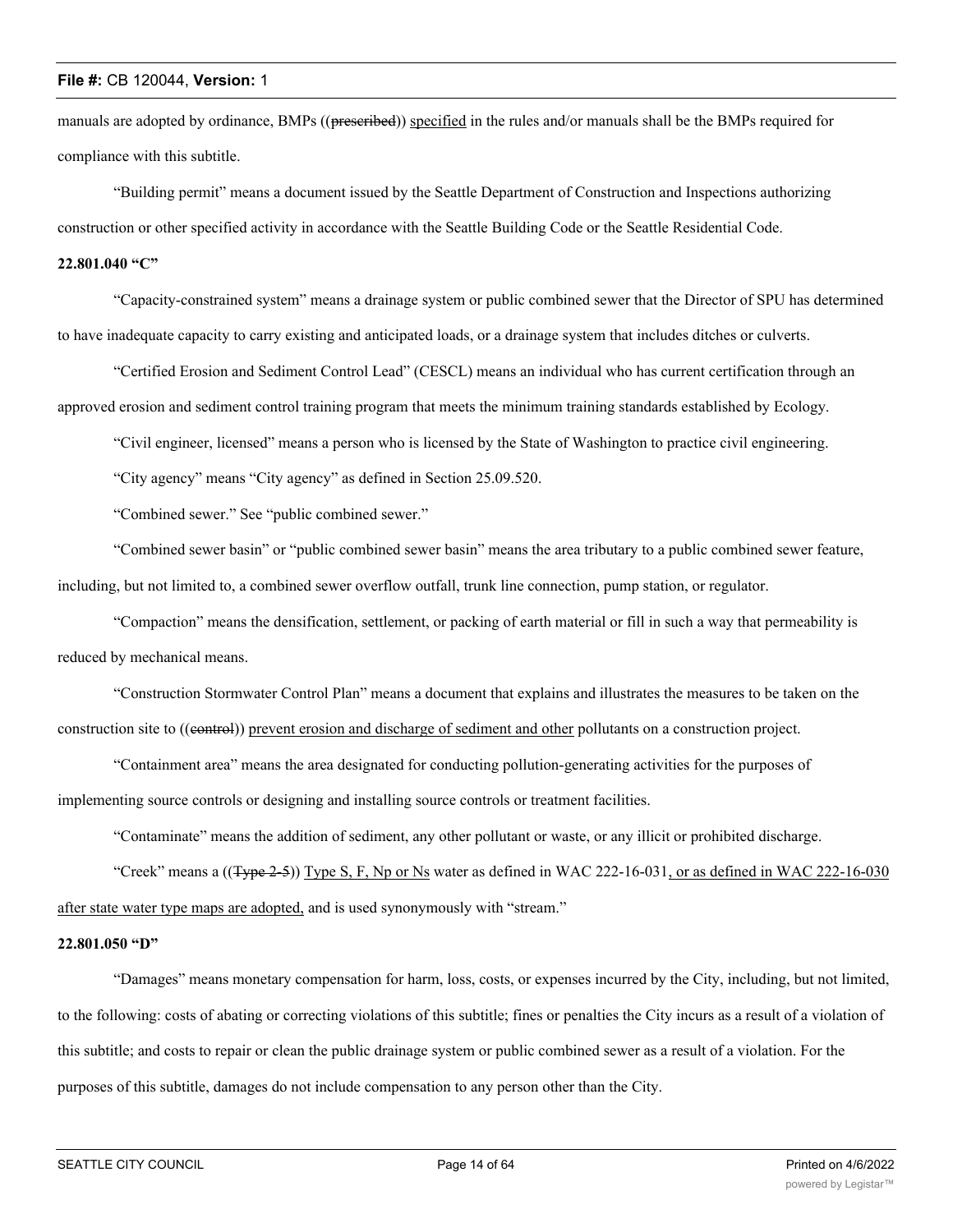"Designated receiving waters" means the Duwamish River, Puget Sound, Lake Washington, Lake Union, Elliott Bay, Portage Bay, Union Bay, the Lake Washington Ship Canal, and other receiving waters determined by the Director of SPU and approved by Ecology as having sufficient capacity to receive discharges of drainage water such that a site discharging to the designated receiving water is not required to implement flow control.

"Detention" means temporary storage of drainage water for the purpose of controlling the drainage discharge rate.

"Development" means the following activities:

1. Class IV-general forest practices that are conversions from timberland to other uses;

2. land disturbing activity;  $((\Theta$ **r**))

3. the addition or replacement of hard surfaces;

4. expansion of a building footprint or addition or replacement of a structure;

5. structural development, including construction, installation, or expansion of a building or other structure;

6. seeking approval of a building permit, other construction permit, grading permit, or master use permit that involves any of the foregoing activities; and

7. seeking approval of subdivision, short plat, unit lot subdivision, or binding site plans, as defined and applied in chapter 58.17 RCW, or other master use permit.

Development is a type of project.

"Director" means the Director of the Department authorized to take a particular action, and the Director's designees, who may be employees of that department or another City department.

"Director of SDCI" means the Director of the Seattle Department of Construction and Inspections or the designee of the Director of the Seattle Department of Construction and Inspections, who may be employees of that department or another City department.

"Director of SDOT" means the Director of Seattle Department of Transportation of The City of Seattle or the designee of the Director of Seattle Department of Transportation, who may be employees of that department or another City department.

"Director of SPU" means the ((Director)) General Manager and Chief Executive Officer of Seattle Public Utilities of The City of Seattle or the designee of the ((<del>Director</del>)) General Manager and Chief Executive Officer of Seattle Public Utilities, who may be employees of that department or another City department.

"Discharge point" means the location from which drainage water from a site is released.

"Discharge rate" means the rate at which drainage water is released from a site. The discharge rate is expressed as volume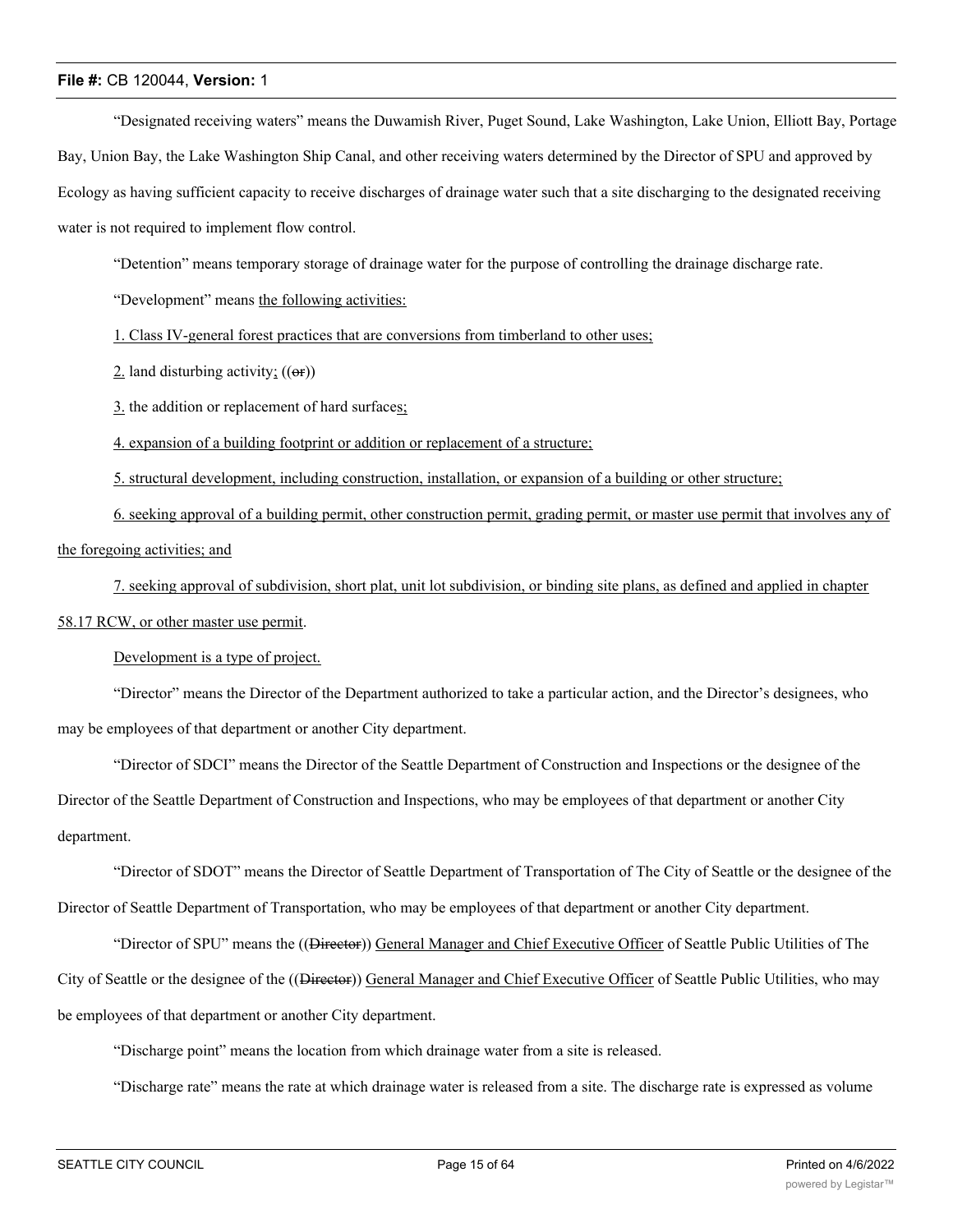per unit of time, such as cubic feet per second.

"Drainage basin" means the geographic and hydrologic tributary area or subunit of a watershed through which drainage water is collected, regulated, transported, and discharged to receiving waters.

"Drainage basin plan" means a plan to manage the quality and quantity of drainage water in a watershed or a drainage basin, including watershed action plans.

"Drainage control" means the management of drainage water. Drainage control is accomplished through one or more of the following: collecting, conveying, and discharging drainage water; controlling the discharge rate from a site; controlling the flow duration from a site; controlling the quantity from a site; and separating, treating or preventing the introduction of pollutants.

"Drainage control facility" means any facility, including best management practices, installed or constructed for the purpose of controlling the discharge rate, flow duration, quantity, and/or quality of drainage water.

"Drainage control plan" means a plan for collecting, controlling, transporting and disposing of drainage water falling upon, entering, flowing within, and exiting the site, including designs for drainage control facilities.

"Drainage system" means a system intended to collect, convey and control release of only drainage water. The system may be either publicly or privately owned or operated, and the system may serve public or private property. It includes components such as pipes, ditches, culverts, curbs, gutters, and drainage control facilities. Drainage systems are not receiving waters.

"Drainage water" means stormwater and all other discharges that are permissible pursuant to subsection 22.802.030.A.

# **22.801.060 "E"**

"Earth material" means any rock, gravel, natural soil, fill, or re-sedimented soil, or any combination thereof, but does not include any solid waste as defined by RCW 70.95.

"Ecology" means the Washington State Department of Ecology.

"Effective ((impervious)) hard surface" means those ((impervious)) hard surfaces that are connected via sheet flow or

discrete conveyance to a drainage system.

"Enhanced treatment facility" means a drainage control facility designed to reduce concentrations of dissolved metals in drainage water.

"Environmentally critical area" (ECA) means an area designated in Section ((25.09.020)) 25.09.012.

"EPA" means the United States Environmental Protection Agency.

"Erodible or leachable materials" means wastes, chemicals, or other substances which, when exposed to rainfall, measurably alter the physical or chemical characteristics of the drainage water. Examples include: erodible soils that are stockpiled; leachable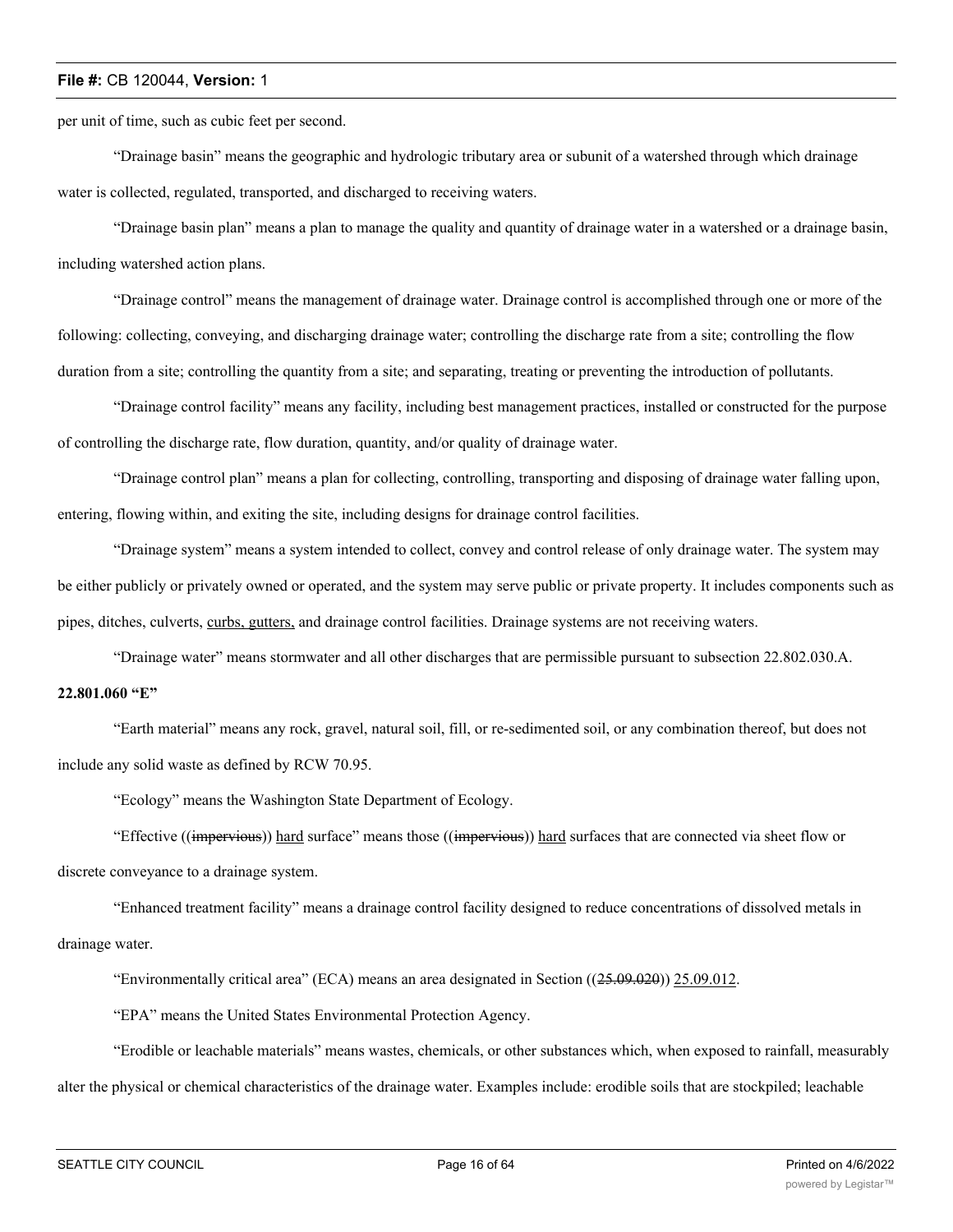materials that are stockpiled; uncovered process wastes; manure; fertilizers; oily substances; ashes, kiln dust; and garbage dumpster leakage.

"Erosion" means the wearing away of the ground surface as a result of mass wasting or of the movement of wind, water, ice, or other geological agents, including such processes as gravitational creep. Erosion also means the detachment and movement of soil or rock fragments by water, wind, ice, or gravity.

"Excavation" means the mechanical removal of earth material.

"Exception" means relief from a requirement of this subtitle to a specific project.

"Existing grade" means "existing grade" as defined in Section 22.170.050.

\* \* \*

# **22.801.130 "L"**

"Land disturbing activity" means any activity that results in a change in the existing soil cover, both vegetative and nonvegetative, or the existing topography. Land disturbing activities include, but are not limited to, clearing, grading, filling, excavation, or addition of new or the replacement of hard surface. Compaction, excluding hot asphalt mix, that is associated with stabilization of structures and road construction is also considered a land disturbing activity. Vegetation maintenance practices, including landscape maintenance and gardening, are not considered land disturbing activities. Stormwater facility maintenance is not considered land disturbing activity if conducted according to established standards and procedures.

"Large project" means a project including:

- 1. ((5,000)) Five thousand square feet or more of new plus replaced hard surface;
- 2. ((one)) One acre or more of land disturbing activity;
- 3. ((conversion)) Conversion of 3/4 acres or more of vegetation to lawn or landscaped area; or
- 4. ((conversion)) Conversion of 2.5 acres or more of native vegetation to pasture.

"Listed creeks" means Blue Ridge Creek, Broadview Creek, Discovery Park Creek, Durham Creek, Frink Creek, Golden Gardens Creek, Kiwanis Ravine/Wolfe Creek, Licton Springs Creek, Madrona Park Creek, Mee-Kwa-Mooks Creek, Mount Baker Park Creek, Puget Creek, Riverview Creek, Schmitz Creek, Taylor Creek, and Washington Park Creek.

#### **22.801.140 "M"**

"Master use permit" means a ((document issued by SDCI giving permission for development or use of land or street right-ofway in accordance with Chapter 23.76)) "master use permit" as defined in subsection 23.84A.025.

"Maximum extent feasible" means the requirement is to be fully implemented, constrained only by the physical limitations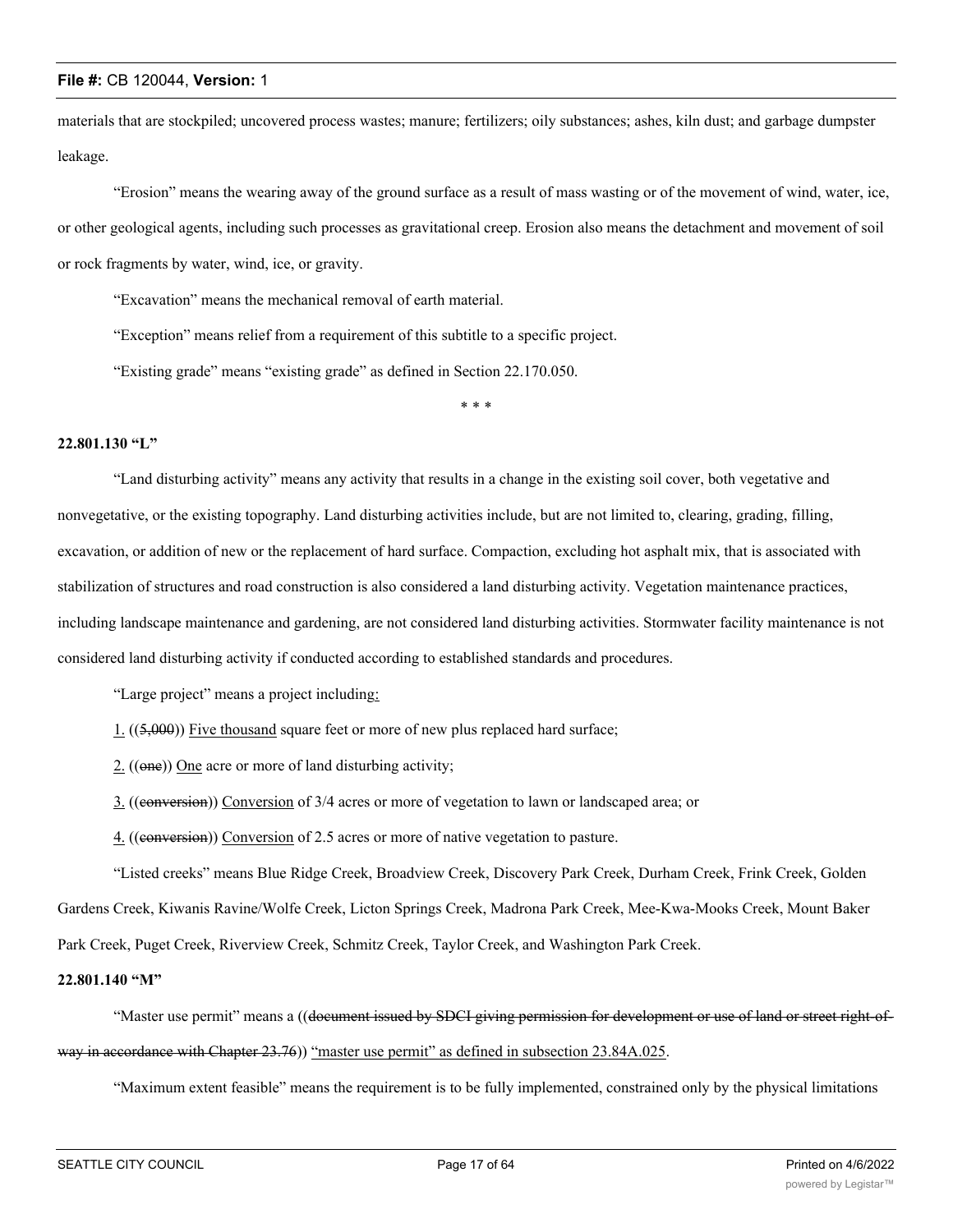of the site, practical considerations of engineering design, and reasonable considerations of financial costs.

"Municipal stormwater NPDES permit" means the permit issued to the City under the federal Clean Water Act for public drainage systems within the City limits.

#### **22.801.150 "N"**

"Native vegetation" means "native vegetation" as defined in Section 25.09.520.

"New hard surface" means a surface that is: changed from a pervious surface to a hard surface (e.g., converting lawn to permeable pavement, resurfacing by upgrading from dirt to gravel, a bituminous surface treatment ("chip seal"), asphalt, concrete, or a hard surface structure); or upgraded from gravel to chip seal, asphalt, concrete, or a hard surface structure; or from a hard surface to a hard surface structure. Note that if asphalt or concrete has been overlaid by a chip seal, the existing condition should be considered as asphalt or concrete.

"New impervious surface" means a surface that is: changed from a pervious surface to an impervious surface (e.g., resurfacing by upgrading from dirt to gravel, a bituminous surface treatment ("chip seal"), asphalt, concrete or an impervious structure); or upgraded from gravel to chip seal, asphalt, concrete, or an impervious structure; or from a impervious surface to an impervious structure. Note that if asphalt or concrete has been overlaid by a chip seal, the existing condition should be considered as asphalt or concrete.

"Non-listed creeks" means any creek not identified in the definition of "Listed creeks" in Section 22.801.130.

"NPDES" means National Pollutant Discharge Elimination System, the national program for controlling discharges under the federal Clean Water Act.

"NPDES permit" means an authorization, license or equivalent control document issued by the EPA or Ecology to implement the requirements of the NPDES program.

"Nutrient-critical receiving water" means a surface water or water segment that is determined to be impaired due to phosphorus contributed by stormwater, as ((preseribed)) specified in rules promulgated by the Director of SPU which shall be based on consideration of waterbodies reported by Ecology, and approved by EPA, under Category 5 (impaired) under Section 303(d) of the Clean Water Act for total phosphorus through Ecology's Water Quality Assessment.

\* \* \*

#### **22.801.170 "P"**

"Parcel-based project" means any project that is not a roadway project, single-family residential project, sidewalk project, or trail project. The boundary of the public right-of-way shall form the boundary between the parcel and roadway portions of a project.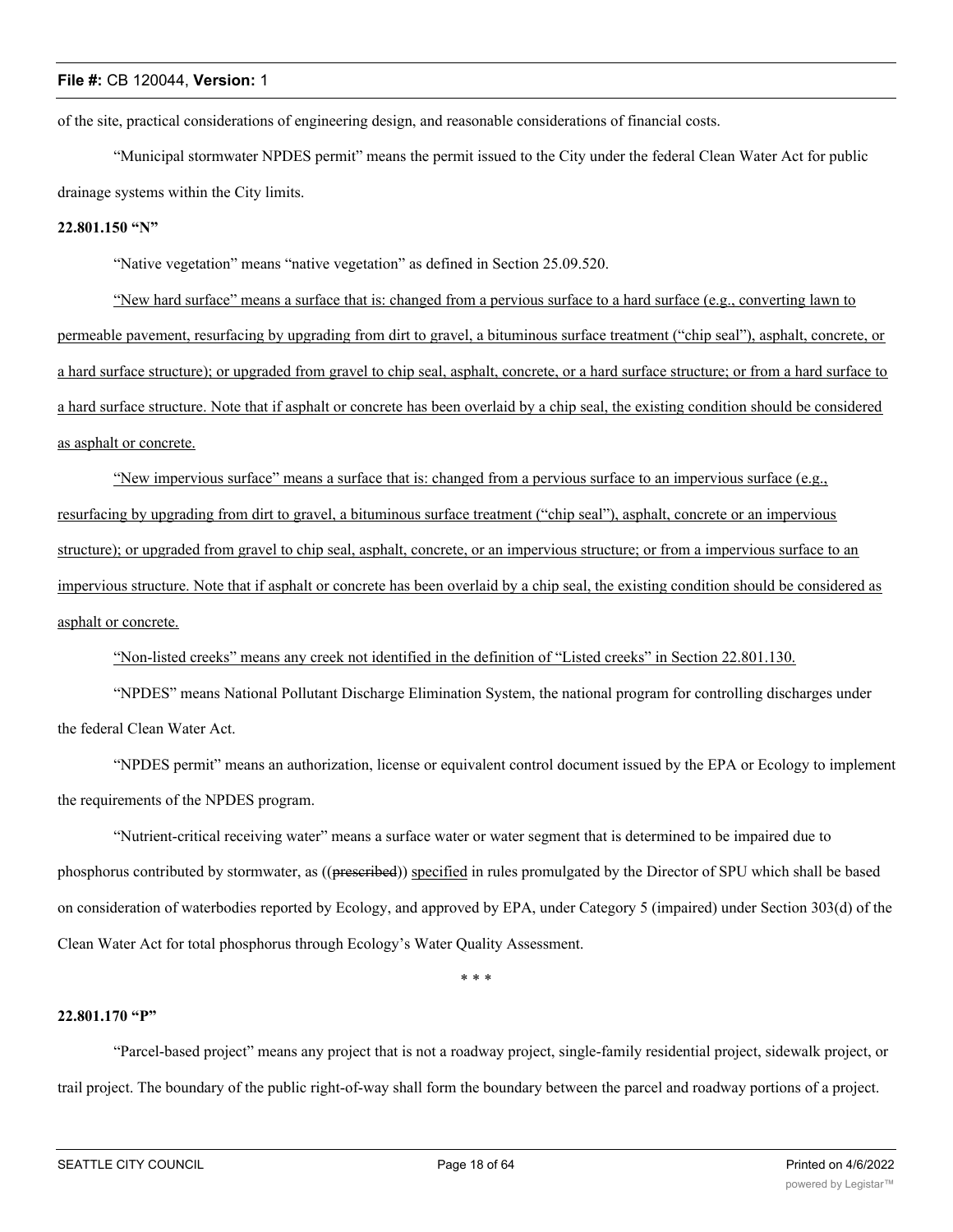"Person" means an individual, receiver, administrator, executor, assignee, trustee in bankruptcy, trust estate, firm, partnership, joint venture, club, company, joint stock company, business trust, municipal corporation, the State of Washington, political subdivision or agency of the State of Washington, public authority or other public body, corporation, limited liability company, association, society or any group of individuals acting as a unit, whether mutual, cooperative, fraternal, nonprofit or otherwise, and the United States or any instrumentality thereof.

"Pervious surface" means a surface that is not impervious. See also  $((\frac{1}{2}))$  "impervious surface."  $((\frac{1}{2}))$ 

"Phosphorus treatment facility" means a drainage control facility designed to reduce concentrations of phosphorus in drainage water.

"Plan" means a graphic or schematic representation, with accompanying notes, schedules, specifications and other related documents, or a document consisting of checklists, steps, actions, schedules, or other contents that has been prepared pursuant to this subtitle, such as a site plan, drainage control plan, construction stormwater control plan, stormwater pollution prevention plan, or integrated drainage plan.

"Pollution-generating activity" means any activity that is regulated by the joint ((SPU/DPD)) SPU/SDCI Directors' Rule titled "Seattle Stormwater Manual" at "Volume 4 - Source Control" or any activity with similar impacts on drainage water. These activities include, but are not limited to: cleaning and washing activities; transfer of liquid or solid material; production and application activities; dust, soil, and sediment control; commercial animal care and handling; log sorting and handling; boat building, mooring, maintenance, and repair; logging and tree removal; mining and quarrying of sand, gravel, rock, peat, clay, and other materials; cleaning and maintenance of swimming pool and spas; deicing and anti-icing operations for airports and streets; maintenance and management of roof and building drains at manufacturing and commercial buildings; maintenance and operation of railroad yards; maintenance of public and utility corridors and facilities; and maintenance of roadside ditches.

"Pollution-generating hard surface" means those hard surfaces considered to be a significant source of pollutants in drainage water. See definition of pollution-generating impervious surface in this Section 22.801.170 for surfaces that are considered significant sources of pollutants in drainage water. In addition, permeable pavement subject to vehicular use or other pollutants as described in the definition for pollution-generating impervious surfaces is a pollution-generating hard surface.

"Pollution-generating impervious surface" means those impervious surfaces considered to be a significant source of pollutants in drainage water. Such surfaces include those that are subject to any of the following: vehicular use; ((eertain)) industrial activities;  $((\Theta F))$  storage of erodible or leachable materials, wastes, or chemicals, and  $((\text{which}))$  that receive direct rainfall or the runon or blow-in of rainfall.  $((\frac{1}{2}))$  Such surfaces also include roofs subject to venting of significant sources of pollutants  $((\frac{1}{2}))$  and metal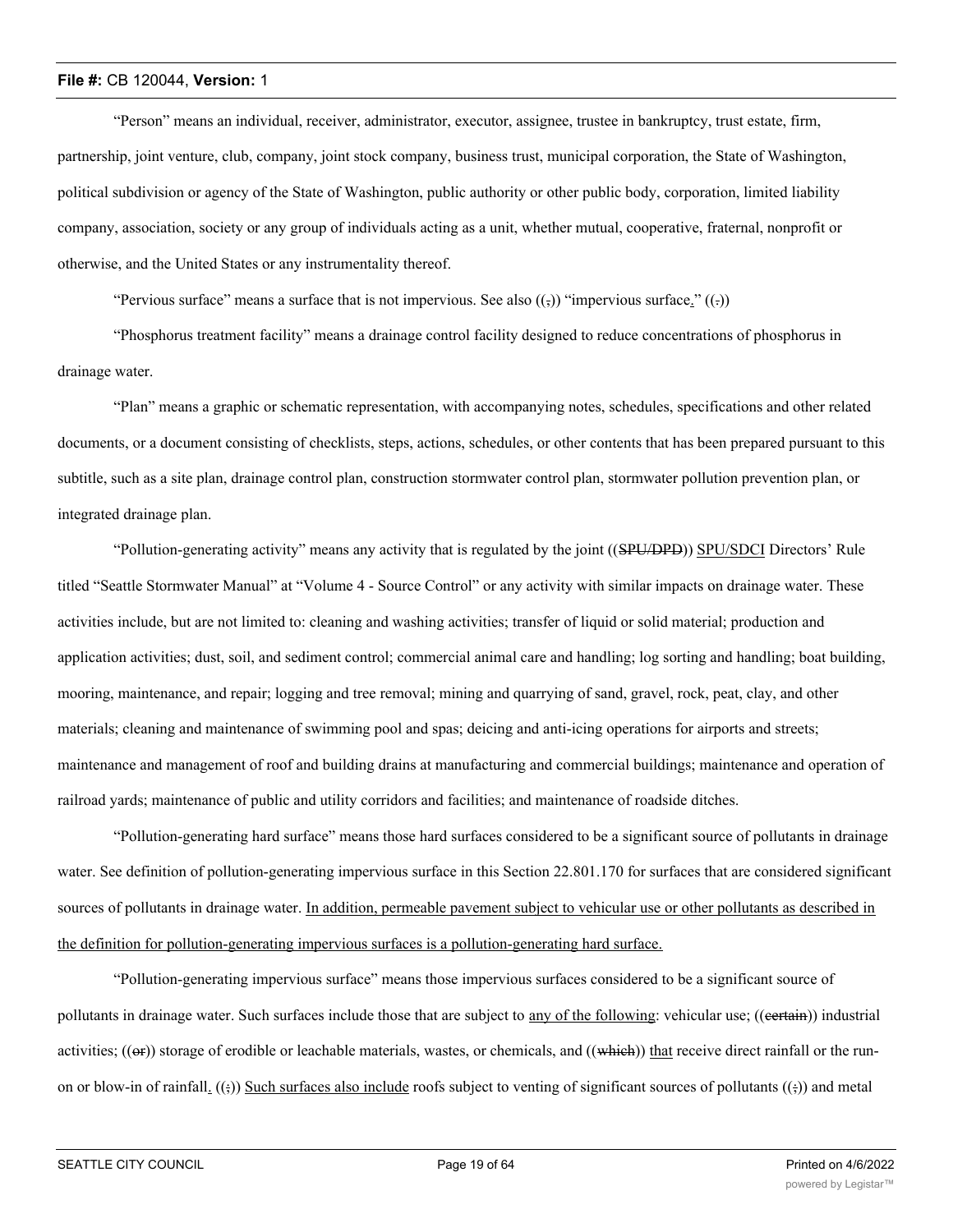roofs unless coated with an inert, non-leachable material (e.g., baked-on enamel coating).

A surface, whether paved or not, shall be considered subject to vehicular use if it is regularly used by motor vehicles. The following are considered regularly ((-)) used surfaces: roads; unvegetated road shoulders; bike lanes within the traveled lane of a roadway; driveways; parking lots; unfenced fire lanes; vehicular equipment storage yards; rail lines and railways; and airport runways.

The following are not considered regularly  $((-)$  used by motor vehicles: sidewalks and trails not subject to drainage from roads for motor vehicles; paved bicycle pathways separated from and not subject to drainage from roads for motor vehicles; fenced fire lanes; and infrequently used maintenance access roads with recurring routine vehicle use of no more than once per day.

"Pollution-generating pervious surface" means any ((non-impervious)) pervious surface subject to any of the following: vehicular use;  $((\frac{1}{2})$  industrial activities;  $((\frac{1}{2}or))$  storage of erodible or leachable materials, wastes, or chemicals, and that ((receives)) <u>receive</u> direct rainfall or run-on or blow-in of rainfall;  $((,))$  use of pesticides and fertilizers;  $((,))$  or loss of soil. Typical pollutiongenerating pervious surfaces include lawns, landscaped areas, golf courses, parks, cemeteries, and sports fields (natural and artificial turf).

"Pre-developed condition" means the vegetation and soil conditions that are used to determine the allowable postdevelopment discharge peak flow rates and flow durations, such as pasture or forest.

"Private drainage system" means a drainage system that is not a public drainage system.

"Project" means ((the addition or replacement of hard surface or the undertaking of land disturbing activity on a site)) any proposed action to alter or develop a site. Development is a type of project.

"Project site" means that portion of a property, properties, or rights-of-way subject to ((addition or replacement of hard surface or the undertaking of land disturbing activity) land disturbing activities, new hard surfaces, or replaced hard surfaces.

"Public combined sewer" means a publicly owned and maintained system which carries drainage water and wastewater and flows to a publicly owned treatment works.

"Public drainage system" means a drainage system owned or operated by ((the)) The City of Seattle.

"Public place" means and includes streets, avenues, ways, boulevards, drives, places, alleys, sidewalks, and planting (parking) strips, squares, triangles and right-of-way for public use and the space above or beneath its surface, whether or not opened or improved.

"Public sanitary sewer" means the sanitary sewer that is owned or operated by ((the)) The City of Seattle.

"Public storm drain" means the part of a public drainage system that is wholly or partially piped, owned or operated by a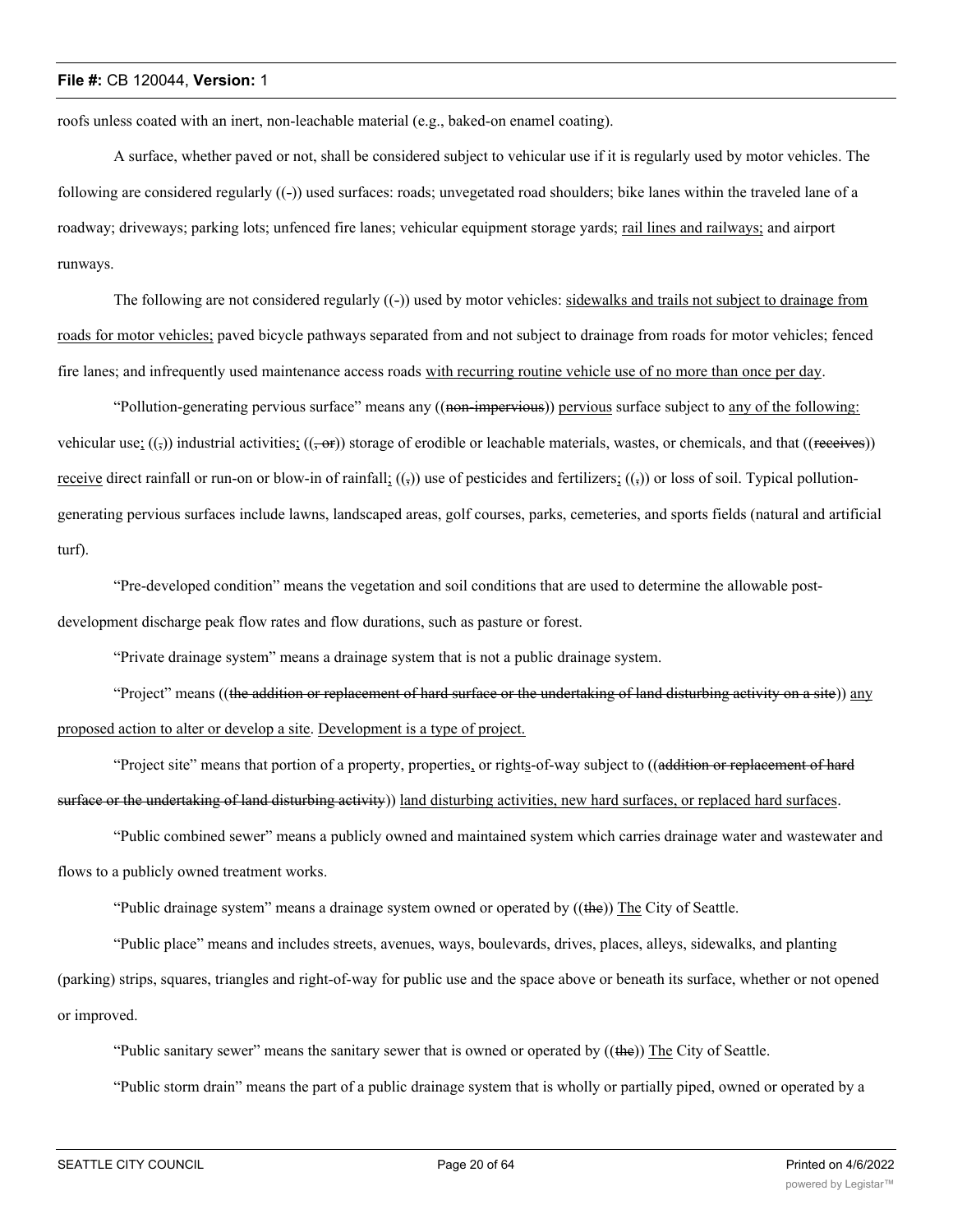City agency and designed to carry only drainage water.

#### **22.801.190 "R"**

"Real property" means "real property" as defined in Chapter 3.110.

"Receiving water" means the surface water, such as a creek, stream, river, lake, wetland or marine water, or groundwater, receiving drainage water. Drainage systems and public combined sewers are not receiving waters.

"Repeat violation" means a prior violation of this subtitle within the preceding five years that became a final order or decision of the Director or a court. The violation does not need to be the same nor occur on one site to be considered repeat.

"Replaced hard surface" or "replacement of hard surface" means, for structures, the removal down to the foundation and replacement ((of hard surfaces down to the foundation)) and, for other hard surfaces, the removal down to existing subgrade or base course and replacement.

"Replaced impervious surface" or "replacement of impervious surface" means, for structures, the removal down to the foundation and replacement ((of impervious surfaces down to the foundation)) and, for other impervious surfaces, the removal down to existing subgrade or base course and replacement.

"Responsible party" means all of the following persons:

1. Owners, operators, and occupants of property; and

2. Any person causing or contributing to a violation of the provisions of this subtitle.

"Right-of-way" means "right-of-way" as defined in Section 23.84A.032.

"Roadway" means "roadway" as defined in Section 23.84A.032.

"Roadway project" means a project located in the public right-of-way that involves the creation of a new or replacement of an existing roadway or alley. The boundary of the public right-of-way shall form the boundary between the parcel and roadway portions of a project.

"Runoff" means the portion of rainfall or other precipitation that becomes surface flow and interflow.

#### **22.801.200 "S"**

"Sanitary sewer" means a system that conveys wastewater and is not designed to convey drainage water.

"SDCI" means the Seattle Department of Construction and Inspections.

"SDOT" means the Seattle Department of Transportation.

"Service drain" means "service drain" as defined in Section 21.16.030.

"Side sewer" means "side sewer" as defined in Section 21.16.030.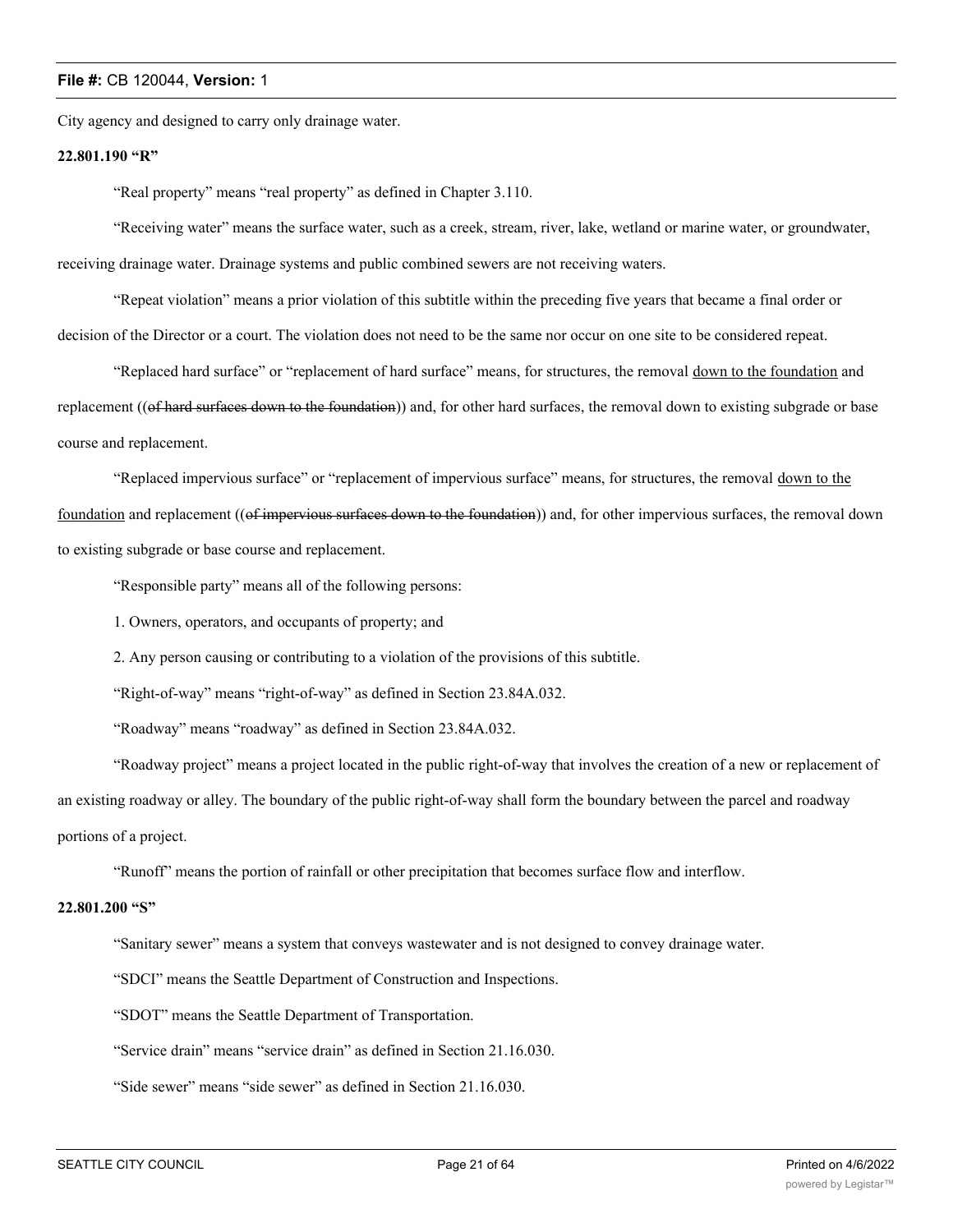"Sidewalk" means "sidewalk" as defined in Section 23.84A.036.

"Sidewalk project" means a project for the creation of a new sidewalk or replacement of an existing sidewalk, including any associated planting strip, apron, curb ramp, curb, or gutter, and necessary roadway grading and repair. If the total new plus replaced hard surface in the roadway exceeds 10,000 square feet, the entire project is a roadway project.

"Single-family residential project" means a project that constructs one Single-family Dwelling Unit as defined in subsection 23.84A.032, ((pursuant to Section 23.44.006.A)) and any associated accessory dwelling unit located in land classified as being Singlefamily Residential 9,600 (SF 9600), Single-family Residential 7,200 (SF 7200), or Single-family Residential 5,000 (SF 5000) pursuant to Section 23.30.010, and the total new plus replaced hard surface is less than  $((10,000))$  5,000 square feet.  $((\frac{10,000)}{2})$ new plus replaced pollution-generating hard surface is less than 5,000 square feet.)

"Site" means the ((lot or parcel, or portion of street, highway or other right-of-way, or contiguous combination thereof, where development is proposed or performed)) area defined by the legal boundaries of a parcel or parcels of land subject to development. For roadway projects, the length of the project site and the right-of-way boundaries define the site.

"Slope" means an inclined ground surface.

"Small lakes" means Bitter Lake, Green Lake and Haller Lake.

"Small project" means a project with:

1. Less than 5,000 square feet of new and replaced hard surface; and

2. Less than one acre of land disturbing activities.

"SMC" means the Seattle Municipal Code.

"Soil" means naturally deposited non-rock earth materials.

"Solid waste" means "solid waste" as defined in Section 21.36.016.

"Source controls" means structures or operations that prevent contaminants from coming in contact with drainage water

through physical separation or careful management of activities that are known sources of pollution.

"SPU" means Seattle Public Utilities.

"Standard design" is a design pre-approved by the Director for drainage and erosion control available for use at a site with pre-defined characteristics.

"Standard Plans and Specifications" means the City of Seattle Standard Plans and Specifications for Road, Bridge, and Municipal Construction in effect on the date of permit application.

"Storm drain" means both public storm drain and service drain.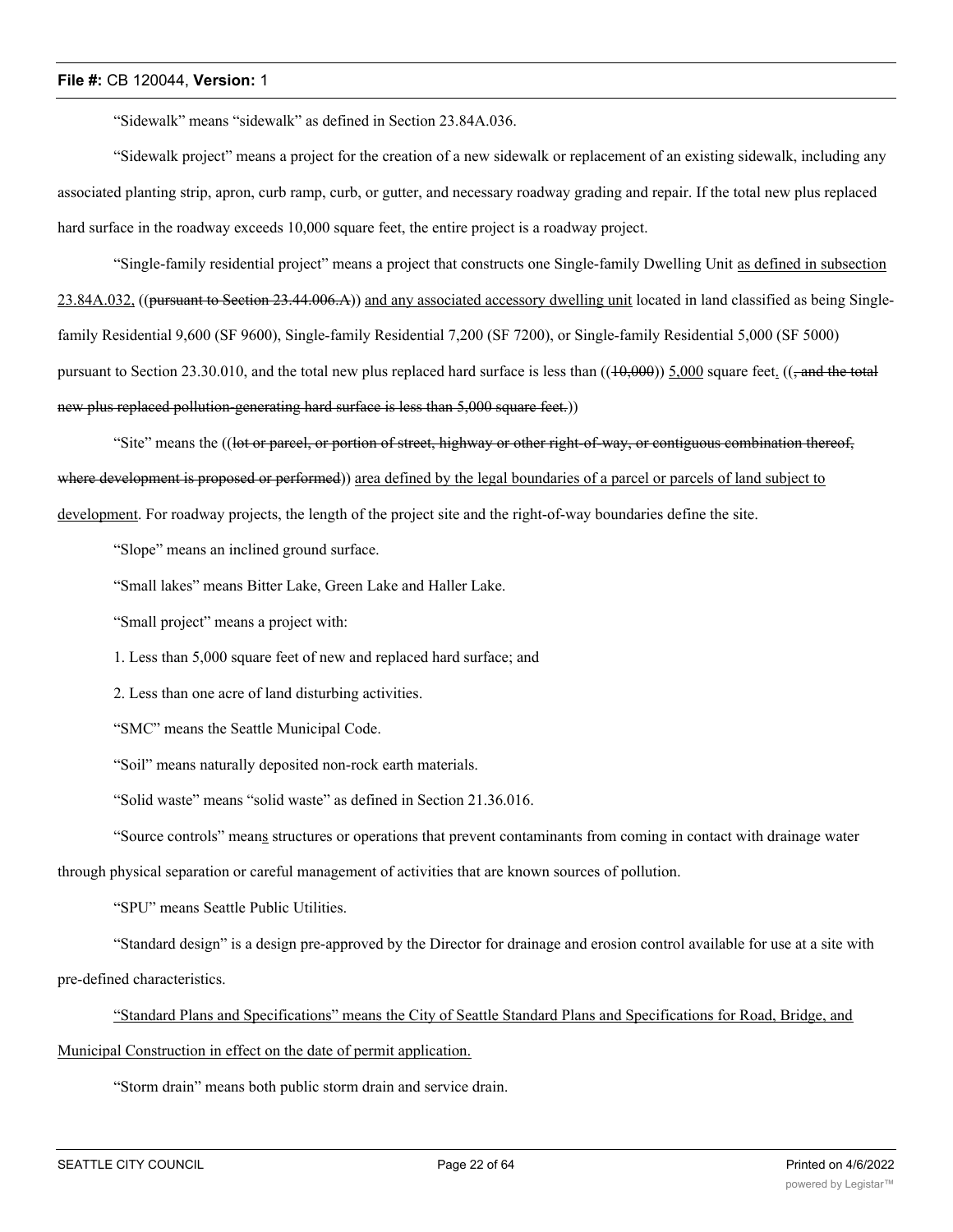"Stormwater" means runoff during and following precipitation and snowmelt events, including surface runoff, drainage and interflow.

"Stream" means a  $((Type 2-5))$  Type S, F, Np or Ns water as defined in WAC 222-16-031, or as defined in WAC 222-16-030 after state water type maps are adopted, and is used synonymously with "creek."

\* \* \*

Section 3. Chapter 22.803 of the Seattle Municipal Code, last amended by Ordinance 124872, is amended as follows:

#### **Chapter 22.803 MINIMUM REQUIREMENTS FOR ALL DISCHARGES AND ALL REAL PROPERTY**

\* \* \*

# **22.803.020 Minimum Requirements for All Discharges and Real Property**

A. Requirement to provide documentation and to map infrastructure. The owner is required to make plans, procedures, and schedules required by this subtitle available to the Director when requested. When requested to aid in applying the Stormwater Code, the owner must provide to the Director a complete map of all drainage, side sewer, and plumbing infrastructure on the property.

B. Requirement to report spills, releases, or dumping. A responsible party is required to, at the earliest possible time, but in any case within 24 hours of discovery, report to the Director of SPU a spill, release, dumping, or other situation that has contributed or is likely to contribute pollutants to a public drainage system, a private drainage system, or a receiving water. This reporting requirement is in addition to, and not instead of, any other reporting requirements under federal, state or local laws.

C. Requirements to maintain facilities. All treatment facilities, flow control facilities, drainage control facilities, and drainage systems shall be maintained as ((prescribed)) specified in rules promulgated by the Director in order for these facilities and systems to be kept in continuous working order.

D. Requirements for disposal of waste from maintenance activities. Disposal of waste from maintenance of drainage control facilities shall be conducted in accordance with federal, state and local regulations, including the Minimum Functional Standards for Solid Waste Handling, Chapter 173-304 WAC, guidelines for disposal of waste materials, and, where appropriate, Dangerous Waste Regulations, Chapter 173-303 WAC.

E. Requirements to maintain records of installation and maintenance activities. When a drainage control facility is installed, the party having the facility installed shall make records of the installation and shall identify the party (or parties) responsible for maintenance and operations. The parties shall retain a continuous record of all maintenance and repair activities, and shall retain the records for at least ten years. If a transfer of ownership occurs, these records of installation, repair, and maintenance shall be transferred to the new property owner. These records shall be made available to the Director of SPU during inspection of the facility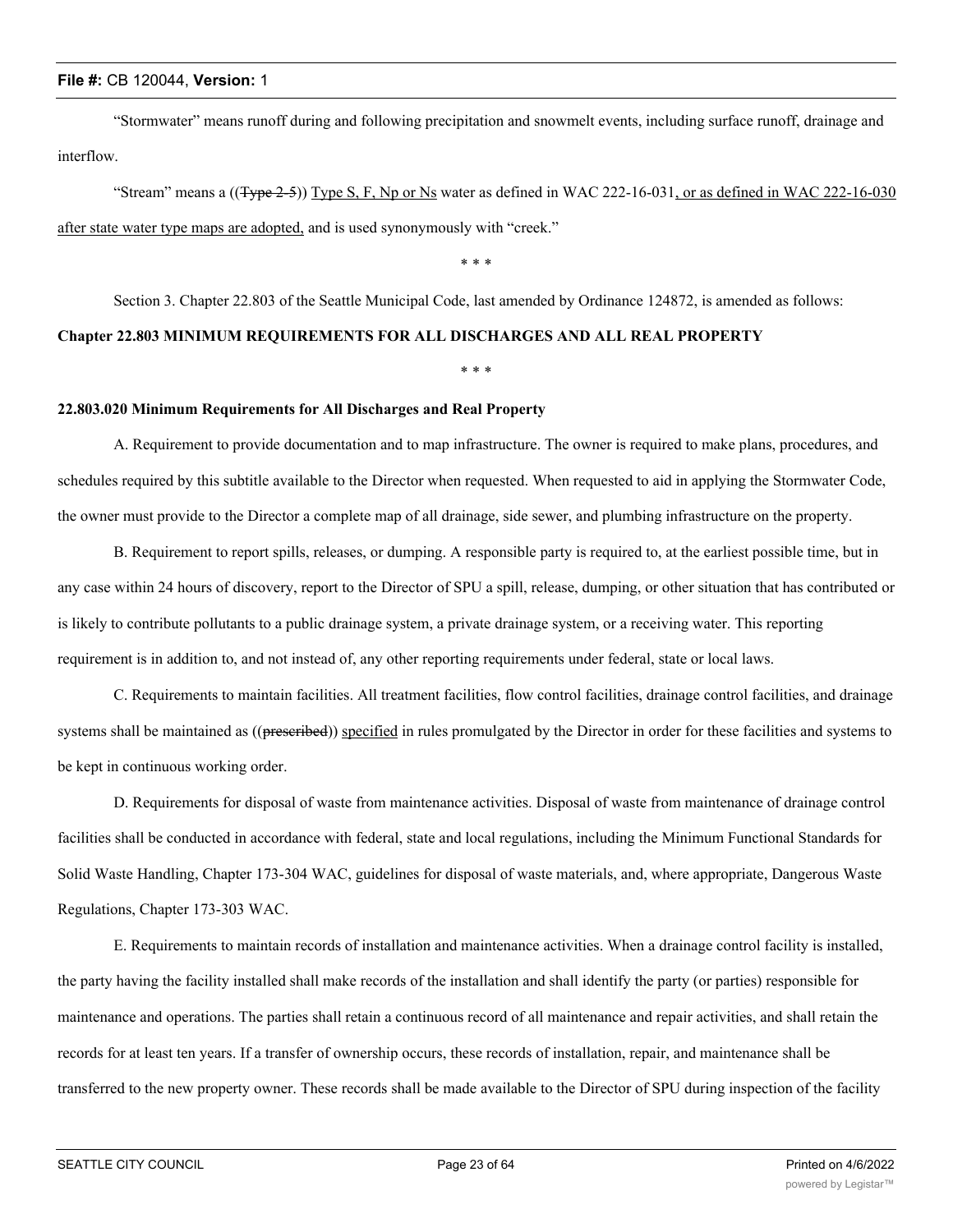and at other reasonable times upon request of the Director of SPU.

#### **22.803.030 Minimum Requirements for Source Controls for All Real Property**

For all discharges, responsible parties shall implement and maintain source controls to prevent or minimize pollutants from leaving a site or property. Source controls that are required for all real property include, but are not limited to, the following, as further described in rules promulgated by the Director:

A. Eliminate Illicit ((or Prohibited)) Connections and Illicit Discharges. It is the responsibility of the property owner or other responsible party to ensure that all plumbing connections are properly made and that only connections conveying stormwater or permissible discharges pursuant to Section 22.802.030 are connected to the drainage system. When requested to aid in applying the Stormwater Code, the owner must provide to the Director a complete map of all stormwater and plumbing infrastructure on the property.

B. Perform Routine Maintenance. ((of Drainage System.)) All drainage system components, including, but not limited to, catch basins, flow control facilities, treatment facilities, on-site BMPs, and unimproved drainage pathways shall be kept in continuous working order.

C. Dispose of Fluids and Wastes Properly. Solid and liquid wastes must be disposed of in a manner that minimizes the risk of contaminating stormwater.

D. Proper Storage of Solid Wastes. Solid wastes must be stored in a manner that minimizes the risk of contaminating stormwater.

E. Spill Prevention and Cleanup. All property owners having the potential to spill pollutants shall take measures to prevent spills of pollutants and to properly clean up spills that might occur.

F. Provide Oversight and Training for Staff. For businesses and public entities, annually train all employees responsible for the operation, maintenance, or inspection of BMPs, assign oversight responsibilities, and maintain records.

G. ((Site)) Property Maintenance. For businesses and public entities, locate pollution-generating activities away from stormwater pathways where feasible and engage in proper site maintenance to prevent pollutant transport off site, including but not limited to sweeping paved areas and inspecting loading, unloading, storage and parking areas.

H. Rooftop Dog Runs. Dog runs located on private property on rooftops or above-grade plazas must prevent stormwater from the dog run from discharging directly or indirectly to a public drainage system, private drainage system, or receiving water body. 22.803.040 Minimum Requirements for Source Controls For Businesses and Public Entities for Specific Activities

A. For all discharges, source controls shall be implemented, to extent allowed by law, by businesses and public entities for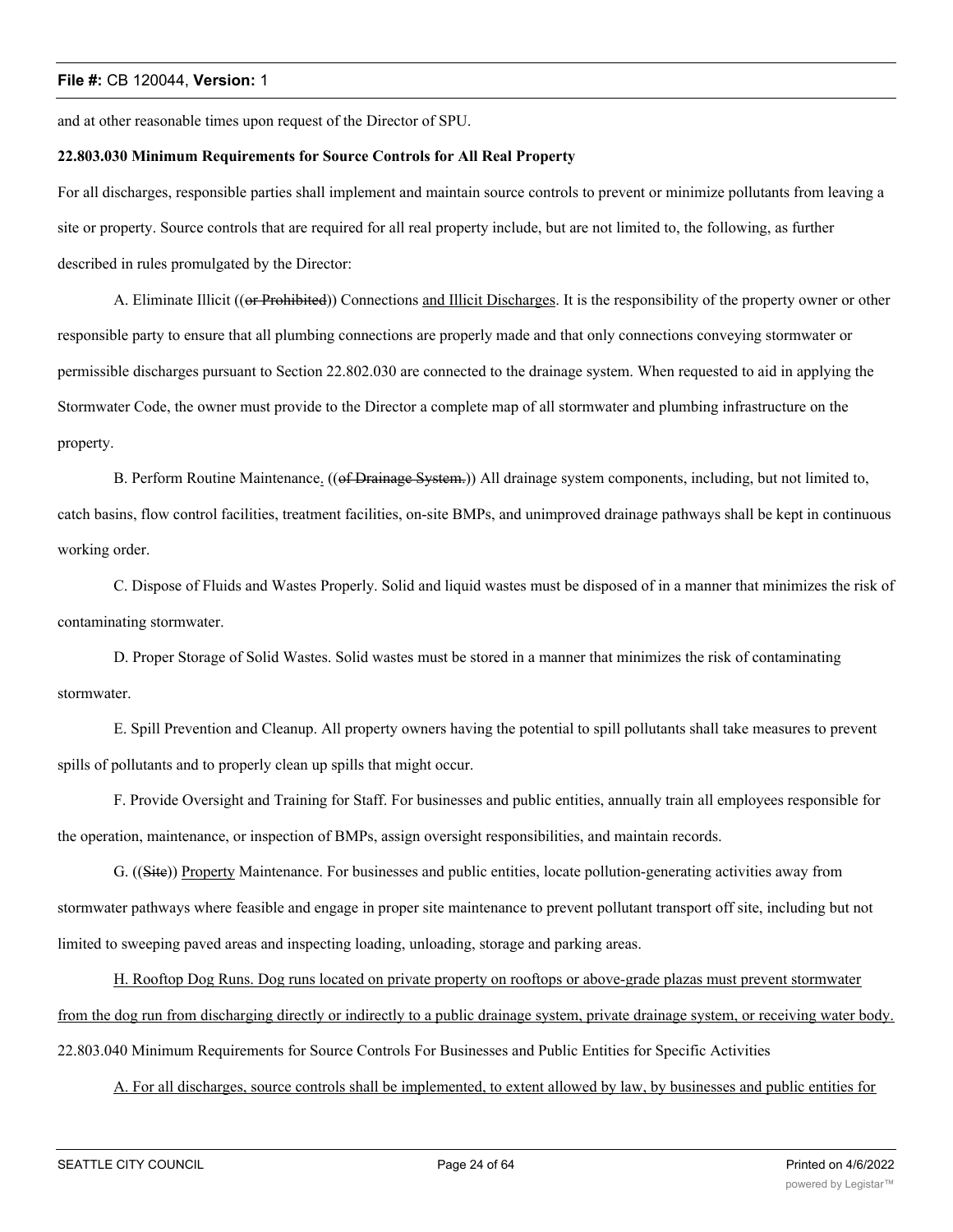the following specific pollution-generating activities as specified in the joint SPU/SDCI Directors' Rule titled "Seattle Stormwater Manual" at "Volume 4 - Source Control," to the extent necessary to prevent prohibited discharges as described in subsection 22.802.020.A through subsection 22.802.020.D, and to prevent contaminants from coming in contact with drainage water or being discharged to the drainage system, public combined sewer, or directly into receiving waters:

1. Fueling at dedicated stations, for new or substantially altered fueling stations.

2. Mobile fueling of vehicles and heavy equipment.

3. In-water and over-water fueling.

- 4. Maintenance and repair of vehicles and equipment.
- 5. Concrete and asphalt mixing and production.
- 6. Concrete pouring, concrete/asphalt cutting, and asphalt application.
- 7. Recycling, wrecking yard, and scrap yard operations.

8. Storage of liquids in aboveground tanks.

Source controls include, but are not limited to, segregating or isolating wastes to prevent contact with drainage water; enclosing, covering, or containing the activity to prevent contact with drainage water; developing and implementing inspection and maintenance programs; sweeping; and taking management actions such as training employees on pollution prevention.

B. For all discharges except those that drain only to the public combined sewer, source controls shall be implemented, to the extent allowed by law, by businesses and public entities for specific pollution-generating activities as specified in the joint (( SPU/DPD)) SPU/SDCI Directors' Rule titled "Seattle Stormwater Manual" at "Volume 4 - Source Control," to the extent necessary to prevent prohibited discharges as described in subsection 22.802.020.A through subsection 22.802.020.C, and to prevent contaminants from coming in contact with drainage water or being discharged to the drainage system or directly into receiving waters. Source controls include, but are not limited to, segregating or isolating wastes to prevent contact with drainage water; enclosing, covering, or containing the activity to prevent contact with drainage water; developing and implementing inspection and maintenance programs; sweeping; and taking management actions such as training employees on pollution prevention.

Section 4. Chapter 22.805 of the Seattle Municipal Code, last amended by Ordinance 124919, is amended as follows:

#### **Chapter 22.805 MINIMUM REQUIREMENTS FOR ALL PROJECTS**

# 22.805.010 General

A. All projects are required to comply with this chapter, even where drainage control review is not required.

B. Closely related projects shall be considered as one project for purposes of applying the Stormwater Code, including but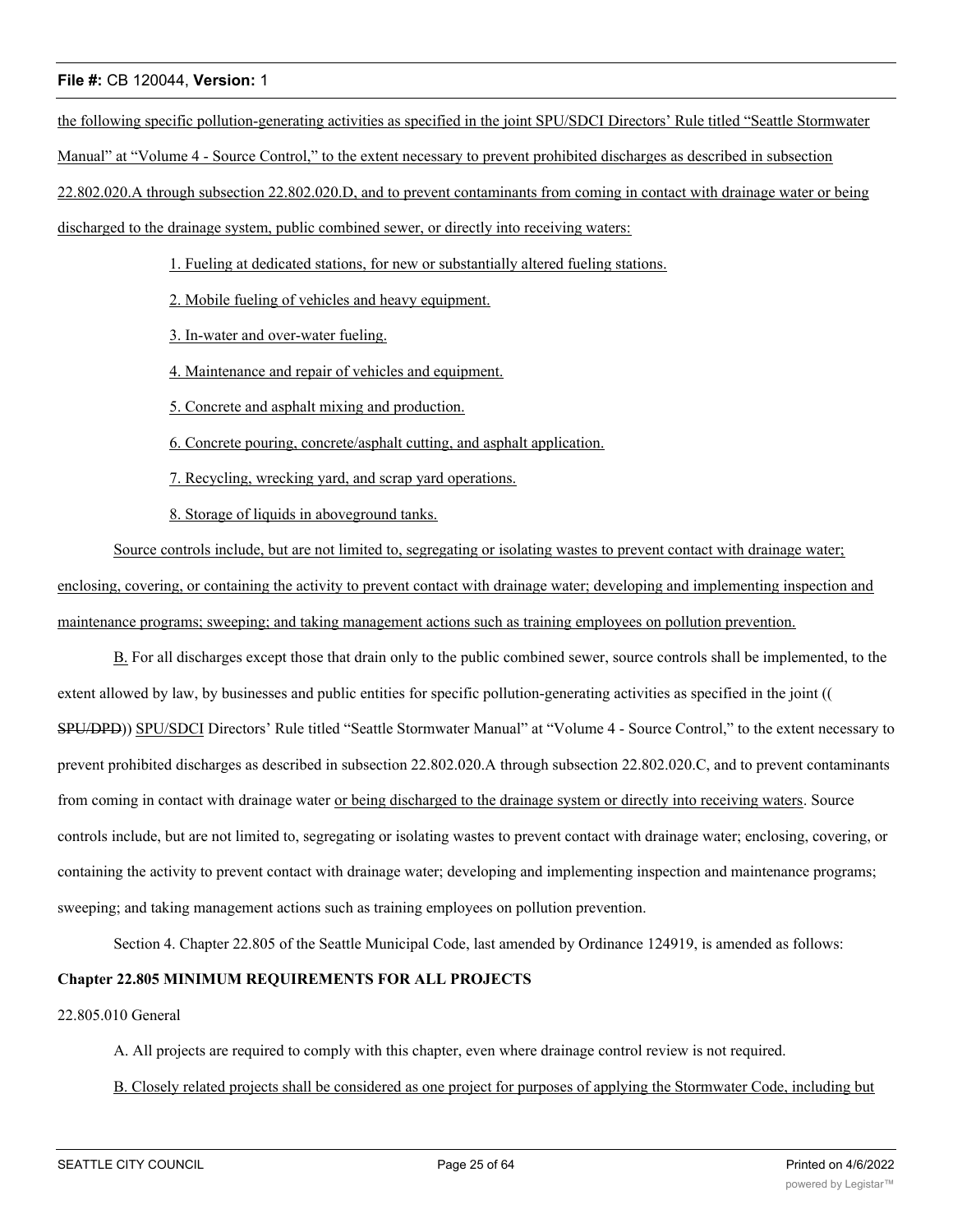not limited to determining whether the thresholds for applicability of particular Stormwater Code minimum requirements are met. The Director shall determine whether two or more projects are closely related as specified in the joint SPU/SDCI Directors' Rule titled "Seattle Stormwater Manual" at "Volume 1 - Project Minimum Requirements."

C. When an application requires preliminary drainage review according to subsection 22.807.020.A, applications for building permits, grading permits, and other construction permits on the site receiving preliminary drainage review shall comply with the provisions of the approved preliminary drainage control plan.

D. In the case of a subdivision under Chapter 23.22 and short plat under Chapter 23.24, unless an adjustment pursuant to subsection 22.800.040.B is approved by the Director, for the purposes of applying the thresholds in Chapter 22.805, the hard surface coverage is the maximum lot coverage allowed per Subtitle III of Title 23, Land Use Code, plus required and proposed pedestrian and vehicular access and amenities, including driveways, walkways, plazas, and patios identified on the preliminary drainage control plan and associated preliminary site plan.

# E. Construction of drainage control facilities and drainage systems for plats

1. In the case of a subdivision under Chapter 23.22, drainage control facilities or drainage systems that are identified on the associated preliminary drainage control plan or the approved preliminary plat and will serve multiple proposed lots, parcels, tracts, or rights-of-way shall be constructed prior to approval of the final plat unless a bond is provided according to subsection 23.22.070.C. If a bond is provided in lieu of construction prior to approval of the final plat, the construction permit for the facilities or systems must be issued prior to issuance of any building permit for any other construction within the subdivision and construction of the facilities or systems shall be completed and final inspection approved prior to final inspection approval of any building permit for any other construction within the subdivision and prior to occupancy of any buildings, but in no event later than two years after final plat approval.

2. In the case of a short plat under Chapter 23.24 with shared drainage control facilities or drainage systems that are identified on the preliminary drainage control plan and will serve multiple proposed lots, parcels, tracts, or rights-of-way, the following shall occur:

a. The construction permit for the shared facilities or systems shall be issued prior to issuance of any building permit for any other construction within the lots, parcels, tracts, or rights-of-way served by the shared facilities or systems; and

b. Construction of the shared facilities or systems shall be completed and final inspection approved prior to final inspection approval of any building permit for any other construction within the lots, parcels, tracts, or rights-of-way served by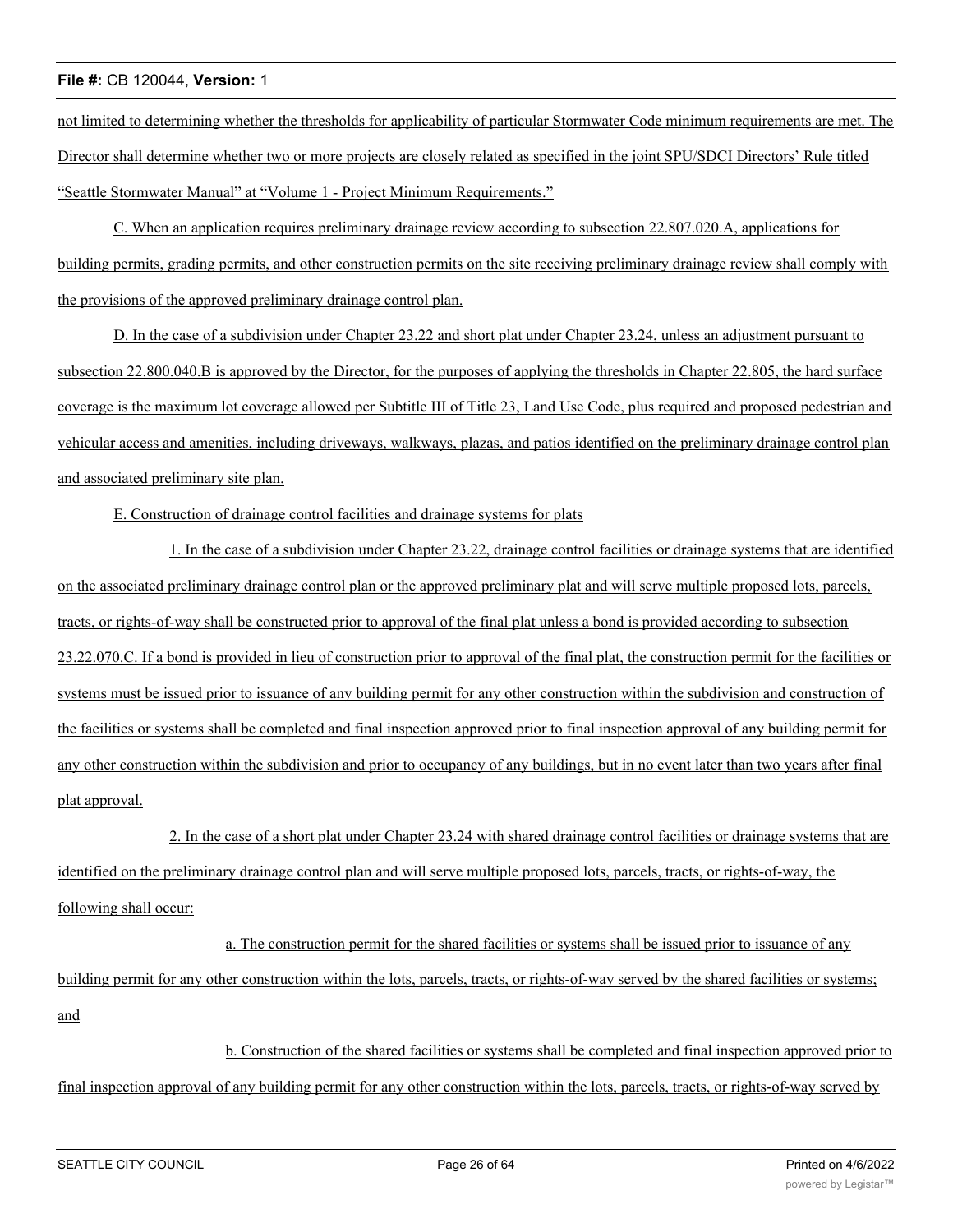the shared facilities, and prior to occupancy of any buildings on these lots, parcels, or tracts.

((B)) F. No discharge from a site, real property, or drainage facility, directly or indirectly to a public drainage system, private drainage system, or a receiving water within or contiguous to Seattle city limits, may cause or contribute to a prohibited discharge or a known or likely violation of water quality standards in the receiving water or a known or likely violation of the City's municipal stormwater NPDES permit.

 $((\n\epsilon))$  G. Every permit issued to implement this subtitle shall contain a performance standard requiring that no discharge from a site, real property, or drainage facility, directly or indirectly to a public drainage system, private drainage system, or a receiving water within or contiguous to Seattle city limits, cause or contribute to a prohibited discharge or a known or likely violation of water quality standards in the receiving water or a known or likely violation of the City's municipal stormwater NPDES permit.

#### **22.805.020 Minimum requirements for all projects**

A. Minimum Requirements for Maintaining Natural Drainage Patterns. For all projects, natural drainage patterns shall be maintained and discharges shall occur at the natural location to the maximum extent feasible and consistent with subsection 22.805.020.B. Drainage water discharged from the site shall not cause a significant adverse impact to receiving waters or downgradient properties. Drainage water retained or infiltrated on the site shall not cause significant adverse impact to up-gradient or down -gradient properties.

B. Minimum Requirements for Discharge Point. The discharge point for drainage water from each site shall be selected using criteria that shall include, but not be limited to, preservation of natural drainage patterns and whether the capacity of the drainage system is adequate for the flow rate and volume. For those projects meeting the drainage review threshold, the proposed discharge point shall be identified in the drainage control plan required by this subtitle, for review and approval or disapproval by the Director.

C. Minimum Requirements for Flood-prone Areas. On sites within flood-prone areas, responsible parties are required to employ procedures to minimize the potential for flooding on the site and to minimize the potential for the project to increase the risk of floods on adjacent or nearby properties. Flood control measures shall include those set forth in other titles of the Seattle Municipal Code and rules promulgated thereunder, including, but not limited to, Chapter 23.60 (Shoreline District), Chapter 25.06 (Floodplain Development) and Chapter 25.09 (Environmentally Critical Areas) of the Seattle Municipal Code.

D. Minimum Requirements for Construction ((Site)) Stormwater Pollution Prevention ((Control)) Plan. Temporary and permanent construction controls shall be used to accomplish the following minimum requirements. All projects are required to meet each of the elements below or document why an element is not applicable. Additional controls may be required by the Director when minimum controls are not sufficient to prevent erosion or transport of sediment or other pollutants from the site.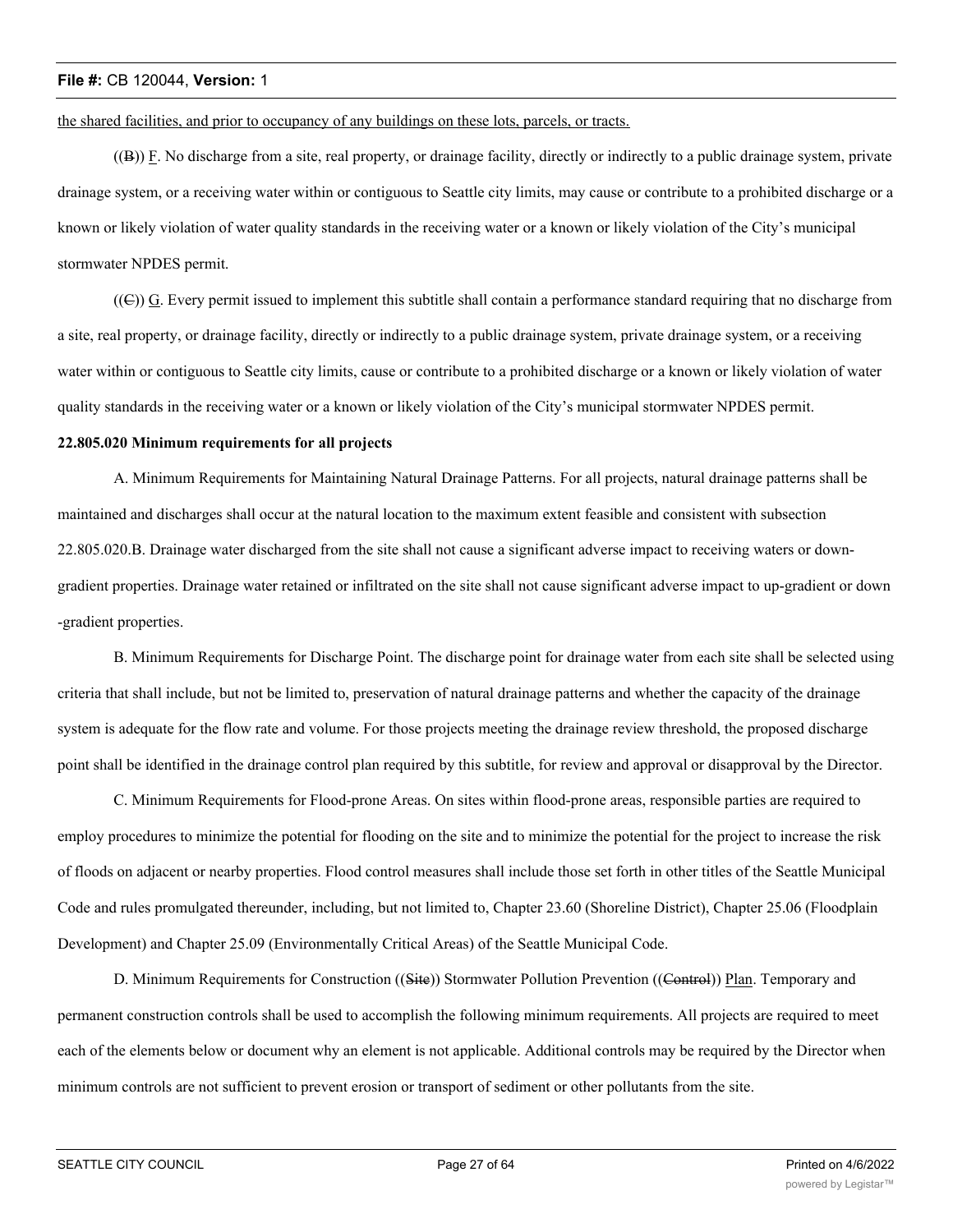1. Mark Clearing Limits and Environmentally Critical Areas. Within the boundaries of the project site and prior to beginning land disturbing activities, including clearing and grading, clearly mark all clearing limits, easements, setbacks, all environmentally critical areas and their buffers, and all trees and drainage courses that are to be preserved within the construction area.

2. Retain Top Layer. Within the boundaries of the project site, the duff layer, topsoil, and native vegetation, if there is any, shall be retained in an undisturbed state to the maximum extent feasible. If it is not feasible to retain the top layer in place, it should be stockpiled on-site, covered to prevent erosion, and replaced immediately upon completion of the land disturbing activities to the maximum extent feasible.

3. Establish Construction Access. Limit construction vehicle access, whenever possible, to one route. Stabilize access points and minimize tracking sediment onto public roads. Promptly remove any sediment tracked off site.

4. Protect Downstream Properties and Receiving Waters. Protect properties and receiving waters downstream from the development sites from erosion due to increases in the volume, velocity, and peak flow rate of drainage water from the project site. If it is necessary to construct flow control facilities to meet this requirement, these facilities shall be functioning prior to implementation of other land disturbing activity. If permanent infiltration facilities are used to control flows during construction, these facilities shall be protected from siltation during the construction phase of the project.

5. Prevent Erosion and Sediment Transport from the Site. Pass all drainage water from disturbed areas through a sediment trap, sediment pond, or other appropriate sediment removal BMP before the water leaves the site or prior to discharge to an infiltration facility. Sediment controls intended to trap sediment on site shall be constructed as one of the first steps in grading and shall be functional before other land disturbing activities take place. BMPs intended to trap sedimentation shall be located in a manner to avoid interference with the movement of juvenile salmonids attempting to enter off-channel areas or drainages. Provide and maintain natural buffers around surface waters, direct stormwater to vegetated areas to increase sediment removal and maximize stormwater infiltration where feasible.

6. Prevent Erosion and Sediment Transport from the Site by Vehicles. Whenever construction vehicle access routes intersect paved roads, the transport of sediment onto the paved road shall be minimized. If sediment is transported onto a paved road surface, the roads shall be cleaned thoroughly at the end of each day. Sediment shall be removed from paved roads by shoveling or sweeping and shall be transported to a controlled sediment disposal area. If sediment is tracked off site, roads shall be cleaned thoroughly at the end of each day, or at least twice daily during wet weather. Street washing is allowed only after sediment is removed, and street wash wastewater shall be prevented from entering the drainage system and receiving waters.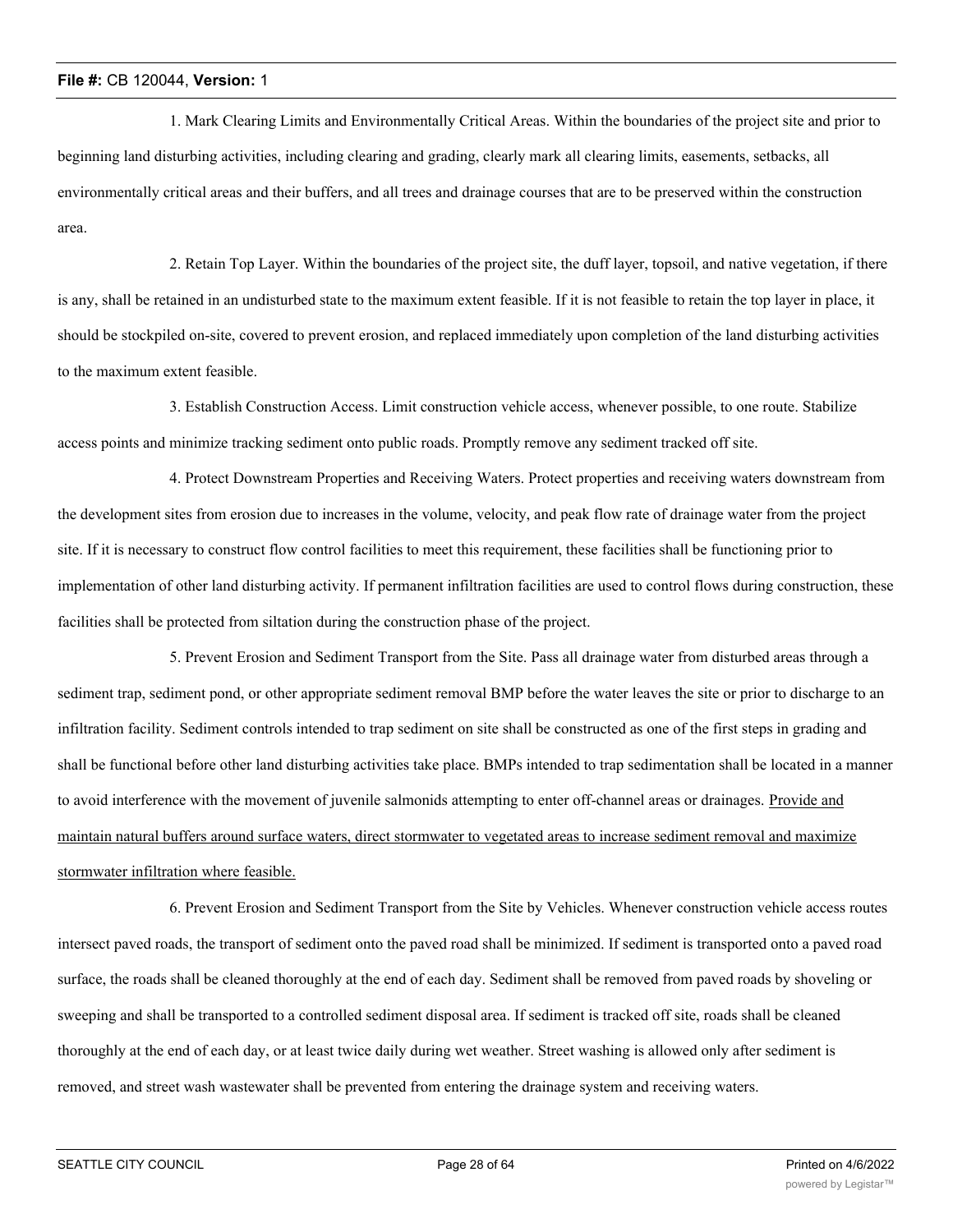7. Stabilize Soils. Prevent on-site erosion by stabilizing all exposed and unworked soils, including stock piles and earthen structures such as dams, dikes, and diversions. From October 1 to April 30, no soils shall remain exposed and unworked for more than two days. From May 1 to September 30, no soils shall remain exposed for more than seven days. Soils shall be stabilized at the end of the shift before a holiday or weekend if needed based on the weather forecast. Soil stockpiles shall be stabilized from erosion, protected with sediment trapping measures, and be located away from storm drain inlets, waterways, and drainage channels. Before the completion of the project, permanently stabilize all exposed soils that have been disturbed during construction.

8. Protect Slopes. Erosion from slopes shall be minimized. Cut and fill slopes shall be designed and constructed in a manner that will minimize erosion. Off-site stormwater run-on or groundwater shall be diverted away from slopes and undisturbed areas with interceptor dikes, pipes, and/or swales. Pipe slope drains or protected channels shall be constructed at the top of slopes to collect drainage and prevent erosion. Excavated material shall be placed on the uphill side of trenches, consistent with safety and space considerations. Check dams shall be placed at regular intervals within constructed channels that are cut down a slope.

9. Protect Storm Drains. Prevent sediment from entering all storm drains, including ditches that receive drainage water from the project. Storm drain inlets protection devices shall be cleaned or removed and replaced as recommended by the product manufacturer, or more frequently if required to prevent failure of the device or flooding. Storm drain inlets made operable during construction shall be protected so that drainage water does not enter the drainage system without first being filtered or treated to remove sediments. Storm drain inlet protection devices shall be removed at the conclusion of the project. When manufactured storm drain inlet protection devices are not feasible, inlets and catch basins must be cleaned as necessary to prevent sediment from entering the drainage control system.

10. Stabilize Channels and Outlets. All temporary on-site drainage systems shall be designed, constructed, and stabilized to prevent erosion. Stabilization shall be provided at the outlets of all drainage systems that is adequate to prevent erosion of outlets, adjacent stream banks, slopes, and downstream reaches.

11. Control Pollutants. Measures shall be taken to control potential pollutants and shall include, but not be limited to, the following measures:

a. All pollutants, including sediment, waste materials, and demolition debris, that occur ((onsite)) on site shall be handled and disposed of in a manner that does not cause contamination of drainage water and pursuant to all applicable disposal laws.

b. Containment, cover, and protection from vandalism shall be provided for all chemicals, liquid products, petroleum products, and other materials that have the potential to pose a threat to human health or the environment.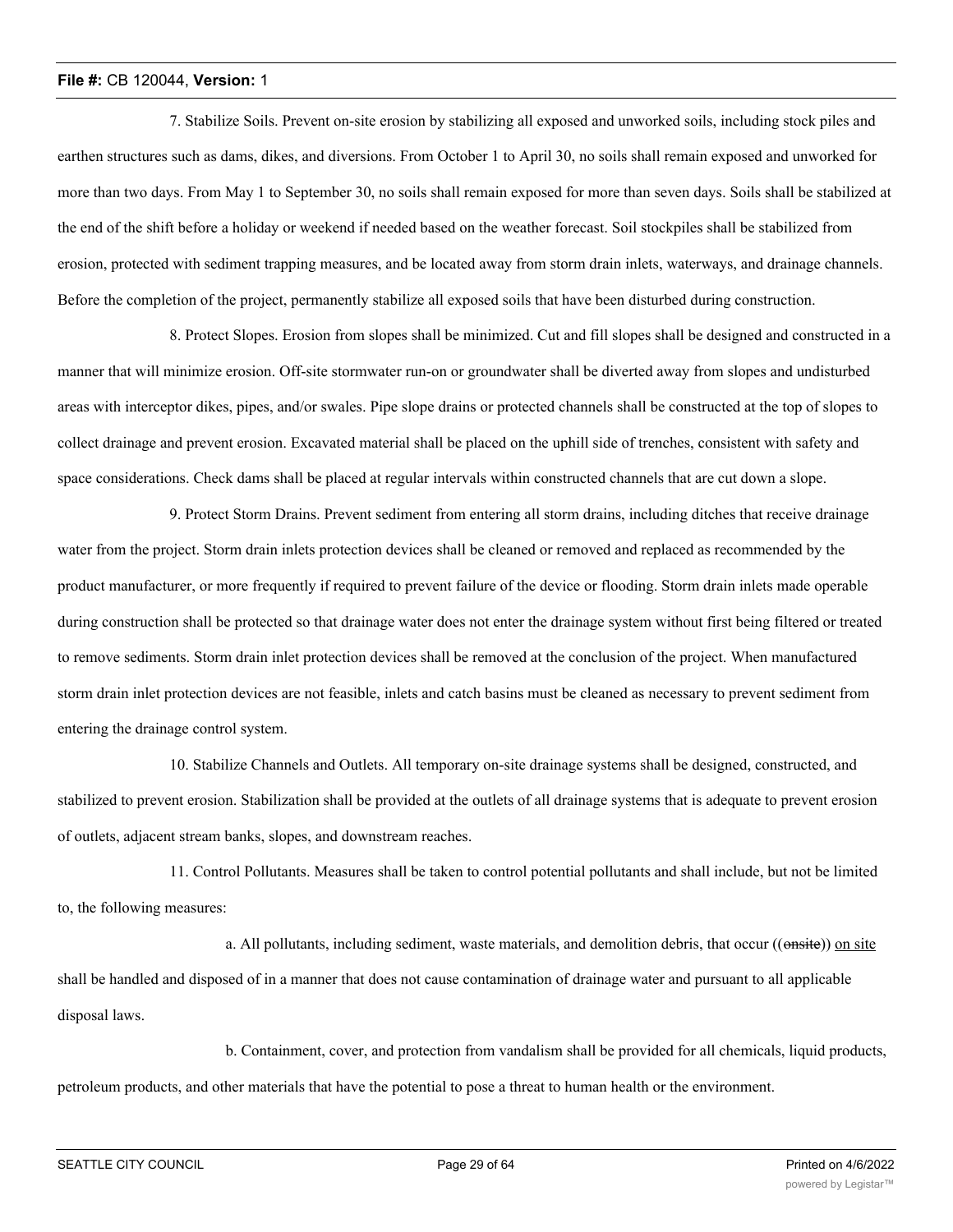c. On-site fueling tanks shall include secondary containment.

d. Maintenance, fueling, and repair of heavy equipment and vehicles involving oil changes, hydraulic system drain down, solvent and de-greasing cleaning operations, fuel tank drain down and removal, and other activities which may result in discharge or spillage of pollutants to the ground or into drainage water runoff shall be conducted using spill prevention and control measures.

e. Contaminated soils shall be removed and surfaces shall be cleaned immediately following any discharge or spill incident.

f. Wheel wash or tire bath wastewater shall be discharged to a separate on-site treatment system that prevents discharge to surface water, ((such as closed-loop recirculation or upland application,)) or to the sanitary sewer or combined sewer system with approval of the Director of SPU. Temporary discharges or connections to the public sanitary and combined sewers shall be made in accordance with Chapter 21.16 (Side Sewer Code).

g. Application of fertilizers and pesticides shall be conducted in a manner and at application rates that will not result in loss of chemical to drainage water. Manufacturers' label requirements for application rates and procedures shall be followed.

h. BMPs shall be used to prevent or treat contamination of drainage water by pH-modifying sources. These sources include, but are not limited to, recycled concrete stockpiles, bulk cement, cement kiln dust, fly ash, new concrete washing and curing waters, waste streams generated from concrete grinding and sawing, exposed aggregate processes, and concrete pumping and mixer washout waters. Construction site operators may be required to adjust the pH of drainage water if necessary to prevent a violation of water quality standards.

i. Construction site operators must obtain written approval from Ecology prior to using chemical treatment other than carbon dioxide  $(CO_2)$  (( $\Theta$ )) dry ice, or food grade vinegar, to adjust pH.

j. Uncontaminated water from water-only based shaft drilling for construction of building, road, and bridge foundations may be infiltrated provided the wastewater is managed in a way that prevents discharge to surface waters. Prior to infiltration, water from water-only based shaft drilling that comes into contact with curing concrete must be neutralized until pH is in the range of  $6.5$  to  $8.5$  (su).

k. Train all employees on proper BMPs for preventing illicit discharges, including spills.

12. Control Dewatering. When dewatering devices discharge on site, to a public drainage system, or to the public combined sewer, dewatering devices shall discharge into a sediment trap, sediment pond, gently sloping vegetated area of sufficient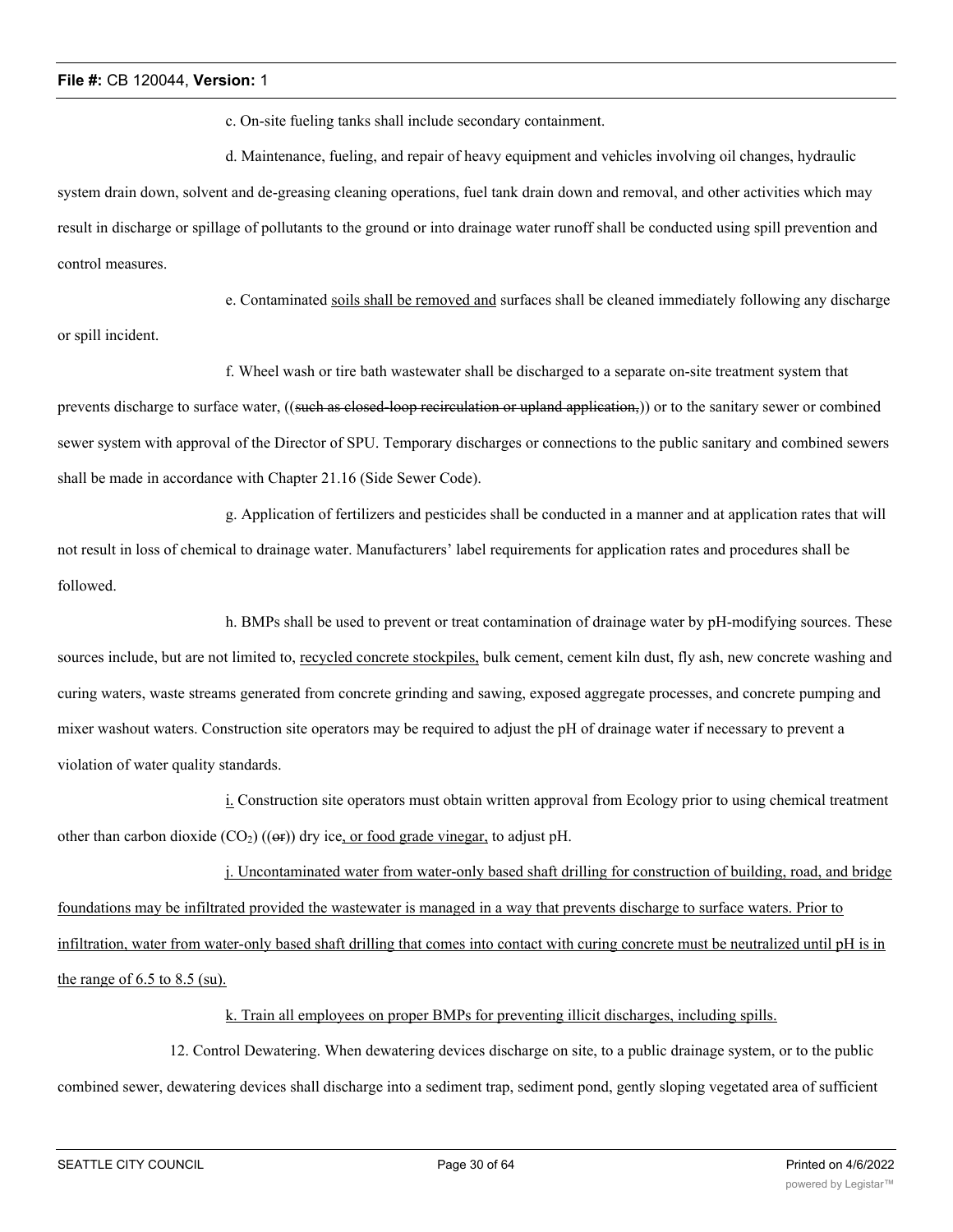length to remove sediment contamination, or other sediment removal BMP. Foundation, vault, and trench dewatering waters must be discharged into a controlled drainage system prior to discharge to a sediment trap or sediment pond. Clean, non-turbid dewatering water, such as well-point groundwater, that is discharged to systems tributary to state surface waters must not cause erosion or flooding. Highly turbid or contaminated dewatering water shall be handled separately from drainage water. For any project with an excavation depth of 12 feet or more below the existing grade and for all large projects, dewatering flows must be determined and it must be verified that there is sufficient capacity in the public drainage system and public combined sewer prior to discharging.

13. Maintain BMPs. All temporary and permanent erosion and sediment control BMPs shall be maintained and repaired as needed to assure continued performance of their intended function. All temporary erosion and sediment controls shall be removed within five days after final site stabilization is achieved or after the temporary controls are no longer needed, whichever is later. Trapped sediment shall be removed or stabilized on site. Disturbed soil areas resulting from removal shall be permanently stabilized.

14. Inspect BMPs. BMPs shall be periodically inspected. For projects with 5,000 square feet or more of new plus replaced hard surface or 7,000 square feet or more of land disturbing activity, site inspections shall be conducted by a Certified Erosion and Sediment Control Lead who shall be identified prior to construction and shall be present on-site or on-call at all times.

15. Execute Construction Stormwater Control Plan. Construction site operators shall maintain, update, and implement their Construction Stormwater Control Plan. Construction site operators shall modify their Construction Stormwater Control Plan to maintain compliance whenever there is a change in design, construction, operation, or maintenance at the site that has, or could have, a significant effect on the discharge of pollutants to waters of the state.

16. Minimize Open Trenches. In the construction of underground utility lines, where feasible, no more than 150 feet of trench shall be opened at one time, unless soil is replaced within the same working day, and where consistent with safety and space considerations, excavated material shall be placed on the uphill side of trenches. Trench dewatering devices shall discharge into a sediment trap or sediment pond.

17. Phase the Project. Development projects shall be phased to the maximum extent feasible in order to minimize the amount of land disturbing activity occurring at the same time and shall take into account seasonal work limitations.

18. Install Flow Control and Water Quality Facilities. Development projects required to comply with Section 22.805.080 (Minimum Requirements for Flow Control) or Section 22.805.090 (Minimum Requirements for Treatment) shall install permanent flow control and water quality facilities to prevent erosion or transport of sediment or other pollutants from the site during construction.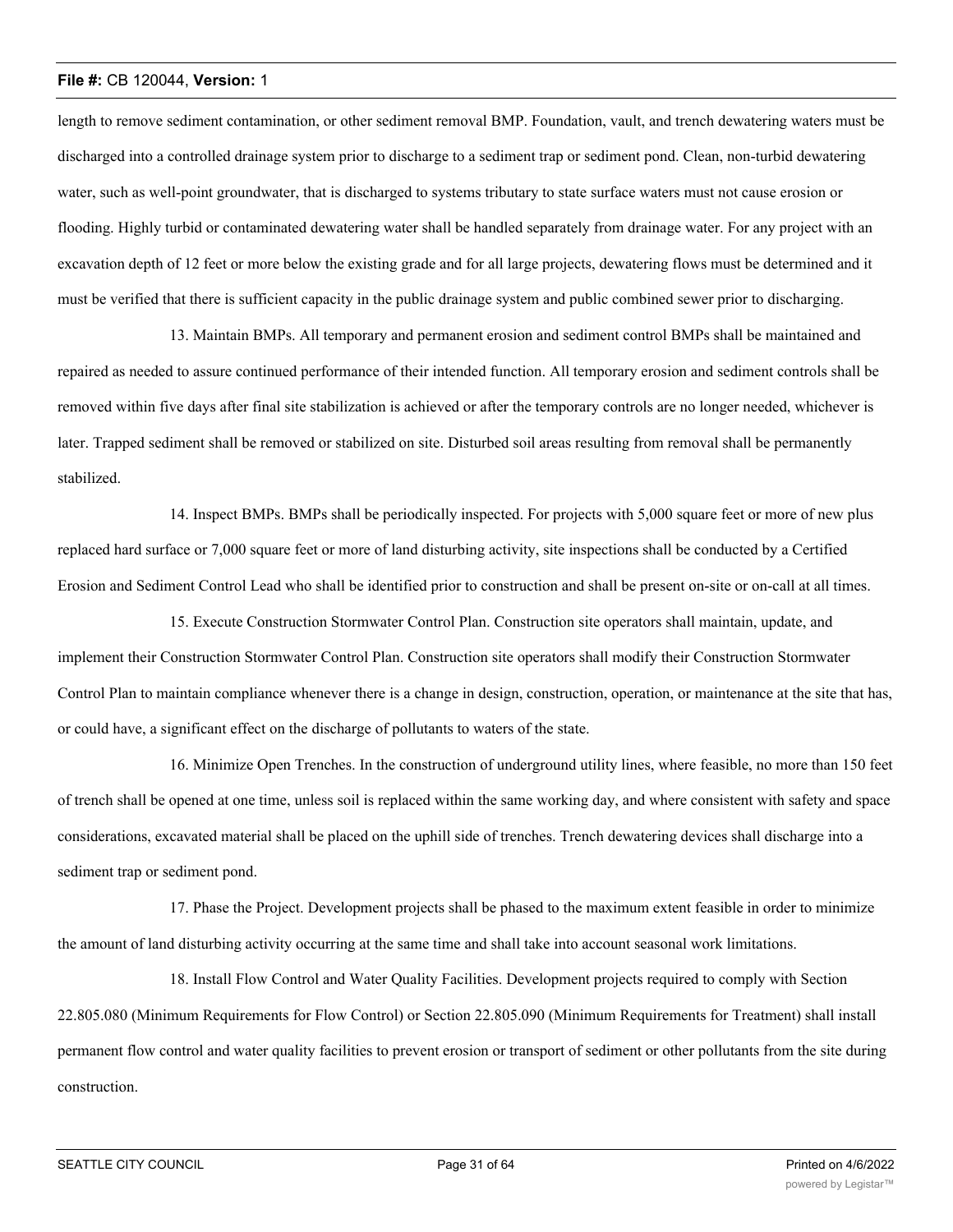19. Protect Stormwater BMPs

a. Protect all stormwater BMPs from sedimentation through installation and maintenance of erosion and sediment control BMPs. Restore the BMPs to their fully functioning condition if they accumulate sediment during construction. Restoring the stormwater BMP must include removal of sediment and any sediment-laden stormwater BMP soils, and replacing the removed soils with soils meeting the design specification.

b. Prevent compacting on-site BMPs by excluding construction equipment and foot traffic. Protect

completed lawn and landscaped areas from compaction due to construction equipment.

c. Control erosion and avoid introducing sediment from surrounding land uses onto permeable pavements. Do not allow muddy construction equipment on the base material or pavement. Do not allow sediment-laden runoff onto permeable pavements or base materials.

d. Permeable pavements fouled with sediments or no longer passing an initial infiltration test must be cleaned until infiltrating per design or replaced.

e. Keep all heavy equipment off existing soils under on-site BMPs that have been excavated to final grade, to retain the infiltration rate of the soils.

\* \* \*

I. Install Source Control BMPs. Source control BMPs shall be installed for discharges, properties, and by businesses and public entities for specific pollution-generating activities as specified in Chapter 22.803 and in the joint ((SPU/DPD)) SPU/SDCI Directors' Rule titled "Seattle Stormwater Manual" at "Volume 4 - Source Control," to the extent necessary to prevent prohibited discharges as described in Section 22.802.020 and to prevent contaminants from coming in contact with drainage water. This requirement applies to the pollution-generating activities that are stationary or occur in one primary location and to the portion of the site being developed. Examples of installed source controls include, but are not limited to, the following:

1. A roof, awning, or cover erected over the pollution-generating activity area;

2. Ground surface treatment in the pollution-generating activity area to prevent interaction with, or breakdown of, materials used in conjunction with the pollution-generating activity;

3. Containment of drainage from the pollution-generating activity to a closed sump or tank. Contents of such a sump or tank must be pumped or hauled by a waste handler, or treated prior to discharge to a public drainage system; ((-))

4. Construct a berm or dike to enclose or contain the pollution-generating activities;

5. Direct drainage from containment area of pollution-generating activity to a closed sump or tank for settling and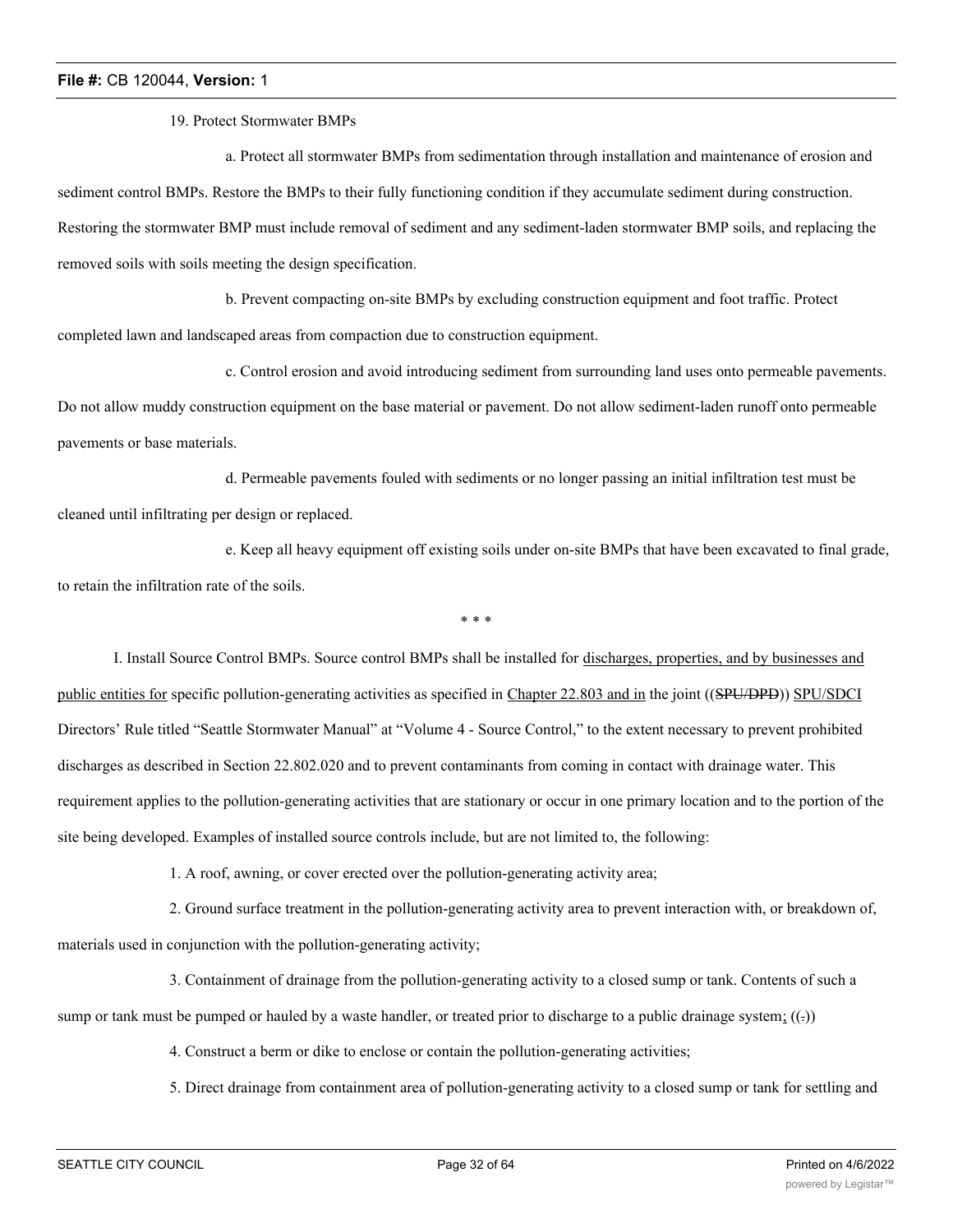appropriate disposal, or treat prior to discharging to a public drainage system;

6. Pave, treat, or cover the containment area of pollution-generating activities with materials that will not interact with or break down in the presence of other materials used in conjunction with the pollution-generating activity; and

7. Prevent precipitation from flowing or being blown onto containment areas of pollution-generating activities.

\* \* \*

L. Extension of the Public Drainage System for Projects Not Constructed in the Public Right-of-Way. For projects not constructed in the public right-of-way, extension of the piped public drainage system across the full extent of the parcel boundary in the abutting public place shall be required for any of the following:

1. All projects where the Director has determined an extension is required considering, but not limited to, the

following attributes of the project:

a. Poses a hazard to public health, safety, or welfare;

b. Endangers any property;

c. Adversely affects the safety and operation of public right-of-way, utilities, or other property owned or

maintained by the City;

d. Adversely affects the functions and values of an environmentally critical area or buffer;

e. Adversely affects an area with known erosion or flooding problems; or

f. Adversely affects receiving waters, any properties, or right-of-way.

2. All projects with 5,000 square feet or more of new plus replaced hard surface, unless:

a. The piped public drainage system is already accessible within an abutting public place to each existing,

proposed, or adjusted parcel; or

b. The project is otherwise not required to extend by rules promulgated by the Director.

M. Extension of the Public Drainage System for Projects Constructed in the Public Right-of-Way. For projects constructed in

the public right-of-way, extension of the piped public drainage system across the full extent of the site shall be required for any of the

following:

1. All projects where the Director has determined an extension is required considering, but not limited to, the

following attributes of the project:

a. Poses a hazard to public health, safety, or welfare;

b. Endangers any property;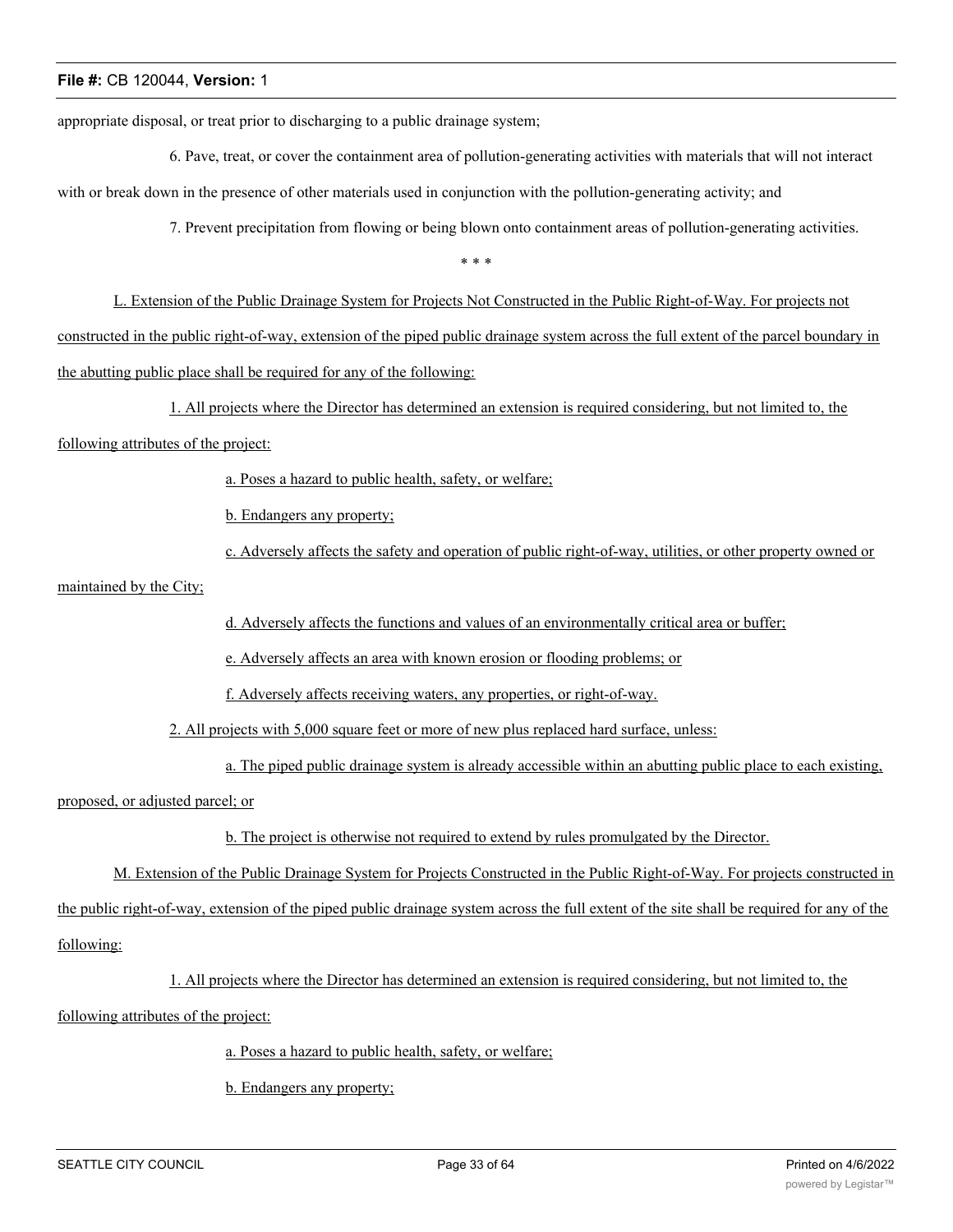c. Adversely affects the safety and operation of City right-of-way, utilities, or other property owned or

maintained by the City;

# d. Adversely affects the functions and values of an environmentally critical area or buffer;

e. Adversely affects an area with known erosion or flooding problems; or

f. Adversely affects receiving waters, any properties, or right-of-way.

2. The project's total new plus replaced hard surface is 50 percent or more of the existing hard surfaces within the

project limits. The project limits are defined by the length of the project and the width of the right-of-way. If a project encompasses

more than one intersection, the project limits are further defined by one intersection to the other and blocks may vary in length,

unless:

a. The piped public drainage system is already accessible within the site across the full extent of the site; or

b. The project is otherwise not required to extend by rules promulgated by the Director.

N. Public Drainage System Requirements. Public drainage systems shall be constructed in accordance with the City's

Standard Plans and Specifications, SPU's Design Standards and Guidelines, and as specified in rules promulgated by the Director of SPU.

# **22.805.030 Minimum Requirements for Single-Family Residential Projects**

A. Soil Amendment. Retain and protect undisturbed soil in areas not being developed, and prior to completion of the project, amend all new, replaced, and disturbed topsoil (including construction lay-down areas) with organic matter to the extent required by and in compliance with the rules promulgated by the Director.

B. On-site Stormwater Management. Single-family residential projects shall meet the Minimum Requirements for On-site Stormwater Management contained in Section 22.805.070, to the extent allowed by law, if:

1. For a project on a lot most recently created, adjusted, altered, or otherwise amended by a plat or other lawful document recorded with the King County Recorder on or after January 1, 2016, and where that document either created the lot or (( reduced)) altered the size of the lot, either the total new plus replaced hard surface is 750 square feet or more or land disturbing activity is 7,000 square feet or more; or

2. For any other project, either the total new plus replaced hard surface is 1,500 square feet or the land disturbing activity is 7,000 square feet or more.

\* \* \*

#### **22.805.050 Minimum Requirements for Parcel-Based Projects**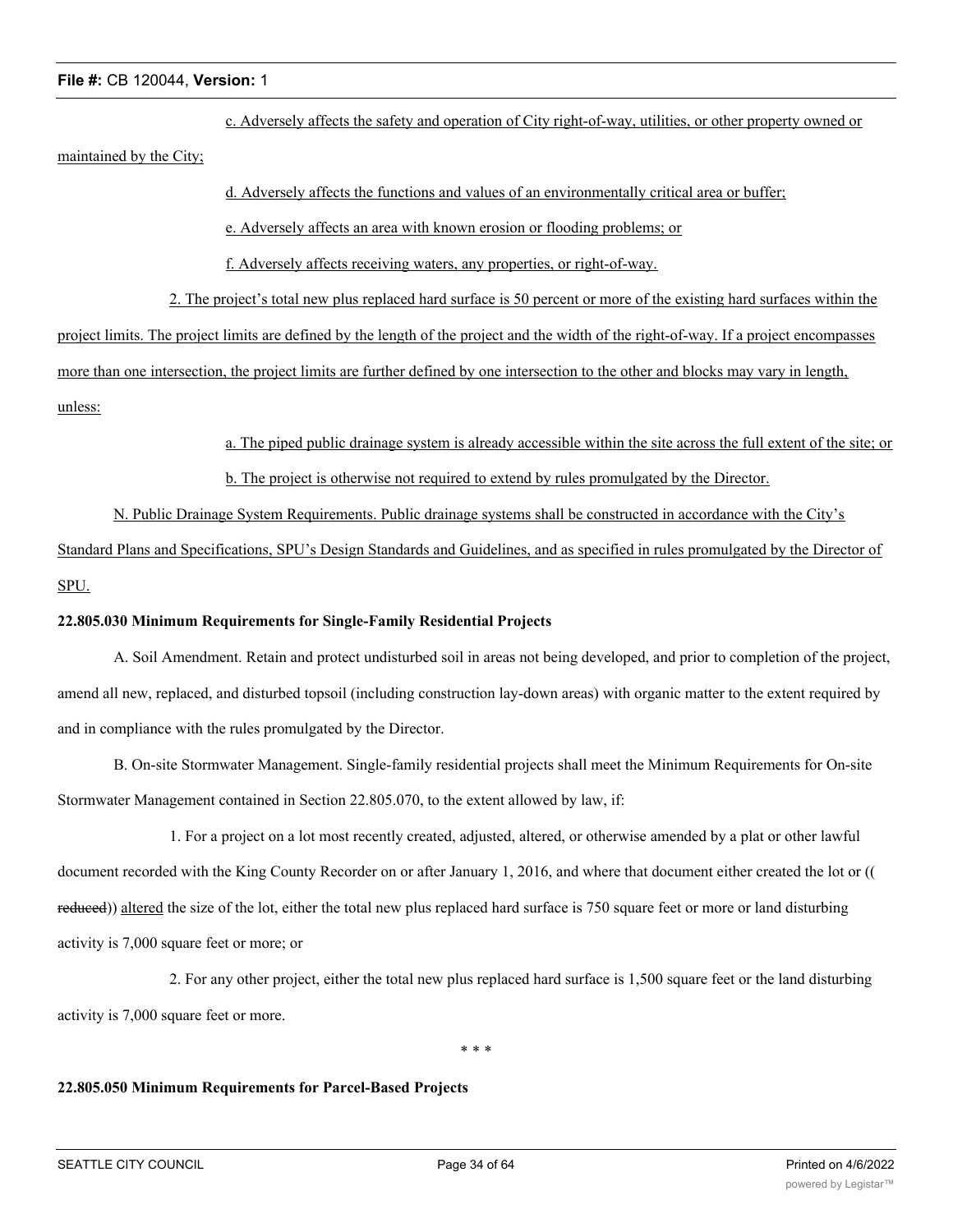A. Soil Amendment. Retain and protect undisturbed soil in areas not being developed, and prior to completion of the project, amend all new, replaced, and disturbed topsoil (including construction lay-down areas) with organic matter to the extent required by and in compliance with the rules promulgated by the Director.

B. On-site Stormwater Management. Parcel-based projects shall meet the Minimum Requirements for On-site Stormwater Management contained in Section 22.805.070, to the extent allowed by law, if:

1. For a project on a lot most recently created, adjusted, altered, or otherwise amended by a plat or other lawful document recorded with the King County Recorder on or after January 1, 2016, and where that document either created the lot or (( reduced)) altered the size of the lot, either the total new plus replaced hard surface is 750 square feet or more or land disturbing activity is 7,000 square feet or more; or

2. For any other project, either the total new plus replaced hard surface is 1,500 square feet or more or the land disturbing activity is 7,000 square feet or more.

C. Flow Control. Parcel-based projects shall meet the minimum requirements for flow control contained in Section 22.805.080, to the extent allowed by law, as prescribed below.

1. Discharges to Wetlands. Parcel-based projects discharging into a wetland, or to the drainage basin of a wetland, shall:

a. Comply with Section 22.805.020 (Minimum requirements for all projects), including, but not limited to subsection 22.805.020.E (Protect Wetlands).

b. ((comply)) Comply with the minimum requirements for wetland protection contained in subsection 22.805.080.B.1 (Wetland Protection Standards) if:

 $((a))$  1) The total new plus replaced hard surface is 5,000 square feet or more; or

 $((b))$  2) The project converts 3/4 acres or more of vegetation to lawn or landscaped areas, and

from the project there is a surface discharge into a natural or ((man-made)) constructed conveyance system from the site; or

 $((e))$  3) The project converts 2.5 acres or more of native vegetation to pasture and from the

project there is a surface discharge into a natural or ((man-made)) constructed conveyance system from the site.

2. Discharges to Listed Creek Basins. Parcel-based projects discharging into Blue Ridge Creek, Broadview Creek, Discovery Park Creek, Durham Creek, Frink Creek, Golden Gardens Creek, Kiwanis Ravine/Wolfe Creek, Licton Springs Creek, Madrona Park Creek, Mee-Kwa-Mooks Creek, Mount Baker Park Creek, Puget Creek, Riverview Creek, Schmitz Creek, Taylor Creek, or Washington Park Creek, or to the drainage basin of such creek, shall: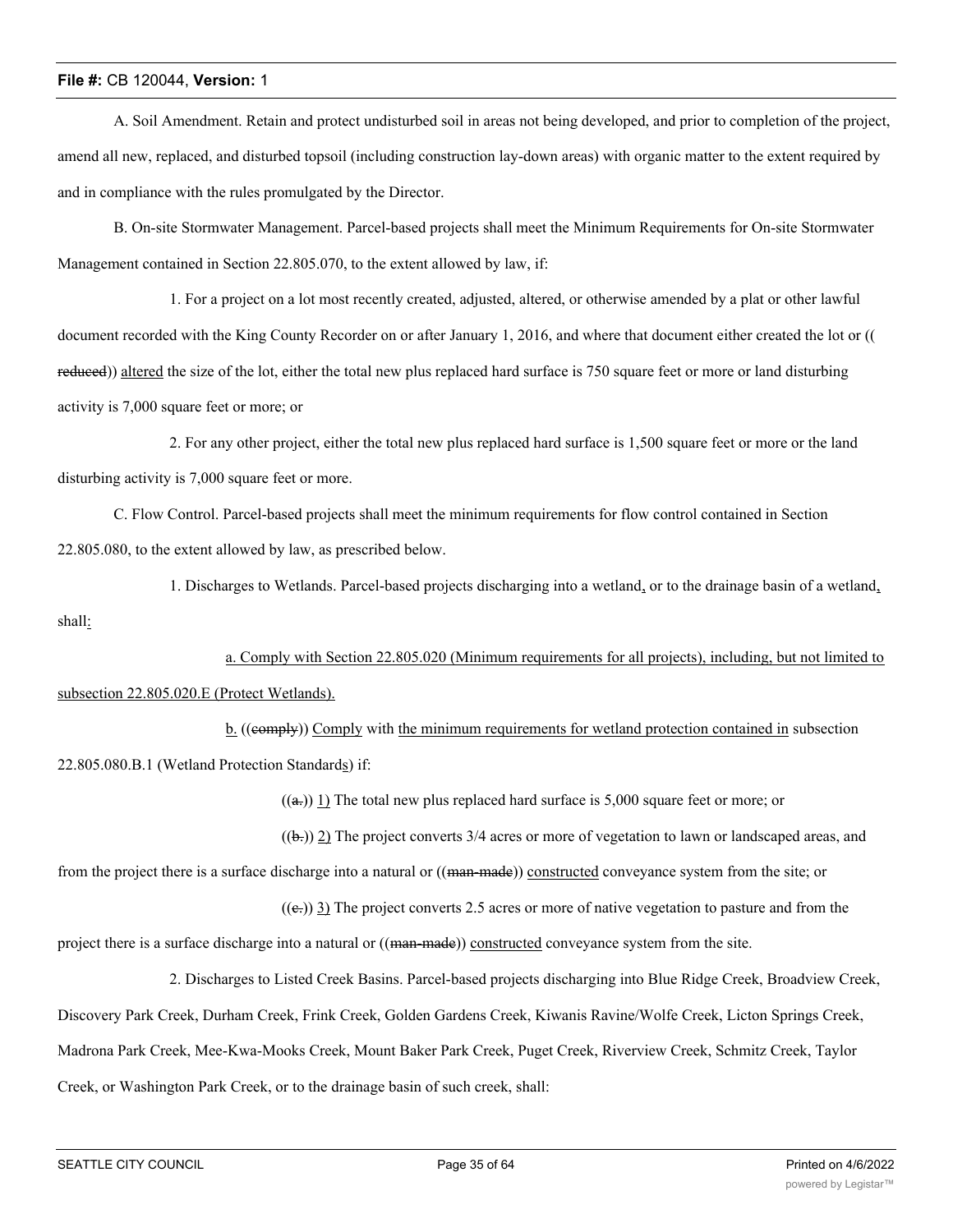a. Comply with subsection 22.805.080.B.2 (Pre-developed Forested Standard) if the existing hard surface coverage is less than 35 percent and one or more of the following apply:

1) The project adds 5,000 square feet or more of new hard surface and the total new plus replaced hard surface is 10,000 square feet or more; or

2) The project converts 3/4 acres or more of vegetation to lawn or landscaped areas, and from the project there is a surface discharge into a natural or ((man-made)) constructed conveyance system from the site; or

3) The project converts 2.5 acres or more of native vegetation to pasture, and from the project

there is a surface discharge into a natural or ((man-made)) constructed conveyance system from the site; or

4) The project adds 5,000 square feet or more of new hard surface and, through a combination of

effective hard surfaces and converted pervious surfaces, causes a  $((0.1))$  0.15 cubic feet per second increase in the 100-year recurrence interval flow frequency as estimated using a continuous model approved by the Director.

b. Comply with subsection 22.805.080.B.3 (Pre-developed Pasture Standard) if the criteria in subsection

22.805.050.C.2.a do not apply and one or more apply:

1) ((the)) The total new plus replaced hard surface is  $((2,000))$  5,000 square feet or more; ((-)) or

2) The project converts 3/4 acres or more of vegetation to lawn or landscaped areas, and from the project there is a surface discharge into a natural or constructed conveyance system from the site; or

3) The project converts 2.5 acres or more of native vegetation to pasture, and from the project there is a surface discharge into a natural or constructed conveyance system from the site.

3. Discharges to Non-listed Creek Basins. Parcel-based projects discharging into a creek not listed in subsection 22.805.050.C.2, or to the drainage basin of such creek, shall:

```
a. Comply with subsection 22.805.080.B.2 (Pre-developed Forested Standard) if the existing land cover is
```
forested and one or more of the following apply:

1) The project adds 5,000 square feet or more of new hard surface and the total new plus replaced hard surface is 10,000 square feet or more; or

2) The project converts 3/4 acres or more of vegetation to lawn or landscaped areas, and from the project there is a surface discharge into a natural or ((man-made)) constructed conveyance system from the site; or

3) The project converts 2.5 acres or more of native vegetation to pasture, and from the project

there is a surface discharge into a natural or ((man-made)) constructed conveyance system from the site; or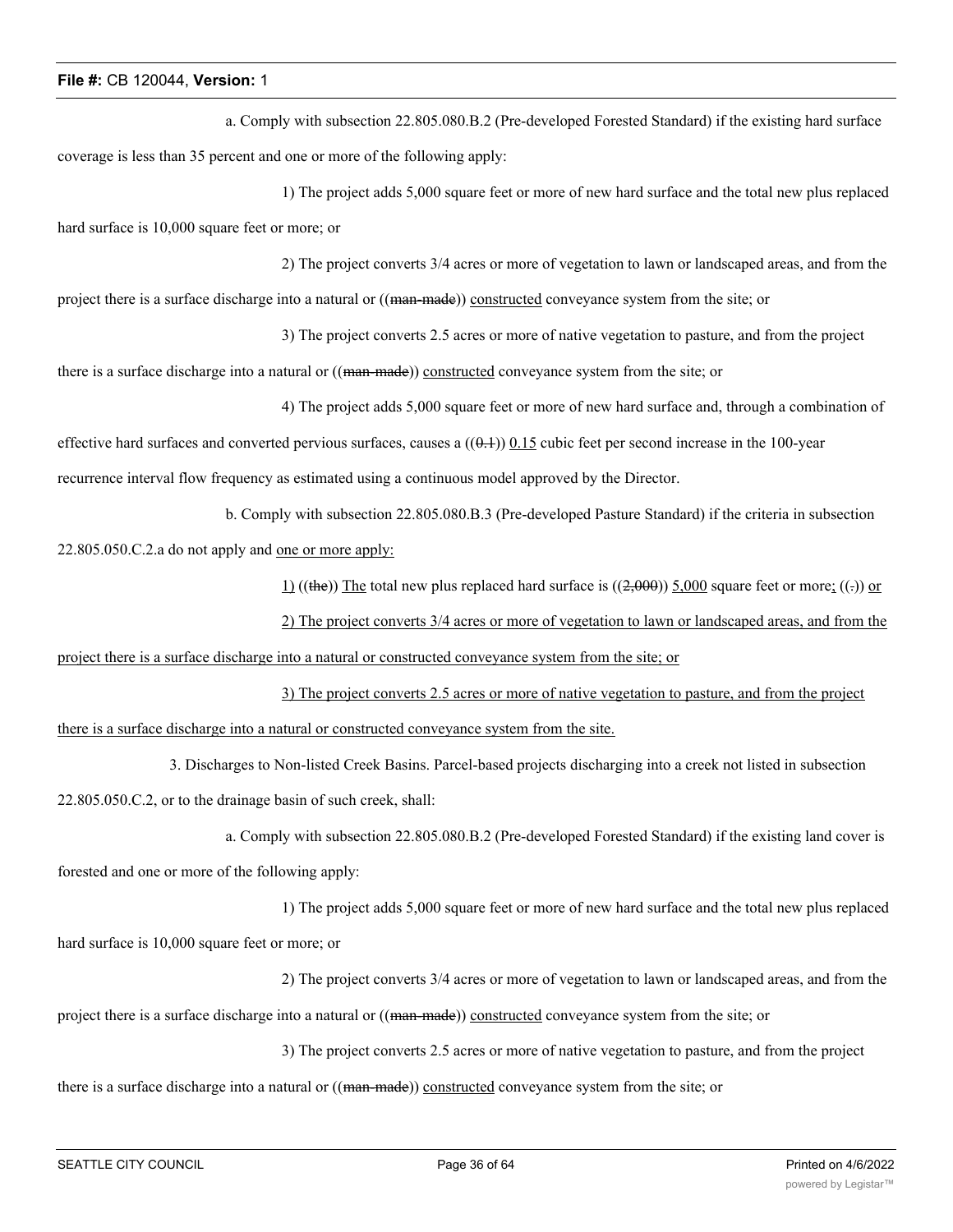4) The project adds 5,000 square feet or more of new hard surface and, through a combination of effective ((impervious)) hard surfaces and converted pervious surfaces, causes a  $((0,1))$  0.15 cubic feet per second increase in the 100year recurrence interval flow frequency as estimated using a continuous model approved by the Director.

b. Comply with subsection 22.805.080.B.3 (Pre-developed Pasture Standard) if the criteria in subsection 22.805.050.C.3.a do not apply and one or more of the following apply:

1) ((the)) The total new plus replaced hard surface is  $((2,000))$  5,000 square feet or more; ((-)) or

2) The project converts 3/4 acres or more of vegetation to lawn or landscaped areas, and from the project there is a surface discharge into a natural or constructed conveyance system from the site; or

3) The project converts 2.5 acres or more of native vegetation to pasture, and from the project there is a surface discharge into a natural or constructed conveyance system from the site.

4. Discharges to Small Lake Basins. Parcel-based projects discharging into Bitter Lake, Green Lake, or Haller Lake, or to the drainage basin of such lake, shall comply with subsection ((22.805.080.B.4)) 22.805.080.B.5 (Peak Control Standard) if the total new plus replaced hard surface is 2,000 square feet or more.

5. Discharges to Public Combined Sewer. Unless the Director of SPU has determined that the public combined sewer has sufficient capacity to carry existing and anticipated loads, parcel-based projects discharging into the public combined sewer or its basin shall comply with subsection ((22.805.080.B.4)) 22.805.080.B.5 (Peak Control Standard) if the total new plus replaced hard surface is  $((10,000))$  5,000 square feet or more.

6. Discharges to a Capacity-constrained System. In addition to applicable minimum requirements for flow control in subsection 22.805.050.C.1 through subsection 22.805.050.C.5, parcel-based projects discharging into a capacity-constrained system or its basin shall also comply with subsection ((22.805.080.B.4)) 22.805.080.B.5 (Peak Control Standard) if the total new plus replaced hard surface is 2,000 square feet or more unless the downstream system only includes ditches or culverts and the system has been determined to have sufficient capacity as specified in subsection 22.805.020.H (Ensure Sufficient Capacity).

7. Discharges from Groundwater. In addition to applicable minimum requirements for flow control in subsection 22.805.050.C.1 through subsection 22.805.050.C.6, parcel-based projects that will permanently discharge groundwater to a public drainage system or to a public combined sewer shall also comply with subsection ((22.805.080.B.4)) 22.805.080.B.5 (Peak Control Standard) if the total new plus replaced hard surface is 2,000 square feet or more.

D. Treatment. Parcel-based projects not discharging to the public combined sewer shall comply with the minimum requirements for treatment contained in Section 22.805.090 for flows from the total new plus replaced pollution-generating hard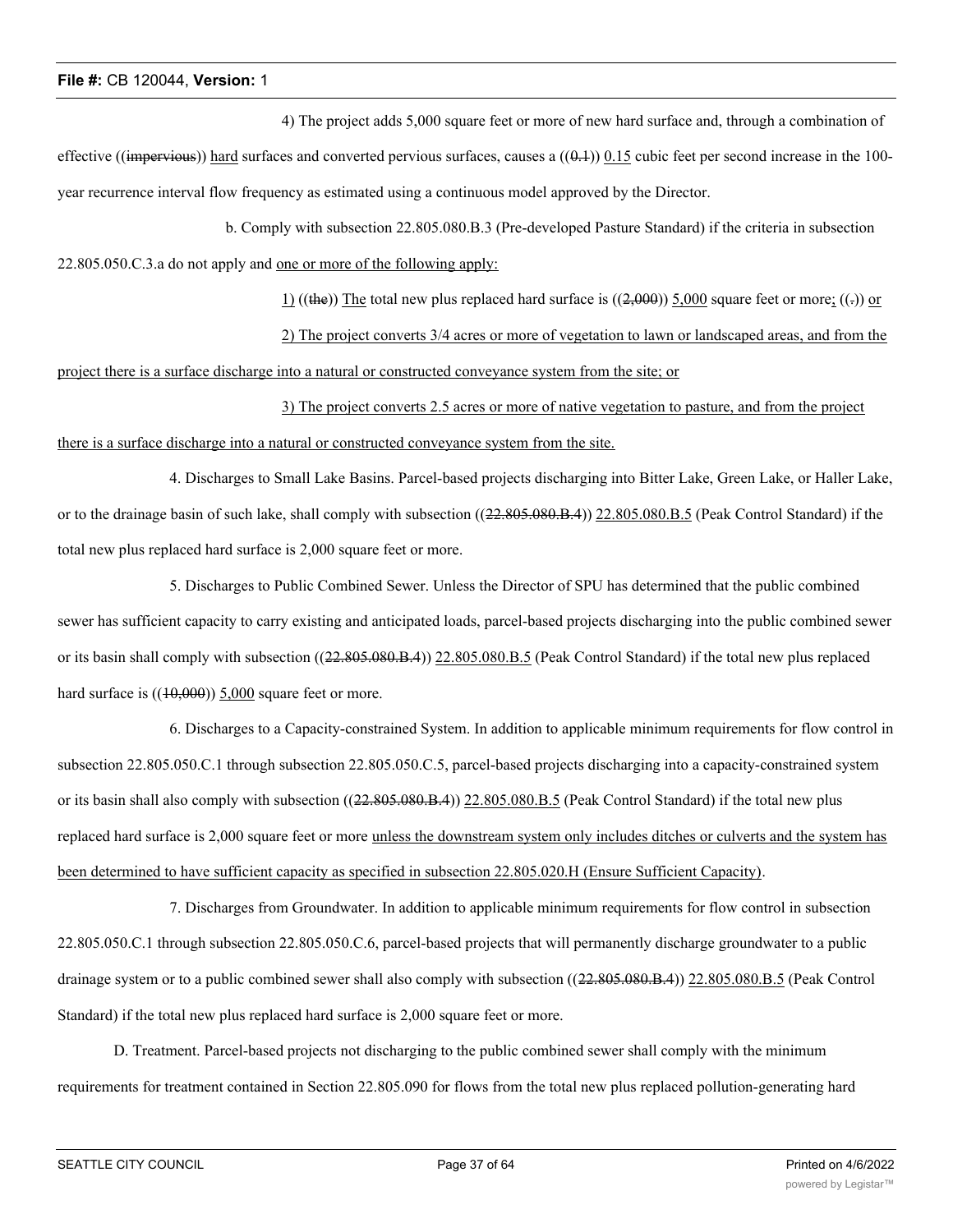surface and the new plus replaced pollution-generating pervious surface, to the extent allowed by law, if:

1. The total new plus replaced pollution-generating hard surface is 5,000 square feet or more; or

2. The total new plus replaced pollution-generating pervious surfaces is 3/4 acres or more, and from the project

there is a surface discharge in a natural or ((man-made)) constructed conveyance system from the site.

#### **22.805.060 Minimum Requirements for Roadway Projects**

A. Soil Amendment. Retain and protect undisturbed soil in areas not being developed, and prior to completion of the project, amend all new, replaced, and disturbed topsoil (including construction lay-down areas) with organic matter to the extent required by and in compliance with the rules promulgated by the Director.

B. On-Site Stormwater Management. All roadway projects with 2,000 square feet or more of new plus replaced hard surface or 7,000 square feet or more of land disturbing activity shall meet the Minimum Requirements for On-site Stormwater Management contained in Section 22.805.070, to the extent allowed by law, except as provided in subsection 22.805.060.E.

C. Flow Control. Roadway projects shall meet the minimum requirements for flow control contained in Section 22.805.080, to the extent allowed by law, as prescribed below, except as provided in subsection 22.805.060.E.

1. Discharges to Wetlands. Roadway projects discharging into a wetland or to the drainage basin of a wetland, shall:

a. Comply with Section 22.805.020 (Minimum requirements for all projects), including, but not limited to

# subsection 22.805.020.E (Protect Wetlands).

b. ((comply)) Comply with the minimum requirements for wetland protection contained in subsection 22.805.080.B.1 (Wetland Protection Standards) if the existing hard surface coverage is less than 35 percent and one or more of the following apply:

 $((a))$  1) The total new plus replaced hard surface is 5,000 square feet or more; or

 $((b))$  2) The project converts 3/4 acres or more of vegetation to lawn or landscaped areas, and

from the project there is a surface discharge into a natural or ((man-made)) constructed conveyance system from the site; or

 $((e))$  3) The project converts 2.5 acres or more of native vegetation to pasture and from the

project there is a surface discharge into a natural or ((man-made)) constructed conveyance system from the site.

c. Comply with the minimum requirements for wetland protection contained in subsection 22.805.080.B.1

(Wetland Protection Standards) if the existing hard surface coverage is greater than or equal to 35 percent and one or more of the

following apply:

# 1) The total new hard surface is 10,000 square feet or more; or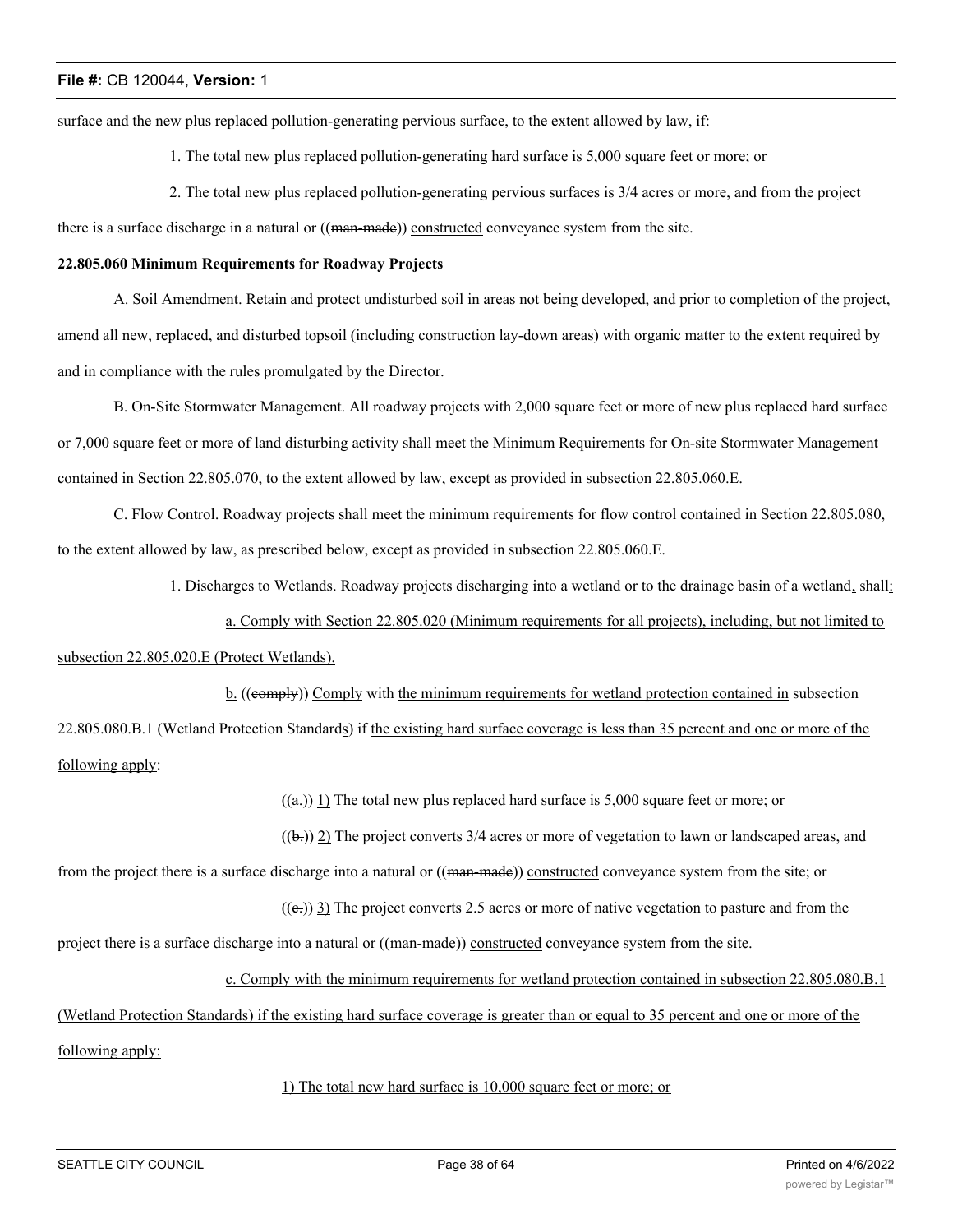2) The project converts 3/4 acres or more of vegetation to lawn or landscaped areas, and from the project there is a surface discharge into a natural or constructed conveyance system from the site; or

3) The project converts 2.5 acres or more of native vegetation to pasture and from the project there is a surface discharge into a natural or constructed conveyance system from the site.

2. Discharges to Listed Creek Basins. Roadway projects discharging into Blue Ridge Creek, Broadview Creek, Discovery Park Creek, Durham Creek, Frink Creek, Golden Gardens Creek, Kiwanis Ravine/Wolfe Creek, Licton Springs Creek, Madrona Park Creek, Mee-Kwa-Mooks Creek, Mount Baker Park Creek, Puget Creek, Riverview Creek, Schmitz Creek, Taylor Creek, or Washington Park Creek, or to the drainage basin of such creek, shall:

a. Comply with subsection 22.805.080.B.2 (Pre-developed Forested Standard) if the existing hard surface coverage is less than 35 percent and one or more of the following apply:

1) The project adds 5,000 square feet or more of new hard surface and the total new plus replaced hard surface is 10,000 square feet or more; or

2) The project converts 3/4 acres or more of vegetation to lawn or landscaped areas, and from the project there is a surface discharge into a natural or ((man-made)) constructed conveyance system from the site; or

3) The project converts 2.5 acres or more of native vegetation to pasture, and from the project there is a surface discharge into a natural or ((man-made)) constructed conveyance system from the site; or

4) The project adds 5,000 square feet or more of new hard surface and, through a combination of effective hard surfaces and converted pervious surfaces, causes a  $((0.1))$   $0.15$  cubic feet per second increase in the 100-year recurrence interval flow frequency as estimated using a continuous model approved by the Director.

b. Comply with subsection ((22.805.080.B.3 (Pre-developed Pasture Standard))) 22.805.080.B.4 (Existing

Condition Standard) if the criteria in subsection 22.805.060.C.2.a do not apply and the total new ((plus replaced)) hard surface is 10,000 square feet or more,  $((.)$  and:

1) If the new hard surface adds 50 percent or more to the existing hard surfaces within the project limits, comply with subsection 22.805.080.B.4 (Existing Condition Standard) for the flows from the total new plus replaced hard surfaces. The project limits are defined by the length of the project and the width of the right-of-way; or

2) If the new hard surface adds less than 50 percent to the existing hard surfaces within the project limits, comply with subsection 22.805.080.B.4 (Existing Condition Standard) for the flows from the total new hard surfaces. The project limits are defined by the length of the project and the width of the right-of-way.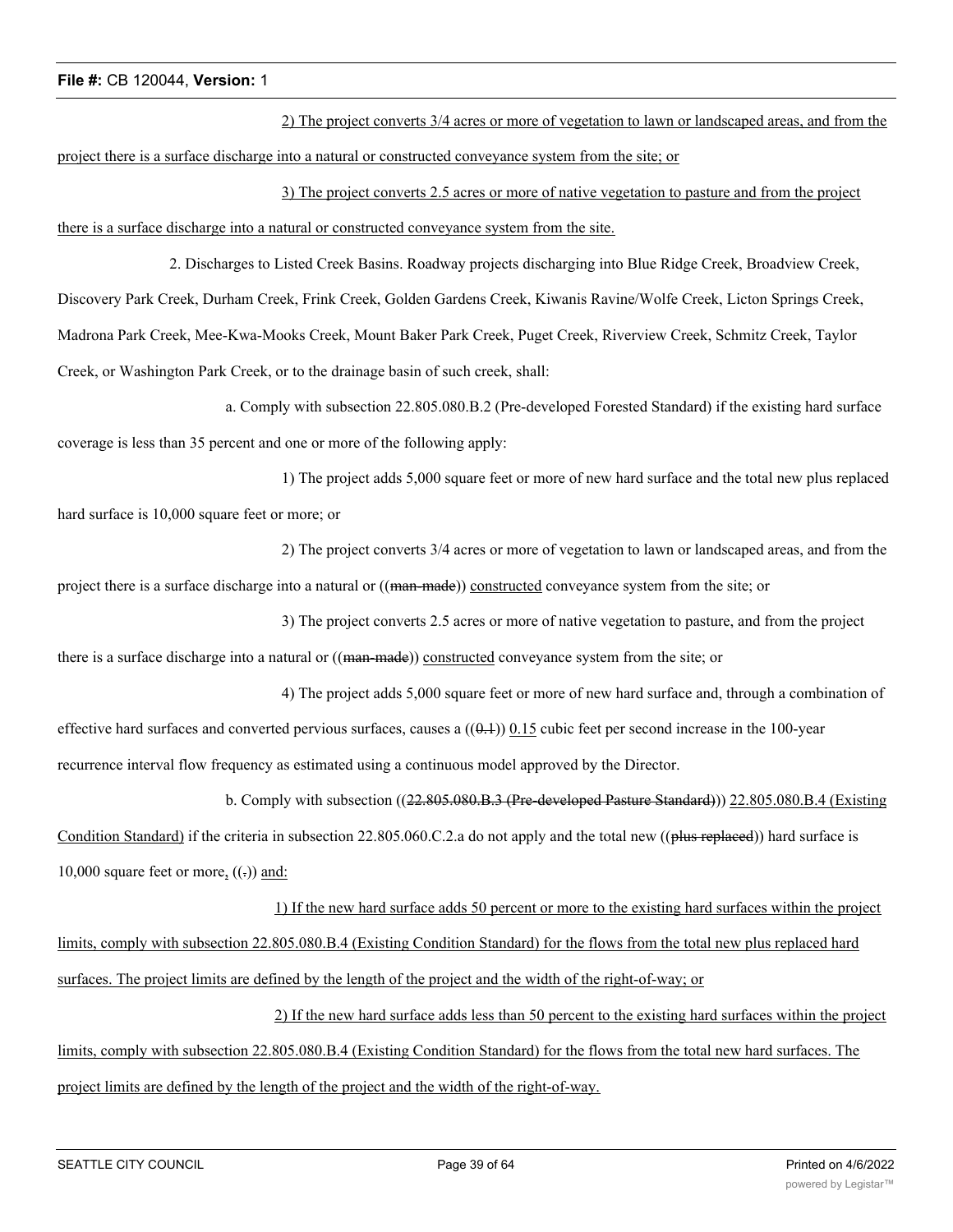3. Discharges to Non-listed Creek Basins. Roadway projects discharging into a creek not listed in subsection 22.805.060.C.2, or to the drainage basin of such creek, shall:

a. Comply with subsection 22.805.080.B.2 (Pre-developed Forested Standard) if the existing land cover is forested and one or more of the following apply:

1) The project adds 5,000 square feet or more of new hard surface and the total new plus replaced

hard surface is 10,000 square feet or more; or

2) The project converts 3/4 acres or more of vegetation to lawn or landscaped areas, and from the project there is a surface discharge into a natural or ((man-made)) constructed conveyance system from the site; or

3) The project converts 2.5 acres or more of native vegetation to pasture, and from the project

there is a surface discharge into a natural or ((man-made)) constructed conveyance system from the site; or

4) The project adds 5,000 square feet or more of new hard surface and, through a combination of effective hard surfaces and converted pervious surfaces, causes a  $((0.1))$  0.15 cubic feet per second increase in the 100-year recurrence interval flow frequency as estimated using a continuous model approved by the Director.

b. Comply with subsection ((22.805.080.B.3 (Pre-developed Pasture Standard))) 22.805.080.B.4 (Existing

Condition Standard) if the criteria in subsection 22.805.060.C.3.a do not apply and the total new ((plus replaced)) hard surface is 10,000 square feet or more,  $((.)$  and:

1) If the new hard surface adds 50 percent or more to the existing hard surfaces within the project limits, comply with subsection 22.805.080.B.4 (Existing Condition Standard) for the flows from the total new plus replaced hard surfaces. The project limits are defined by the length of the project and the width of the right-of-way; or

2) If the new hard surface adds less than 50 percent to the existing hard surfaces within the project limits, comply with subsection 22.805.080.B.4 (Existing Condition Standard) for the flows from the total new hard surfaces. The project limits are defined by the length of the project and the width of the right-of-way.

4. Discharges to Small Lake Basins. ((Projects)) Roadway projects discharging into Bitter Lake, Green Lake, or Haller Lake, or to the drainage basin of such lake, shall comply with subsection 22.805.080.B.4 (((Peak Control Standard))) (Existing Condition Standard) if the total new ((plus replaced)) hard surface is 10,000 square feet or more,  $((.)$  and:

a. If the new hard surface adds 50 percent or more to the existing hard surfaces within the project limits, comply with subsection 22.805.080.B.4 (Existing Condition Standard) for the flows from the total new plus replaced hard surfaces.

The project limits are defined by the length of the project and the width of the right-of-way; or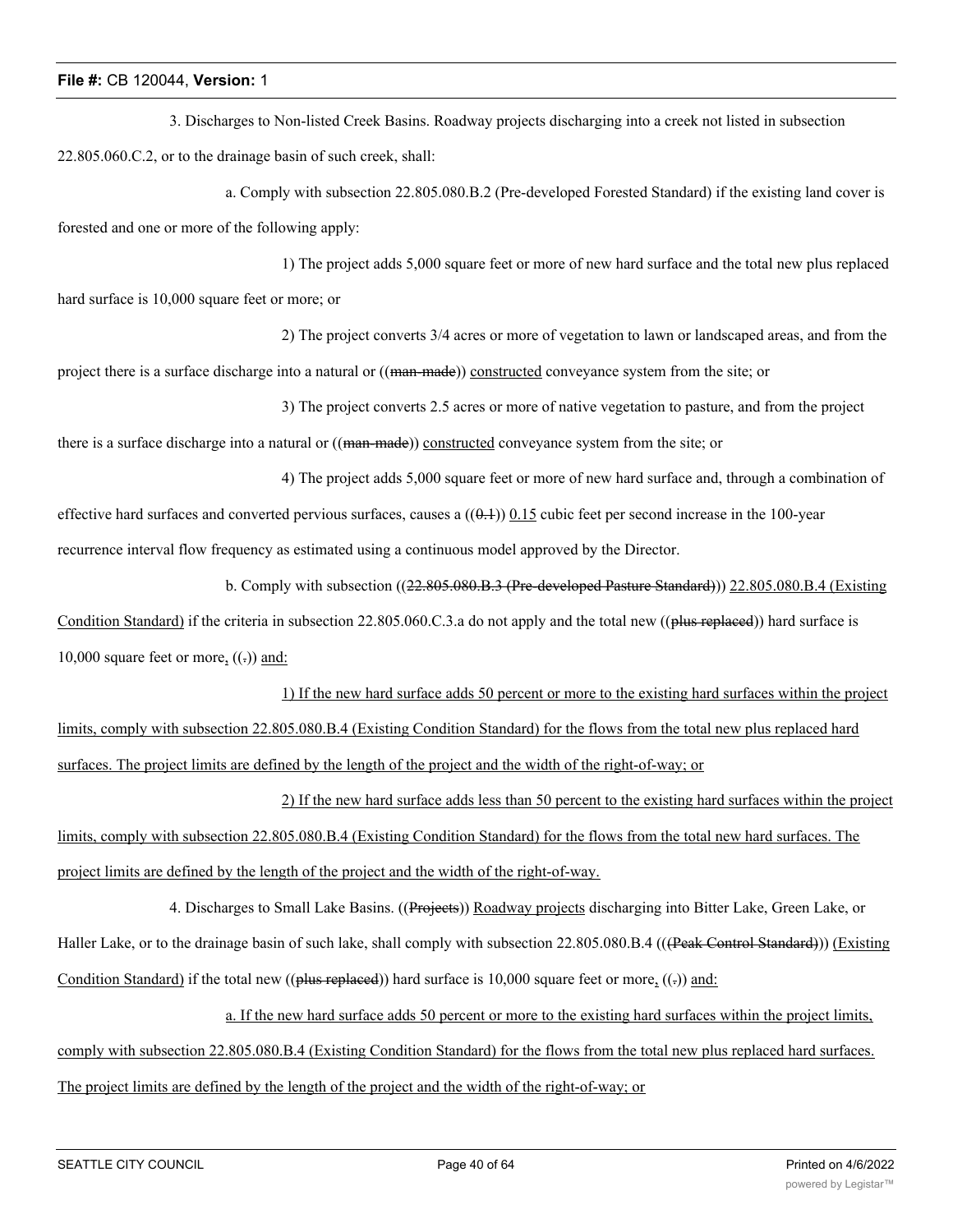b. If the new hard surface adds less than 50 percent to the existing hard surfaces within the project limits, comply with subsection 22.805.080.B.4 (Existing Condition Standard) for the flows from the total new hard surfaces. The project limits are defined by the length of the project and the width of the right-of-way.

((5. Discharges to Public Combined Sewer. Unless the Director of SPU has determined that the public combined sewer has sufficient capacity to carry existing and anticipated loads, roadway projects discharging into the public combined sewer or its basin shall comply with subsection 22.805.080.B.4 (Peak Control Standard) if the total new plus replaced hard surface is 10,000 square feet or more.

6)) 5. Discharges to a Capacity-constrained System. In addition to applicable minimum requirements for flow control in subsection  $22.805.060$ .C.1 through subsection  $((22.805.060$ .C.5))  $22.805.060$ .C.4, roadway projects discharging into a capacity-constrained system or its basin shall also comply with subsection 22.805.080.B.4 (((Peak Control Standard))) (Existing Condition Standard) if the total new ((plus replaced)) hard surface is 10,000 square feet or more unless the downstream system only includes ditches or culverts and has been determined to have sufficient capacity as specified in 22.805.020.H (Ensure Sufficient Capacity).

((7. Discharges from Groundwater. In addition to applicable minimum requirements for flow control in subsection 22.805.060.C.1 through subsection 22.805.060.C.6, roadway projects that will permanently discharge groundwater to a public drainage system or to a public combined sewer shall also comply with subsection 22.805.080.B.4 (Peak Control Standard) if the total new plus replaced hard surface is 10,000 square feet or more.))

D. Treatment. Roadway projects not discharging to the public combined sewer shall, to the extent allowed by law, except as provided in subsection 22.805.060.E:

1. If the site has less than 35 percent existing hard surface coverage, and the project's total new plus replaced pollution-generating hard surface is 5,000 square feet or more, comply with the minimum requirements for treatment contained in Section 22.805.090 for flows from the total new plus replaced pollution-generating hard surface and new plus replaced pollutiongenerating pervious surface; and

2. If the site has greater than or equal to 35 percent existing ((impervious)) hard surface coverage and the project's total new pollution-generating hard surface is 5,000 square feet or more, and

a. If the new pollution-generating hard surface adds 50 percent or more to the existing hard surfaces within the project limits, comply with the minimum requirements for treatment contained in Section 22.805.090 for flows from the total new plus replaced pollution-generating hard surface and new plus replaced pollution-generating pervious surface. The project limits are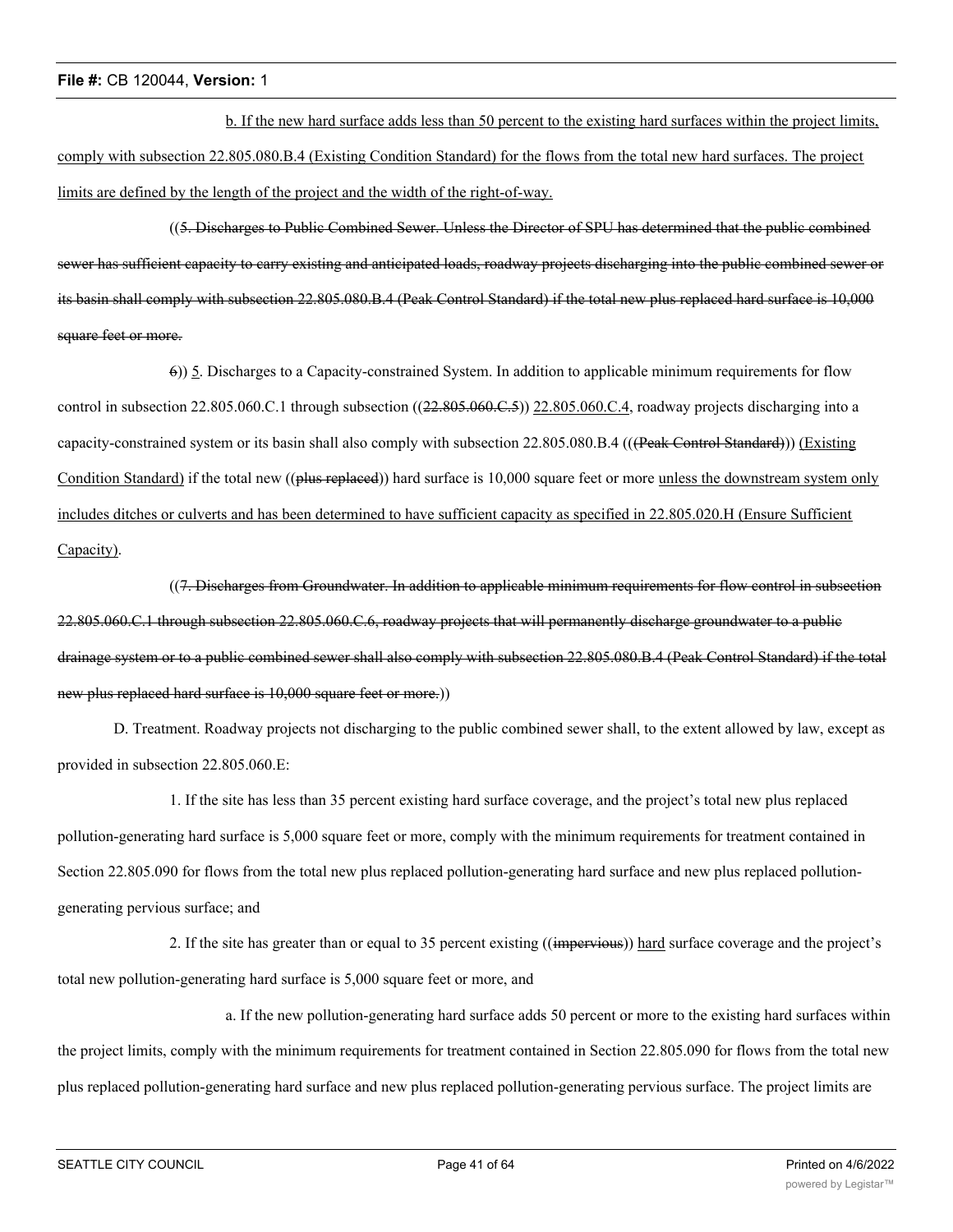defined by the length of the project and the width of the right-of-way; or

b. If the new pollution-generating hard surface adds less than 50 percent to the existing hard surfaces within the project limits, comply with the minimum requirements for treatment contained in Section 22.805.090 for flows from the total new pollution-generating hard surface and new pollution-generating pervious surface. The project limits are defined by the length of the project and the width of the right-of-way; and

3. If the total new plus replaced pollution-generating pervious surfaces is 3/4 acres or more, and from the project there is a surface discharge in a natural or ((man-made)) constructed conveyance system from the site, comply with the minimum requirements for treatment contained in Section 22.805.090 for flows from the total new plus replaced pollution-generating pervious surface and the new plus replaced pollution-generating hard surface.

E. For a roadway project that adds less than 50 percent to the existing hard surface within the project limits on a site having greater than 35 percent existing hard surface coverage, the requirements of subsections 22.805.060.B, 22.805.060.C and 22.805.060.D to install drainage control facilities are modified based on infeasibility to the degree that  $((a))$  (1) complete installation would require that an existing major publicly or privately  $((-)$ ) owned infrastructure or utility element be relocated, or  $((+)$ ) (2) the drainage control facility cannot be built and operated to discharge stormwater from the site under gravity flow conditions while meeting the applicable engineering standards. Compliance with subsections 22.805.060.B, 22.805.060.C and 22.805.060.D is required to the degree that the project can avoid the infeasibility described in this subsection 22.805.060.E. Standard drainage ((eontrol)) review and approval shall be required whenever this subsection is used, whether or not Section 22.800.070 applies.

1. The following are considered existing major infrastructure or utility elements:

a. Gravity flow pipe greater than or equal to 24 inches in diameter or gravity flow pipe which cannot be relocated to discharge under gravity flow conditions;

b. High-pressure gas pipe;

c. Pressure gas pipe greater than 8 inches in diameter;

- d. Any other pressure pipe greater than 12 inches in diameter (e.g., water or steam);
- e. Duct banks, vaults, or handholes, for underground electrical, fiber optic, or telecommunication services;
- f. Bridge, building, or tunnel structural foundations; and
- g. Foundations for walls greater than 6 feet in height or 15 feet in length.

# **22.805.070 Minimum Requirements for ((On-Site)) On-site Stormwater Management**

A. Applicability. The requirements of this subsection 22.805.070 apply as required in Section 22.805.030 to Section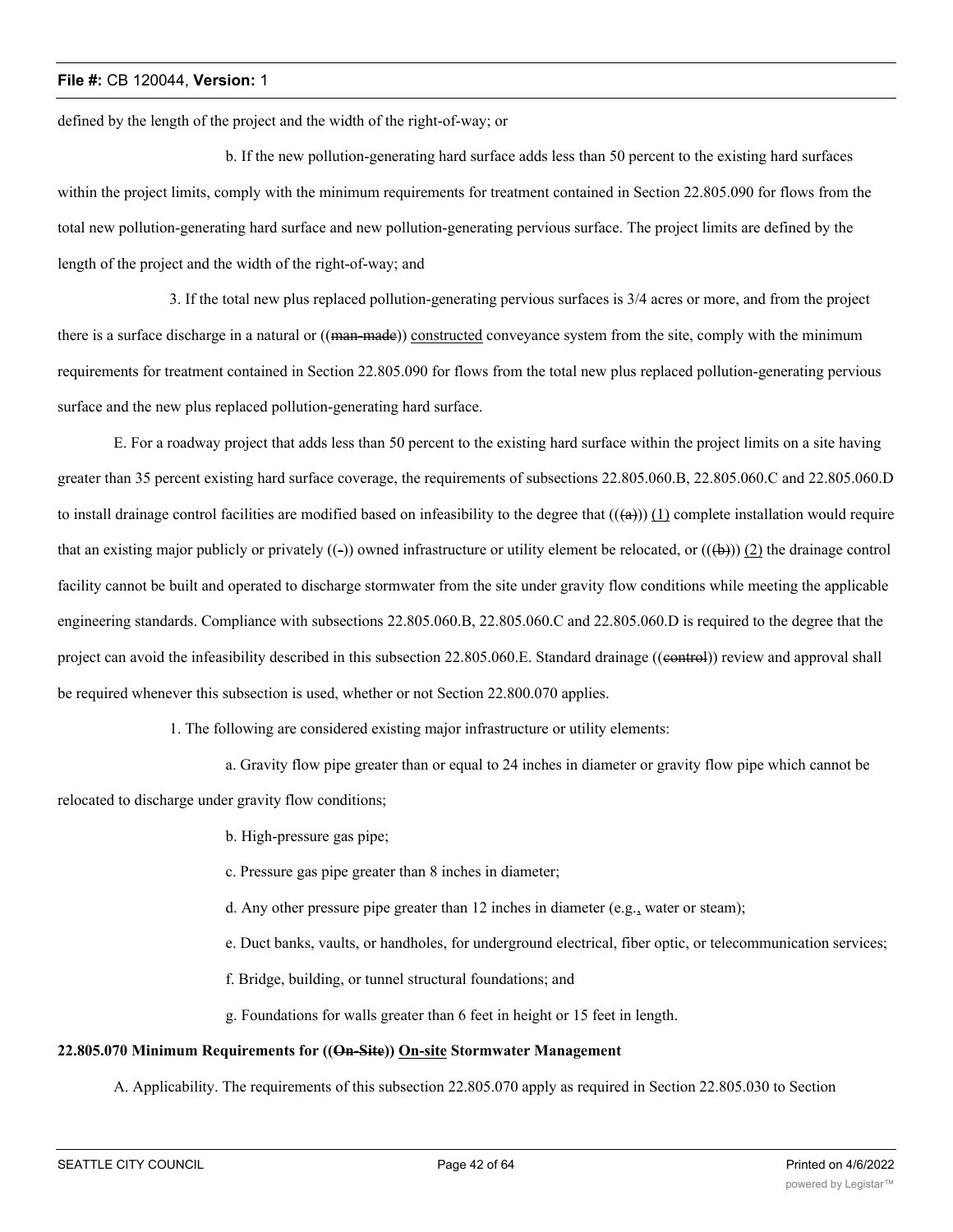22.805.060.

B. Requirements. On-site stormwater management shall be installed to the extent allowed by law and maintained in compliance with the rules promulgated by the Director to receive flows from that portion of the site being developed and shall:

1. Comply with either:

a. Subsection 22.805.070.C (On-site Performance Standard); or

b. Subsection 22.805.070.D (On-site Lists).

C. On-site Performance Standard:

1. If the existing hard surface coverage is less than 35 percent and the project discharges to a listed creek, or to the drainage basin of such creek:

a. The post-development discharge durations shall match the discharge durations of a pre-developed forested condition for the range of pre-developed discharge rates from 8 percent of the 2-year peak flow to 50 percent of the 2-year peak flow.

2. For all other projects:

a. The post-development discharge durations shall match the discharge durations of a pre-developed pasture condition for the range of pre-developed discharge rates between the 1 percent and 10 percent exceedance values.

D. On-site Lists:

1. For each project surface, follow the appropriate project table in subsection 22.805.070.D.2 to subsection

22.805.070.D.5 to evaluate on-site BMPs shown for that type of surface, by category. The project tables apply to roofs and other hard (non-roof) surfaces. All on-site BMPs used must comply with the rules promulgated by the Director. For each surface, consider all of the applicable on-site BMPs in the first category. Use any that is considered feasible. If none is feasible for that surface, move on to each successive category and repeat the selection process as necessary. Once one on-site BMP is used for a surface, no other on-site BMP is necessary for that surface. If no BMP in the appropriate categories is feasible, then no further evaluation is required for that surface under this subsection 22.805.070.D.1. Feasibility shall be determined by evaluation against:

a. Design criteria, minimum size, limitations, and infeasibility criteria identified for each BMP in this

subsection and the rules promulgated by the Director; and

b. Competing Needs: Subsection 22.805.070.D (On-site Lists) can be superseded or reduced by the

Director if the installation of the BMPs is in conflict with:

1) Any of the following federal or state laws, rules, and standards, as may be amended or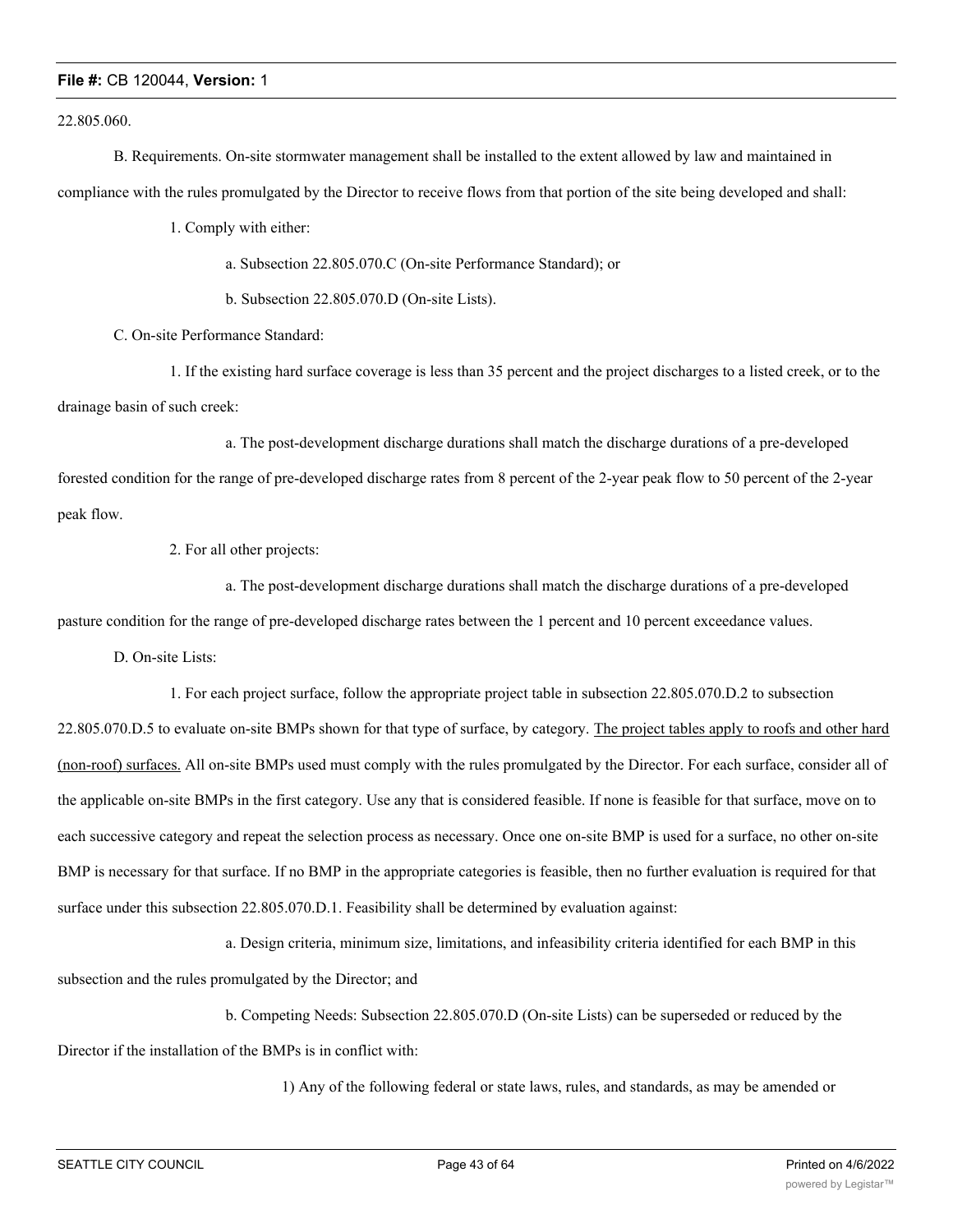superseded: Historic Preservation and Archaeology Laws identified in subsection 22.805.070.E (Historic Preservation and Archaeology Laws), Federal Superfund or Washington State Model Toxics Control Act, Federal Aviation Administration requirements for airports, the Americans with Disabilities Act, and related rules and standards; or

2) Special zoning district design criteria adopted and being implemented pursuant to a community planning process. Special zoning districts include, for example, historic and preservation districts, pedestrian zone overlays, station area overlays, special review districts, multifamily residential zones, urban centers and urban villages, and master planned communities. Specific criteria in these areas include, but are not limited to, minimum Floor Area Ratio standards; zero lot line development; usable open space requirements; minimum sidewalk width and required bicycle facilities; alley, loading, and access requirements; pitched roof standards; and street-level development standards for modulation and projections; or

3) Public health and safety standards; or

4) Transportation regulations to maintain the option for future expansion or multi-modal use of

public rights-of-way; or

5) Chapter 15.43 (Tree and Vegetation Management in Public Places); Chapter 25.09 (Regulations

for Environmentally Critical Areas); Chapter 25.11 (Tree Protection); and Chapter 23.60A (Standards for Vegetation in the Shoreline Master Plan).

| Table A for 22.805.070 On-site List for Single-<br>family Residential Projects |                                                 |                                |  |  |
|--------------------------------------------------------------------------------|-------------------------------------------------|--------------------------------|--|--|
| <b>Category</b>                                                                | <b>BMPs</b>                                     | <b>All Discharge Locations</b> |  |  |
|                                                                                | <b>Full Dispersion</b>                          | R, S                           |  |  |
|                                                                                | <b>Infiltration Trenches</b>                    | $R, S^{\underline{d}}$         |  |  |
|                                                                                | ((Dry Wells)) Drywells                          | $R, S^{\underline{d}}$         |  |  |
| $\overline{2}$                                                                 | Rain Gardens <sup>a</sup>                       | R, S                           |  |  |
|                                                                                | Infiltrating Bioretention                       | R, S                           |  |  |
|                                                                                | Rainwater Harvesting-Category 2 SX <sup>b</sup> |                                |  |  |
|                                                                                | Permeable Pavement Facilities                   | R, S                           |  |  |
|                                                                                | Permeable Pavement Surfaces                     | S                              |  |  |
|                                                                                | Sidewalk/Trail Compost-AmendedS                 |                                |  |  |
| 13                                                                             | <b>Sheet Flow Dispersion</b>                    | R, S                           |  |  |
|                                                                                | Concentrated Flow Dispersion                    | S                              |  |  |
|                                                                                | Splashblock Downspout DispersioR                |                                |  |  |
|                                                                                | <b>Trench Downspout Dispersion</b>              | $\mathbb R$                    |  |  |
|                                                                                | ((Non-infiltrating Bioretention))               | ((R, S))                       |  |  |

2. For single-family residential projects, Table A for 22.805.070 applies.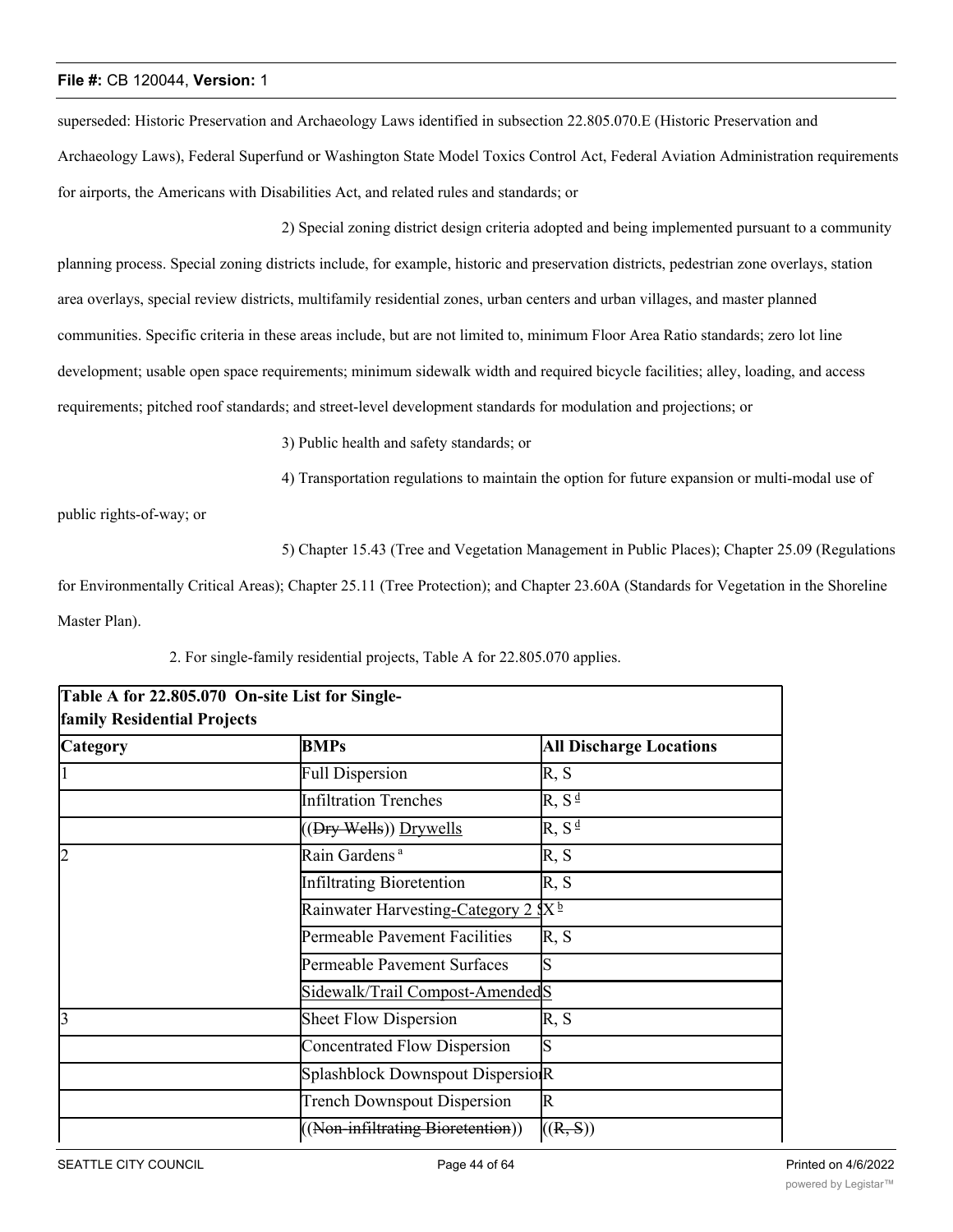|                                                                      | ((Vegetated Roofs))                                    | ((X))       |
|----------------------------------------------------------------------|--------------------------------------------------------|-------------|
| Non-infiltrating Bioretention<br>$\overline{4}$                      |                                                        | R, S        |
|                                                                      | <u>Rainwater Harvesting-Category 4 \$X<sup>c</sup></u> |             |
|                                                                      | Vegetated Roofs                                        | X           |
| ((4)) 5                                                              | Single-family Residential Cisterns R                   |             |
|                                                                      | Perforated Stub-out Connections                        | $\mathbb R$ |
|                                                                      | ((Newly Planted)) Trees                                | S           |
| Note that subsection 22.805.070.D.1 requires                         |                                                        |             |
| consideration of all on-site BMPs in a category for                  |                                                        |             |
| feasibility before moving on to each successive                      |                                                        |             |
| category as necessary. Within a category, BMPs may                   |                                                        |             |
| be considered in any order. Key to Table A for                       |                                                        |             |
| 22.805.070 $R =$ Evaluation is required for all roof                 |                                                        |             |
| runoff from Single-family residential projects. $S =$                |                                                        |             |
| Evaluation is required for all other hard (non-roof)                 |                                                        |             |
| surfaces of Single-family residential projects, unless               |                                                        |             |
| otherwise noted below. $X =$ Evaluation is not                       |                                                        |             |
| required but is allowed. <sup>a</sup> Installation is only allowed   |                                                        |             |
| for projects with less than 5,000 square feet of hard                |                                                        |             |
| surface infiltrating on the project site. <b><i>b</i></b> Category 2 |                                                        |             |
| rainwater harvesting shall be sized to meet the on-                  |                                                        |             |
| site performance standard, subsection 22.805.070.C.                  |                                                        |             |
| $\frac{c}{c}$ Category 4 rainwater harvesting shall be sized to      |                                                        |             |
| reduce the runoff volume by 25 percent or more on                    |                                                        |             |
| an annual average basis. d Evaluation of other hard                  |                                                        |             |
| (non-roof) surfaces is not required but is allowed.                  |                                                        |             |
|                                                                      |                                                        |             |

Trench Downspout Dispersion R

 $(1-\frac{1}{2})$  ( $\frac{1}{2}$ )) ((R, S)) ((R, S)) ((R, S)) ((R, S)) ((R, S))

3. For trail and sidewalk projects, Table B for 22.805.070 applies.

Sidewalk/Trailer

| Table B for 22.805.070 On-site List for Trail and<br>Sidewalk Projects |                                       |                                                                                                                                                              |                    |                                                                           |
|------------------------------------------------------------------------|---------------------------------------|--------------------------------------------------------------------------------------------------------------------------------------------------------------|--------------------|---------------------------------------------------------------------------|
| <b>Category</b>                                                        | <b>BMPs</b>                           | Projects Dischargin Projects Dischargin Projects<br>a Receiving Water la Public Combined Discharging to a<br>Designated by SectiSewer or Capacity-Designated | lits Basin         | 22.801.050, or its Baconstrained System Receiving Water, of<br>lits Basin |
|                                                                        | <b>Full Dispersion</b>                | S                                                                                                                                                            |                    |                                                                           |
|                                                                        | Rain Gardens                          | S                                                                                                                                                            |                    | Х                                                                         |
|                                                                        | Permeable<br>Pavement<br>Facilities   | Х                                                                                                                                                            | $X^{\mathfrak{a}}$ | $\overline{X}$ <sup>a, b</sup>                                            |
|                                                                        | Permeable<br><b>Pavement Surfaces</b> | S                                                                                                                                                            | $S^{\,a}$          | $X^{a, b}$                                                                |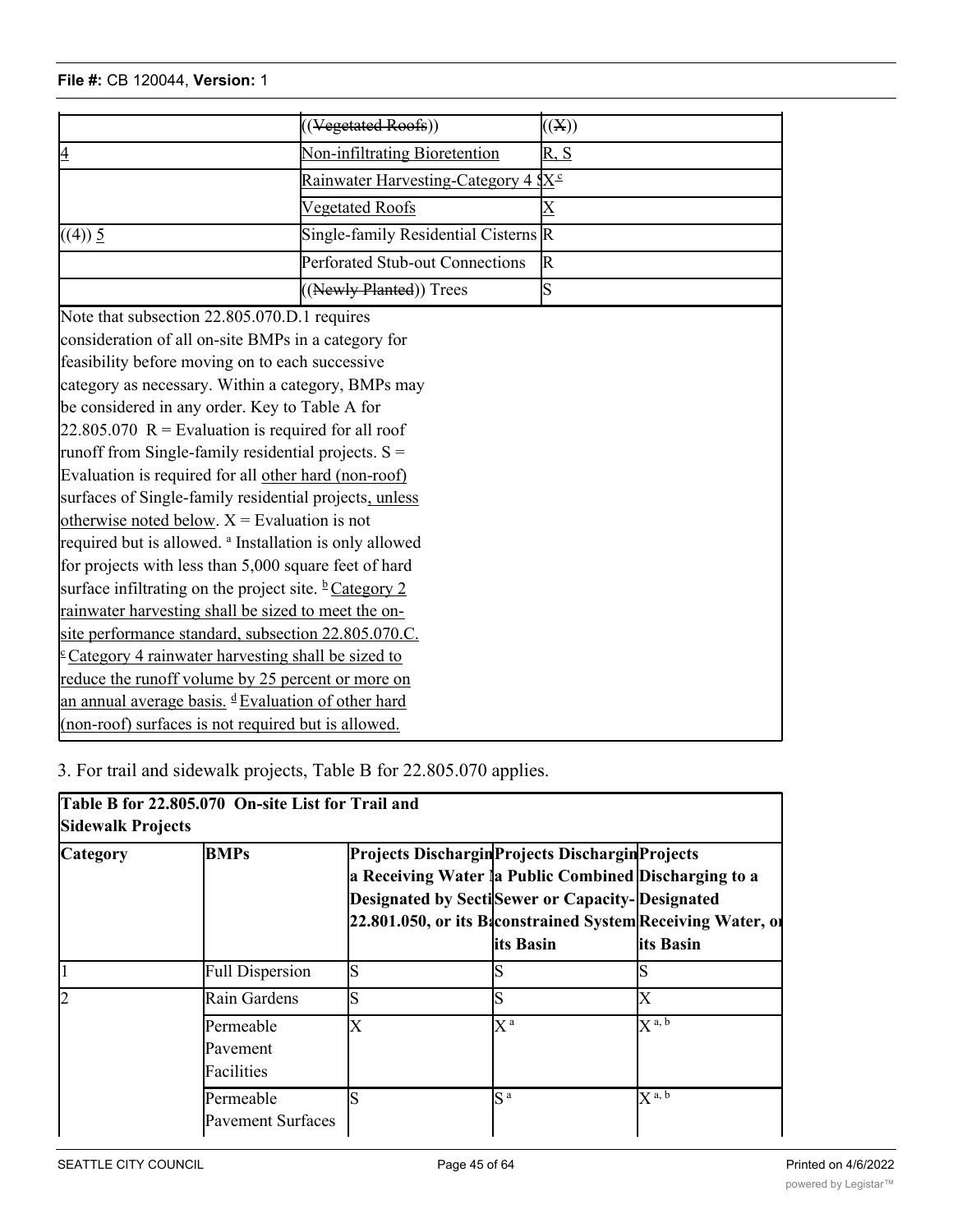|                                                                      | Sidewalk/Trail                                                | S  | S              | $\boldsymbol{\mathrm{X}}$ |  |
|----------------------------------------------------------------------|---------------------------------------------------------------|----|----------------|---------------------------|--|
|                                                                      | Compost-                                                      |    |                |                           |  |
|                                                                      | <b>Amended Strip</b>                                          |    |                |                           |  |
| $\overline{3}$                                                       | <b>Sheet Flow</b>                                             | S  | S              | lS                        |  |
|                                                                      | Dispersion                                                    |    |                |                           |  |
|                                                                      | <b>Concentrated Flow</b>                                      | ls | S              | lS                        |  |
|                                                                      | Dispersion                                                    |    |                |                           |  |
| 4                                                                    | Trees                                                         | S  | $\overline{S}$ | $\overline{\mathbf{S}}$   |  |
|                                                                      | Note that subsection 22.805.070.D.1 requires                  |    |                |                           |  |
|                                                                      | consideration of all on-site BMPs in a category for           |    |                |                           |  |
|                                                                      | feasibility before moving on to each successive               |    |                |                           |  |
|                                                                      | category as necessary. Within a category, BMPs may            |    |                |                           |  |
|                                                                      | be considered in any order. Key to Table B for                |    |                |                           |  |
|                                                                      | $22.805.070$ S = Evaluation is required for all surfaces      |    |                |                           |  |
|                                                                      | of trail or sidewalk projects. $X =$ Evaluation is not        |    |                |                           |  |
|                                                                      | required for trail or sidewalk projects. <sup>a</sup> Minimum |    |                |                           |  |
|                                                                      | permeable pavement area allowed in right-of-way is            |    |                |                           |  |
| 2,000 square feet of pavement within the project site. $\frac{b}{2}$ |                                                               |    |                |                           |  |
| Installation is not allowed in the right-of-way if new               |                                                               |    |                |                           |  |
| plus replaced pollution-generating hard surface area is              |                                                               |    |                |                           |  |
| less than 2,000 square feet of pavement within the                   |                                                               |    |                |                           |  |
| project site. <sup>c</sup> Does not include any project discharging  |                                                               |    |                |                           |  |
| to a receiving water not designated by Section                       |                                                               |    |                |                           |  |
| 22.801.050, or its basin, even if the project discharges             |                                                               |    |                |                           |  |
| to a capacity-constrained system or its basin.                       |                                                               |    |                |                           |  |
|                                                                      |                                                               |    |                |                           |  |

4. For parcel-based projects, Table C for 22.805.070 applies.

Facilities

| Table C for 22.805.070 On-site List for<br><b>Parcel-based Projects</b> |                                            |                                                                                                                                                                                         |                   |  |
|-------------------------------------------------------------------------|--------------------------------------------|-----------------------------------------------------------------------------------------------------------------------------------------------------------------------------------------|-------------------|--|
| <b>Category</b>                                                         | <b>BMPs</b>                                | Projects Discharging to Projects Discharging<br>Water Not Designated byto a Designated<br>22.801.050, Public Comb Receiving Water or its<br>or Capacity-constrained Basin<br>lits Basin |                   |  |
|                                                                         | <b>Full Dispersion</b>                     | R, S                                                                                                                                                                                    | R, S              |  |
|                                                                         | <b>Infiltration Trenches</b>               | R, S <sup>g</sup>                                                                                                                                                                       | R, S <sup>g</sup> |  |
|                                                                         | ((Dry Wells)) Drywells                     | R, S <sup>g</sup>                                                                                                                                                                       | R, S <sup>g</sup> |  |
| $\overline{2}$                                                          | Rain Gardens                               | $R^a$ , $S^a$                                                                                                                                                                           | $R^a$ , $S^a$     |  |
|                                                                         | <b>Infiltrating Bioretention</b>           | R, S                                                                                                                                                                                    | R, S              |  |
|                                                                         | Rainwater Harvesting<br>-Category 2 Sizing | $((R^{\frac{1}{2}}))X^{\frac{e}{2}}$                                                                                                                                                    | $X^{\epsilon}$    |  |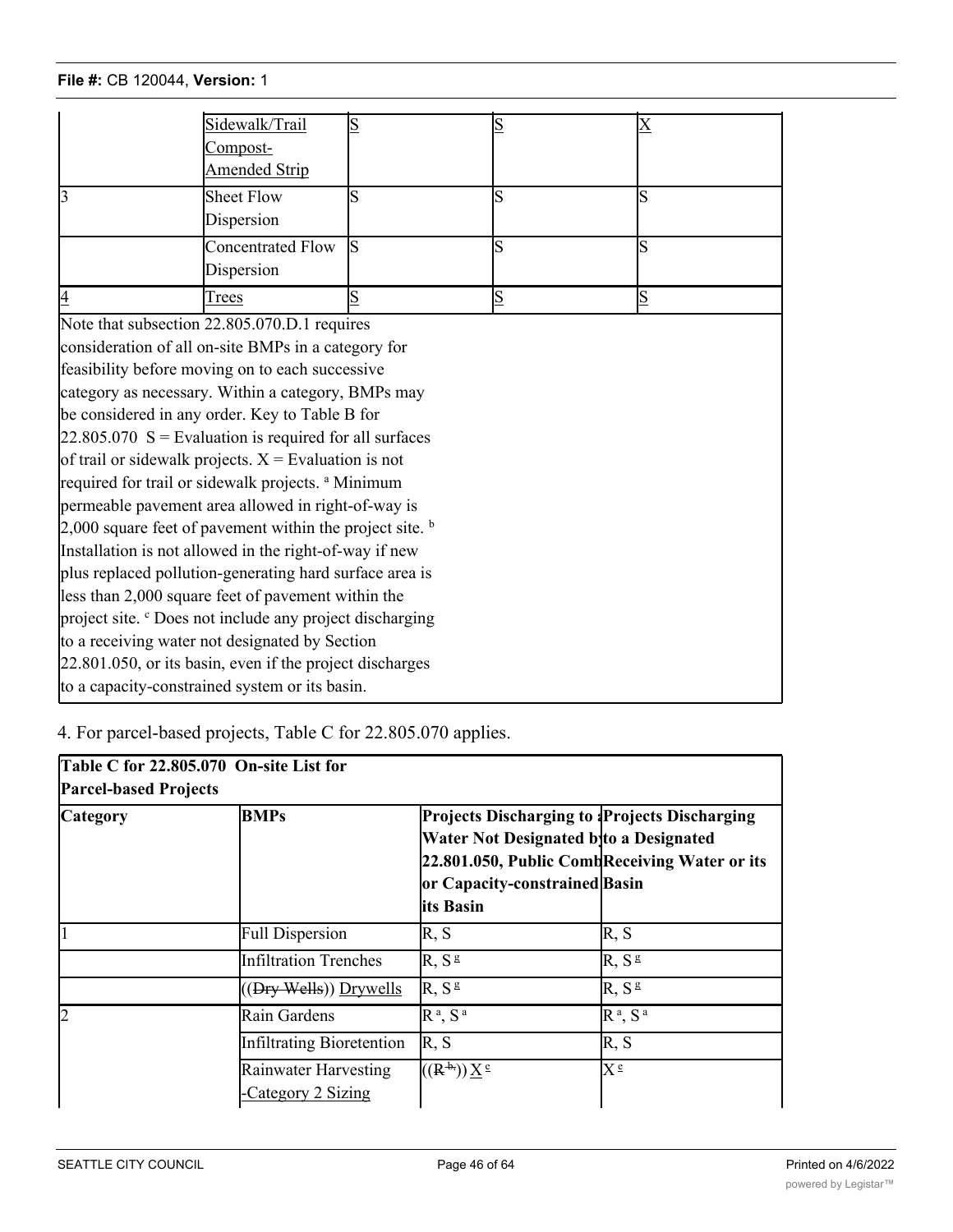-Category 2 Sizing

|                | Permeable Pavement           | R, S                                  | R, S                                      |
|----------------|------------------------------|---------------------------------------|-------------------------------------------|
|                | Facilities                   |                                       |                                           |
|                | Permeable Pavement           | S                                     | ls                                        |
|                | Surfaces                     |                                       |                                           |
|                | Sidewalk/Trail Compost- S    |                                       | S                                         |
|                | <b>Amended Strip</b>         |                                       |                                           |
| $\overline{3}$ | <b>Sheet Flow Dispersion</b> | R, S                                  | R, S                                      |
|                | Concentrated Flow            | S                                     | ls                                        |
|                | Dispersion                   |                                       |                                           |
|                | Splashblock Downspout        | $\mathbb{R}$                          | R                                         |
|                | Dispersion                   |                                       |                                           |
|                | Trench Downspout             | $\overline{\mathrm{R}}$               | R                                         |
|                | Dispersion                   |                                       |                                           |
|                | ((Non-infiltrating)          | ((R, S))                              | ((R, S))                                  |
|                | Bioretention))               |                                       |                                           |
|                | ((Vegetated Roofs))          | $((R^*)$                              | $(\mathbf{X})$                            |
| 4              | Non-infiltrating             | $R^{\frac{d}{2}}$ , $S^{\frac{d}{2}}$ | $R^{\underline{d}}$ , $S^{\underline{d}}$ |
|                | <b>Bioretention</b>          |                                       |                                           |
|                | Rainwater Harvesting-        | $R^{\underline{b},f}$                 | $\rm X^f$                                 |
|                | Category 4 Sizing            |                                       |                                           |
|                | Vegetated Roofs              | $\underline{R}^c$                     | $\overline{\mathrm{X}}$                   |
| ((4)) 5        | Perforated Stub-out          | $\overline{\mathrm{R}}$               | R                                         |
|                | Connections                  |                                       |                                           |
|                | ((Newly Planted)) Trees      | $\mathbf S$                           | ls                                        |

are as of  $500\%$  square feet or more ((of)) square feet or more (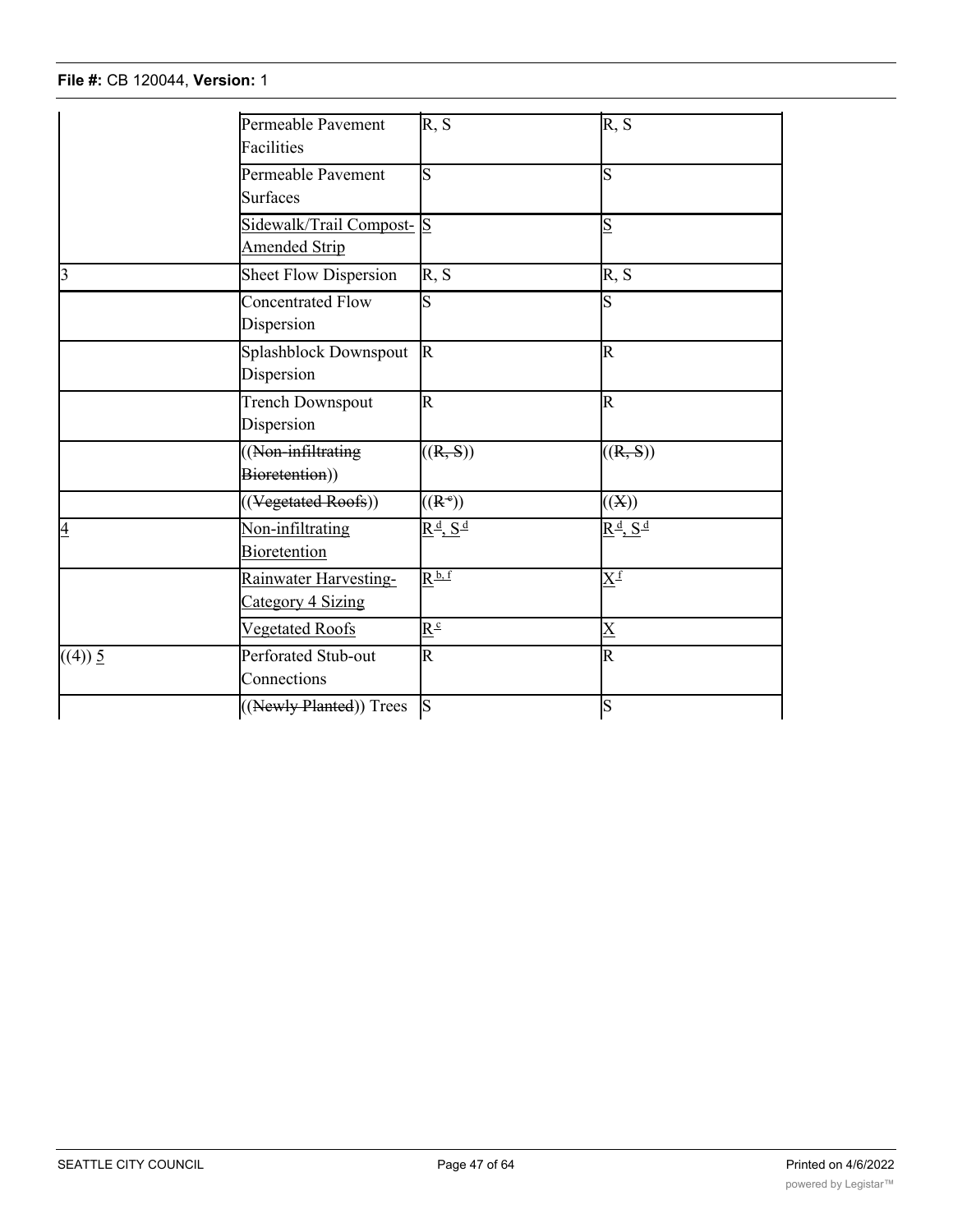Note that subsection 22.805.070.D.1 requires consideration of all on-site BMPs in a category for feasibility before moving on to each successive category as necessary. Within a category, BMPs may be considered in any order. Key to Table C for 22.805.070  $R =$  Evaluation is required for all roof runoff from parcel-based projects. S = Evaluation is required for all other hard (non-roof) surfaces of parcel-based projects, unless otherwise noted below.  $X =$ Evaluation is not required but is allowed. <sup>a</sup> ((Installation is only allowed for projects not required)) Rain gardens cannot be used to meet Section 22.805.080 (Minimum Requirements for Flow Control) or Section 22.805.090 (Minimum Requirements for Treatment) ((and with less than)) or for areas of  $5,000$  square feet or more  $((ef))$ hard surface infiltrating on the project site.  $\frac{b}{2}$ Evaluation is not required for projects with less than  $((10,000))$  20,000 square feet of new plus replaced rooftop surface. <sup>c</sup> Evaluation is not required for projects with less than 5,000 square feet of new plus replaced rooftop surface. <sup>d</sup> Water quality treatment BMPs sized to meet Section 22.805.090 (Minimum Requirements for Treatment) may be installed in lieu of noninfiltrating bioretention unless the project discharges to a public combined sewer basin. <sup>e</sup> Category 2 rainwater harvesting shall be sized to meet the on-site performance standard, subsection 22.805.070.C. <sup>f</sup> Category 4 rainwater harvesting shall be sized to reduce the runoff volume by 25 percent or more on an annual average basis. <sup>g</sup> Evaluation of other hard (non-roof) surfaces is not required but is allowed.

5. For roadway projects, Table D for 22.805.070 applies.

**Table D for 22.805.070 On-site List for Roadway Projects**

 $(1, 2, 3, 5)$  Trees S  $\sim$   $(1, 3, 5)$  Trees S  $\sim$   $(1, 3, 5)$  Trees S  $\sim$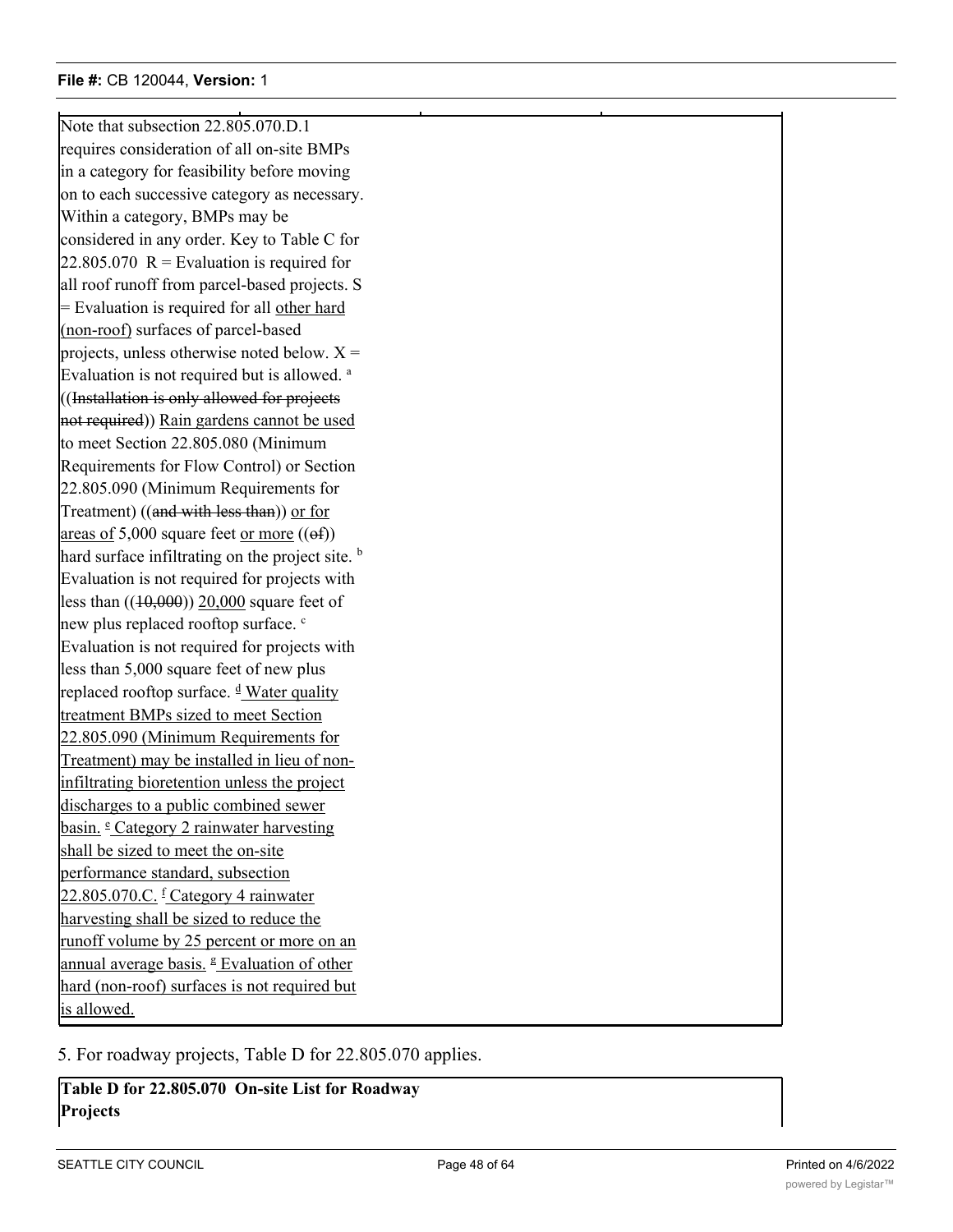**Projects**

| Category       | <b>BMPs</b>                                        | its Basin                   | Projects Dischargin Projects Dischargin Projects<br>to a Receiving Watda Public Combined Discharging to a<br>Not Designated by Sewer or Capacity-Designated<br>its Basin | Section 22.801.050, constrained System Receiving Water or<br>lits Basin                                     |
|----------------|----------------------------------------------------|-----------------------------|--------------------------------------------------------------------------------------------------------------------------------------------------------------------------|-------------------------------------------------------------------------------------------------------------|
|                | <b>Full Dispersion</b>                             | S                           |                                                                                                                                                                          |                                                                                                             |
| $\overline{2}$ | Rain Gardens                                       | S <sup>a</sup>              | S <sup>a</sup>                                                                                                                                                           | S <sup>a</sup>                                                                                              |
|                | Infiltrating<br>Bioretention                       | S                           | $\overline{S^b}$                                                                                                                                                         | $S^{b,c}$                                                                                                   |
|                | Permeable<br>Pavement<br>Facilities                | $\mathrm{X}^{\,\mathrm{d}}$ | $X^{e,f}$                                                                                                                                                                | $X^{\mathsf{c},\,\mathsf{e},\,\mathsf{f}}$                                                                  |
|                | Permeable<br><b>Pavement Surfaces</b>              | $S^{\overline{d}}$          | $S^{e, f}$                                                                                                                                                               | $\mathbb{P}((\mathrm{S})\, \underline{\mathrm{X}}^{\, \mathrm{c}, \, \mathrm{e}, \, \overline{\mathrm{f}}}$ |
|                | Sidewalk/Trail<br>Compost-<br><b>Amended Strip</b> | $S \triangleq$              | $S^{\frac{e}{}}$                                                                                                                                                         | $S^{\circ}$                                                                                                 |
| $\overline{3}$ | <b>Sheet Flow</b><br>Dispersion                    | S                           | S                                                                                                                                                                        | $\overline{\text{S}}$                                                                                       |
|                | Concentrated Flow<br>Dispersion                    | ls                          | S                                                                                                                                                                        | $\overline{\text{S}}$                                                                                       |
| $\overline{4}$ | <b>Trees</b>                                       | $\overline{S}$              | $\overline{S}$                                                                                                                                                           | $\overline{\mathbf{S}}$                                                                                     |

surface is less than 2,000 square feet. Dept.

Evaluation of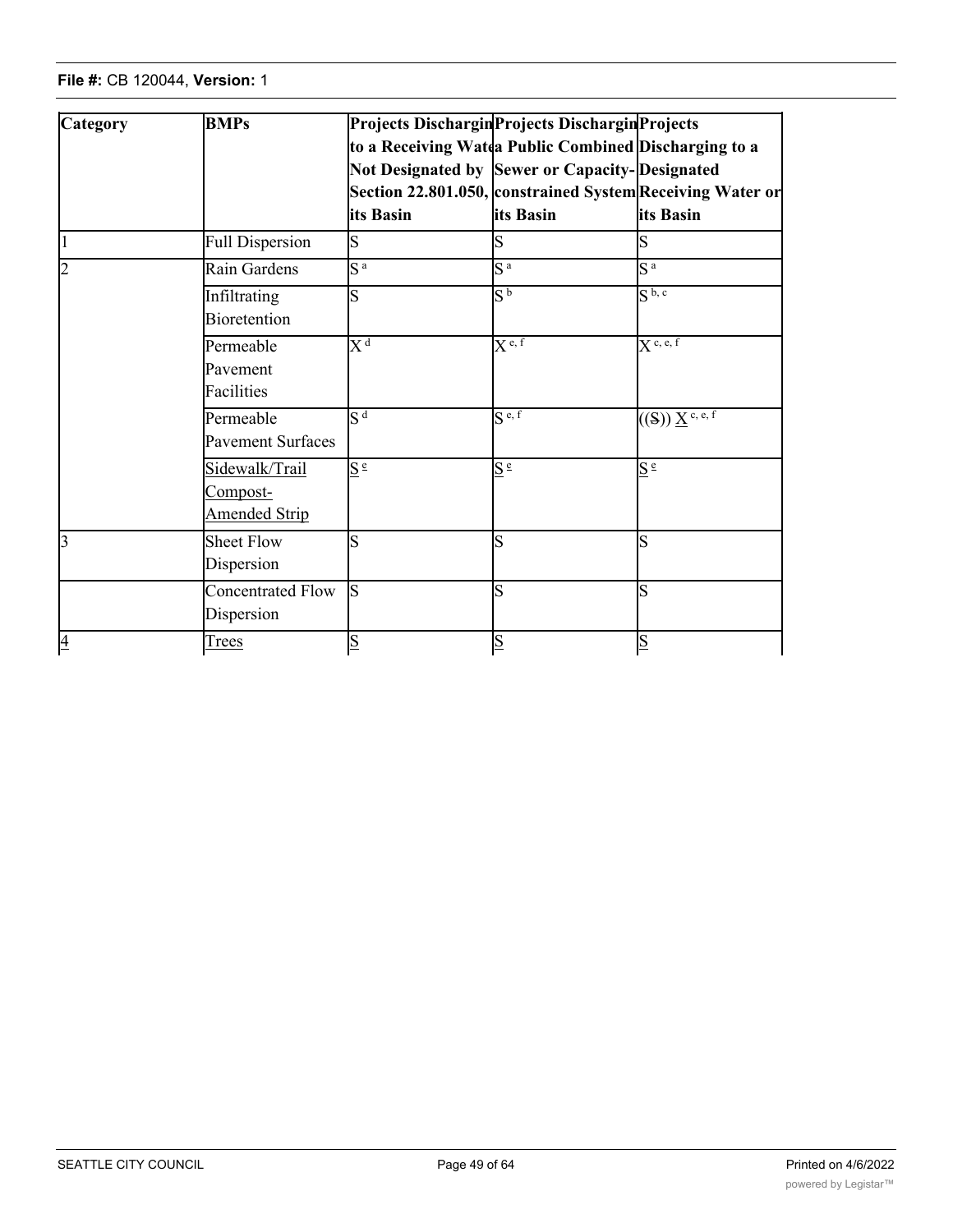Note that subsection 22.805.070.D.1 requires consideration of all on-site BMPs in a category for feasibility before moving on to each successive category as necessary. Within a category, BMPs may be considered in any order. Key to Table D for  $22.805.070$  S = Evaluation is required for all surfaces of Roadway Projects.  $X =$  Evaluation is not required for Roadway Projects, but is allowed. <sup>a</sup> ((Installation is only allowed for projects not required)) Rain gardens cannot be used to meet Section 22.805.080 (Minimum Requirements for Flow Control) or Section 22.805.090 (Minimum Requirements for Treatment) ((and with less than)) or for areas of 5,000 square feet or more ((  $(\Theta f)$ ) hard surface infiltrating on the project site.  $\Phi$ Minimum bioretention cell size top area in right-ofway is 500 square feet (including pre-settling area). Evaluation is only required and installation only allowed when contributing area is sufficient to warrant minimum bioretention cell size in right-of-way. <sup>c</sup> Evaluation is not required, and installation is not allowed, if new plus replaced pollution-generating hard surface is less than 2,000 square feet. d Evaluation of roadway surfaces is not required, and installation is not allowed, if roadway is an arterial street/collector.  $e$ Evaluation of roadway surfaces, including alleys, is not required and installation is not allowed. f Minimum permeable pavement area allowed in right-of-way is 2,000 square feet of pavement within the project site.  $\frac{g}{g}$ Does not include any project discharging to a receiving water not designated by Section 22.801.050, or its basin, even if the project discharges to a capacityconstrained system or its basin.

 $\mathcal{A} = \{ \mathcal{A} \mid \mathcal{A} \in \mathcal{A} \}$  , where  $\mathcal{A} = \{ \mathcal{A} \mid \mathcal{A} \in \mathcal{A} \}$  , where  $\mathcal{A} = \{ \mathcal{A} \mid \mathcal{A} \in \mathcal{A} \}$ 

E. Historic Preservation and Archaeology Laws. For use with subsection 22.805.070.D.1.b.1:

1. Federal Laws on Historic Preservation:

a. 16 U.S.C. 470, et seq. (National Historic Preservation Act);

b. 36 CFR Part 60 (National Register of Historic Places);

c. 36 CFR Part 61 (Procedures for State, Tribal, and Local Government Historic

Preservation Programs);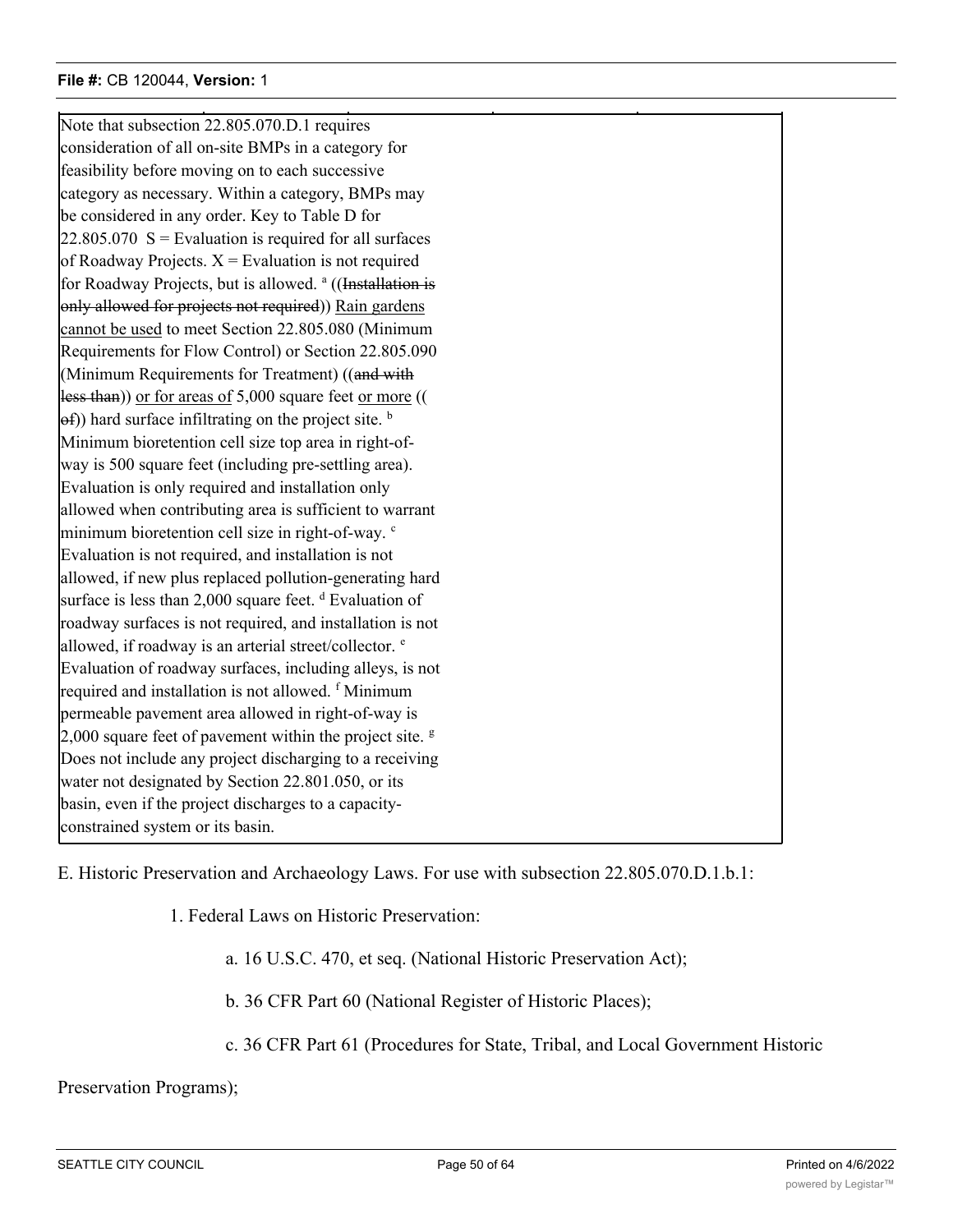|                   | d. 36 CFR Part 63 (Determinations of Eligibility for Inclusion in the National Register of |
|-------------------|--------------------------------------------------------------------------------------------|
| Historic Places); |                                                                                            |
|                   | e. 36 CFR Part 65 (National Historic Landmarks Program);                                   |
|                   | f. 36 CFR Part 68 (The Secretary of the Interior's Standards for the Treatment of Historic |
| Properties);      |                                                                                            |
|                   | g. Section 106 of National Historic Preservation Act;                                      |
|                   | h. Secretary of the Interior's Standards and Guidelines for Professional Qualifications    |
| Standards;        |                                                                                            |
|                   | i. Executive Order 11593 (Protection and Enhancement of the Cultural Environment);         |
| and               |                                                                                            |
|                   | j. Executive Order 13006 (Locating Federal Facilities in Historic Properties).             |
|                   | 2. Washington State Laws on Historic Preservation:                                         |
|                   | a. Archaeological and Cultural Resources (Executive Order 05-05);                          |
|                   | b. Advisory Council on Historic Preservation (WAC 25-12);                                  |
|                   | c. Washington State Historic Building Code (RCW 19.27.120);                                |
|                   | d. Heritage Barn Program (RCW 27.34.400);                                                  |
|                   | e. State Historical Societies - Historic Preservation (RCW 27.34); and                     |
|                   | f. Abandoned and Historic Cemeteries and Historic Graves (RCW 68.60).                      |
|                   | 3. Federal Laws on Archaeology:                                                            |
|                   | a. 16 U.S.C. 470aa, et seq. (Archaeological Resources Protection Act of 1979);             |
|                   | b. 16 U.S.C. 469 (Archaeological and Historic Preservation Act of 1974);                   |
|                   | c. 25 U.S.C. 3001, et seq. (Native American Graves Protection and Repatriation Act);       |
| and               |                                                                                            |
|                   | d. 16 U.S.C. 470, et seq. (National Historic Preservation Act).                            |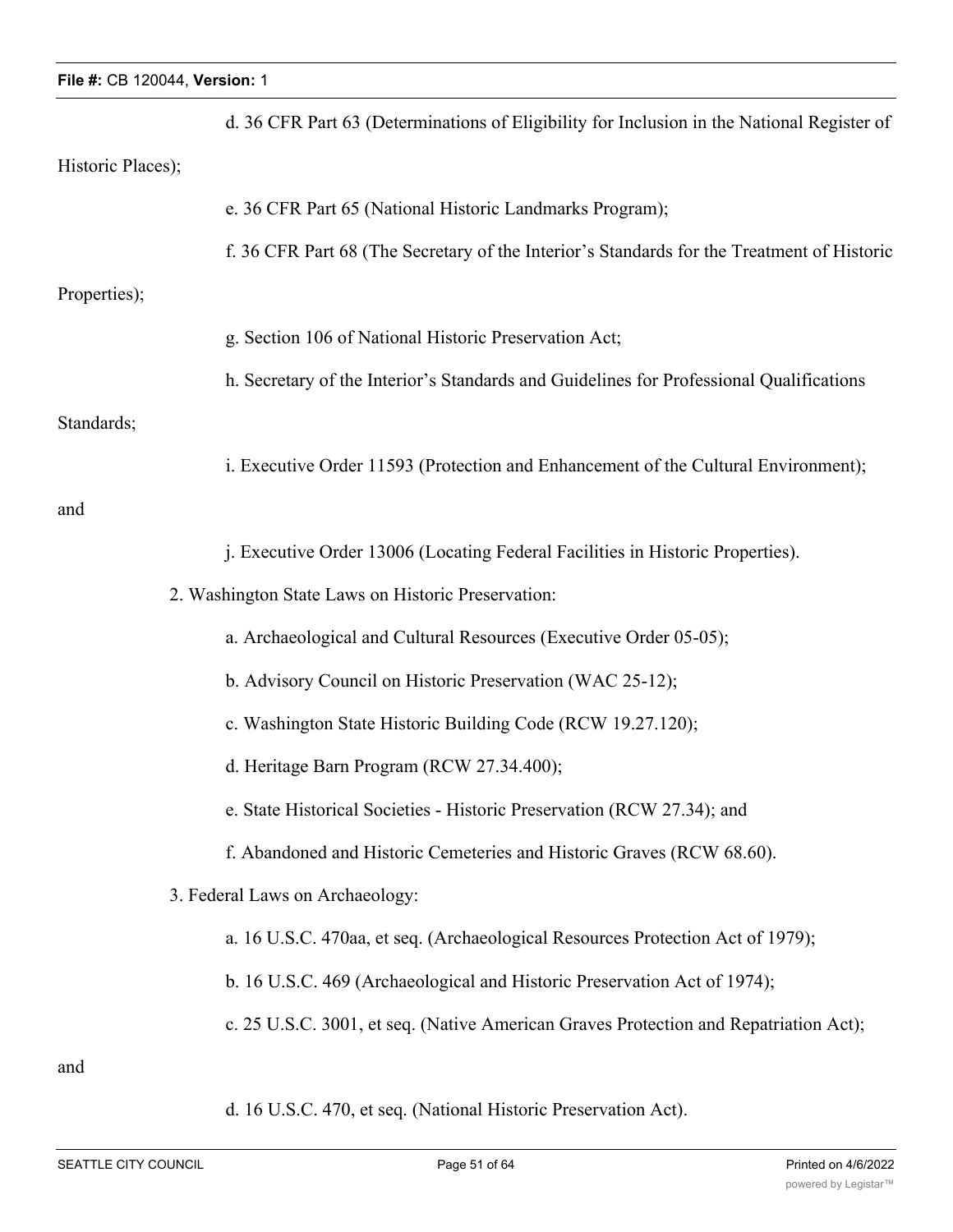- 4. Washington State Laws on Archaeology:
	- a. Archaeological and Cultural Resources (Executive Order 05-05);
	- b. Registration of Historic Archaeological Resources on State-Owned Aquatic Lands

# (WAC 25-46);

- c. Archaeological Excavation and Removal Permit (WAC 25-48);
- d. Indian Graves and Records (RCW 27.44);
- e. Archaeological Sites and Resources (RCW 27.53);
- f. Archaeological Site Public Disclosure Exemption (RCW 42.56.300);
- g. Abandoned and Historic Cemeteries and Historic Graves (RCW 68.60); and
- h. Archaeological Activities on State-owned Aquatic Lands-Agreements, Leases, or

Other Conveyances (RCW 79.105.600).

5. City of Seattle Laws on Historic Preservation as listed below and historic districts that have

been or may be designated by ordinance:

- a. Chapter 23.66 (Pioneer Square and International Special Review Districts);
- b. Chapter 25.12 (Landmarks Preservation);
- c. Chapter 25.16 (Ballard Avenue Landmark District);
- d. Chapter 25.20 (Columbia City Landmark District);
- e. Chapter 25.21 (Fort Lawton Landmark District);
- f. Chapter 25.22 (Harvard-Belmont Landmark District);
- g. Chapter 25.24 (Pike Place Market Historical District); and
- h. Chapter 25.32 (Table of Historical Landmarks).

# **22.805.080 Minimum Requirements for Flow Control**

A. Applicability. The requirements of this subsection apply to the extent required in Section 22.805.050 to Section

22.805.060.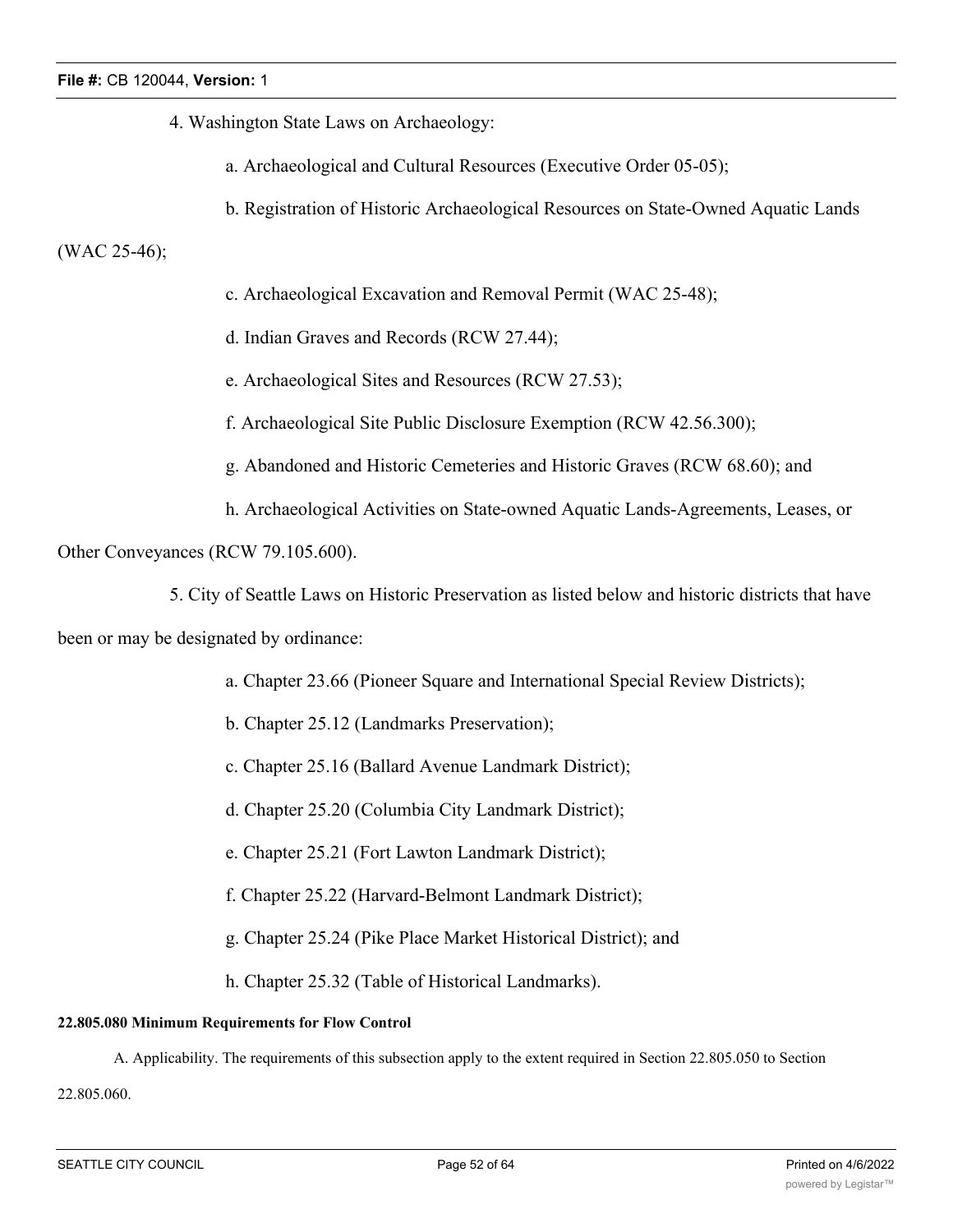B. Requirements. Flow control facilities shall be installed to the extent allowed by law and maintained pursuant to rules promulgated by the Director to receive flows from that portion of the site being developed. Post-development discharge determination must include flows from dewatering activities. All projects shall use on-site BMPs identified in Section 22.805.070.D to the maximum extent feasible to meet the minimum requirements. Flow control facilities that receive flows from less than that portion of the site being developed may be installed if the total new plus replaced impervious surface is less than 10,000 square feet, the project site uses only on-site BMPs to meet the requirement, and the on-site BMPs ((provides)) provide substantially equivalent environmental protection as facilities not using on-site BMPs that receive flows from all of the portion of the site being developed.

1. Wetland Protection Standards. Protect the functions and values of wetlands and their buffers from all projects discharging stormwater directly or indirectly to them. The hydrologic conditions, vegetative community, and substrate characteristics of the wetlands shall be protected, and impacts caused by changes in water flows and pollutants shall be prevented. The introduction of sediment, heat and other pollutants and contaminants into wetlands shall be minimized through the selection, design, installation, and maintenance of temporary and permanent controls.

Before authorizing new discharges to a wetland, alternative discharge locations shall be evaluated and infiltration options outside the wetland shall be maximized unless doing so will adversely impact the functions and values of the affected wetlands. If one or more of the flow control requirements contained in subsections 22.805.080.B.2 through 22.805.080.B.4 also applies to the project, an analysis shall be conducted to ensure that the functions and values of the affected wetland are protected before implementing these flow control requirements.

Notwithstanding any provision in this subtitle, no net loss of wetland functions or values shall result from actions regulated by this subtitle.

Refer to the *Washington State Wetland Rating System for Western Washington: 2014 Update* (Hruby, 2014) to determine the category, characteristics, and habitat score of the wetland. Wetland classification shall be determined by a wetland professional per rules promulgated under subsection 25.09.330.C (Regulations for Environmentally Critical Areas).

a. Comply with subsection 22.805.080.B.1.c (Wetland Protection Standard-Method 1: Monitoring and Wetland Stage Modeling) if the following applies:

> 1) The project discharges to a Category I or II depressional or riverine impounding wetland; and 2) The project owner has legal access to the entire wetland for purposes of conducting monitoring

in the wetland.

b. Comply with subsection 22.805.080.B.1.d (Wetland Protection Standard-Method 2: Site Discharge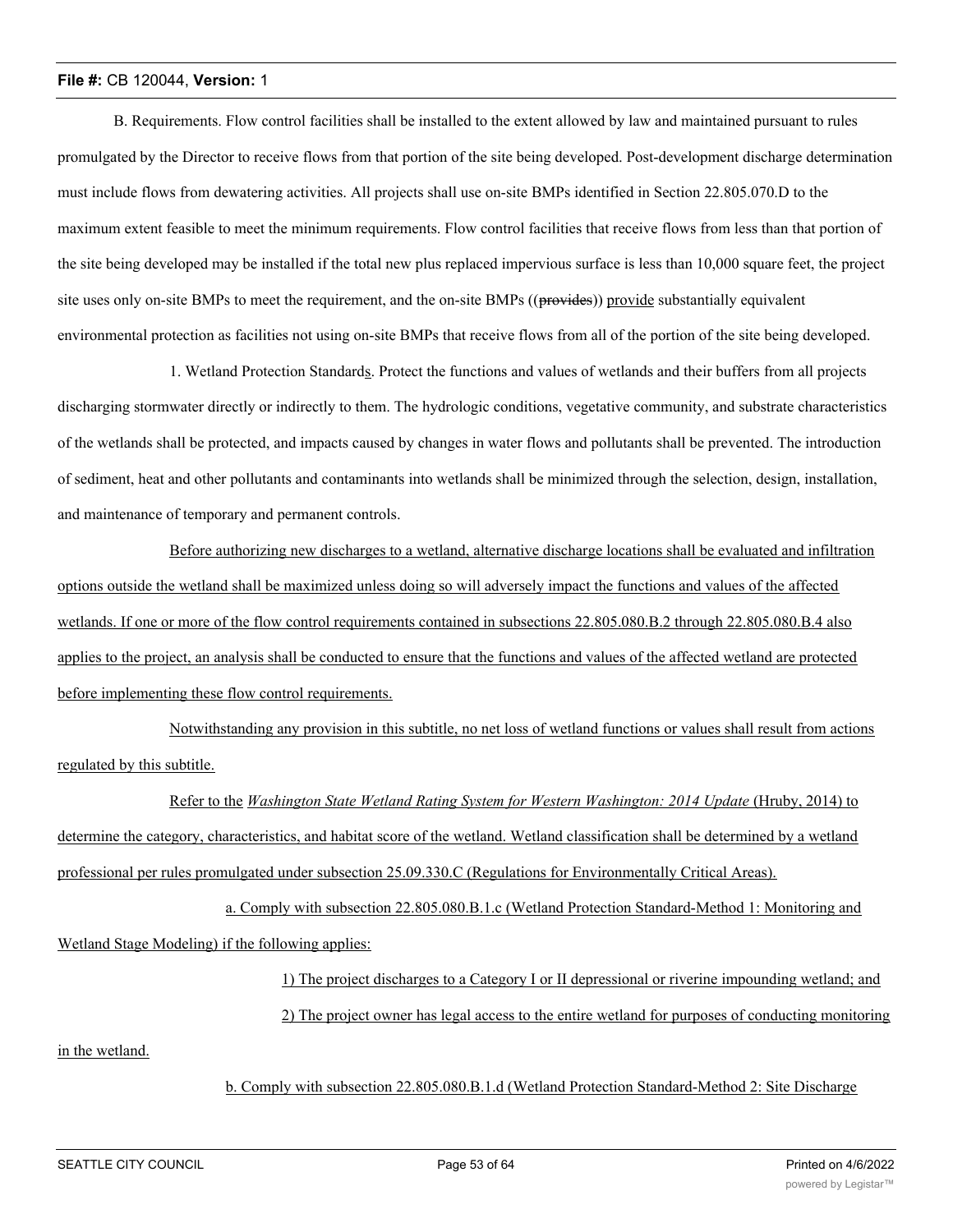Modeling) if the criteria in subsection 22.805.080.B.1.a do not apply and one or more of the following applies (or applicability is unknown):

1) The wetland is Class I or II and does not meet the requirements of subsection 22.805.080.B.1.a. 2) The wetland is Class III or IV and: a) Has a habitat score greater than 5; b) Is interdunal and has special characteristics; c) Provides habitat for rare, threatened, endangered, or sensitive species; or d) Contains breeding population of any native amphibian. Per Ecology's guidance, wetlands with permanent or seasonal ponding or inundation are assumed to have breeding population of native amphibian. c. Wetland Protection Standard-Method 1: Monitoring and Wetland Stage Modeling. Comply with I-C.4, Wetland Hydroperiod Protection, presented in Appendix I-C of Ecology's *Stormwater Management Manual for Western Washington* (Ecology 2019). Projects triggering Method 1 shall refer to I-C-5, Wetland Hydroperiod Data Collection and Evaluation Procedures, presented in Appendix I-C of Ecology's *Stormwater Management Manual for Western Washington* (Ecology 2019) for additional guidance. d. Wetland Protection Standard-Method 2: Site Discharge Modeling. The total volume of stormwater discharging from the site into a wetland shall not be more than: 1) ((during a single precipitation event)) On a daily basis, 20 percent higher or lower than the preproject volume, and  $2)$  (( $\Theta$ m)) On a monthly basis, 15 percent higher or lower than the pre-project volume. ((Before authorizing new discharges to a wetland, alternative discharge locations shall be evaluated and infiltration options outside the wetland shall be maximized unless doing so will adversely impact the functions and values of the affected wetlands. If one or more of the flow control requirements contained in 22.805.080.B.2 through 22.805.080.B.4 also apply to

the project, an analysis shall be conducted to ensure that the functions and values of the affected wetland are protected before

implementing these flow control requirements.))

Projects triggering ((this requirement)) Method 2 shall refer to ((Guide Sheets #1 through #3)) I-C-5, Wetland Hydroperiod Data Collection and Evaluation Procedures, presented in Appendix ((<del>I-D</del>)) I-C of Ecology's *Stormwater Management Manual for Western Washington* (Ecology ((2014)) 2019) for additional guidance. ((Notwithstanding any provision in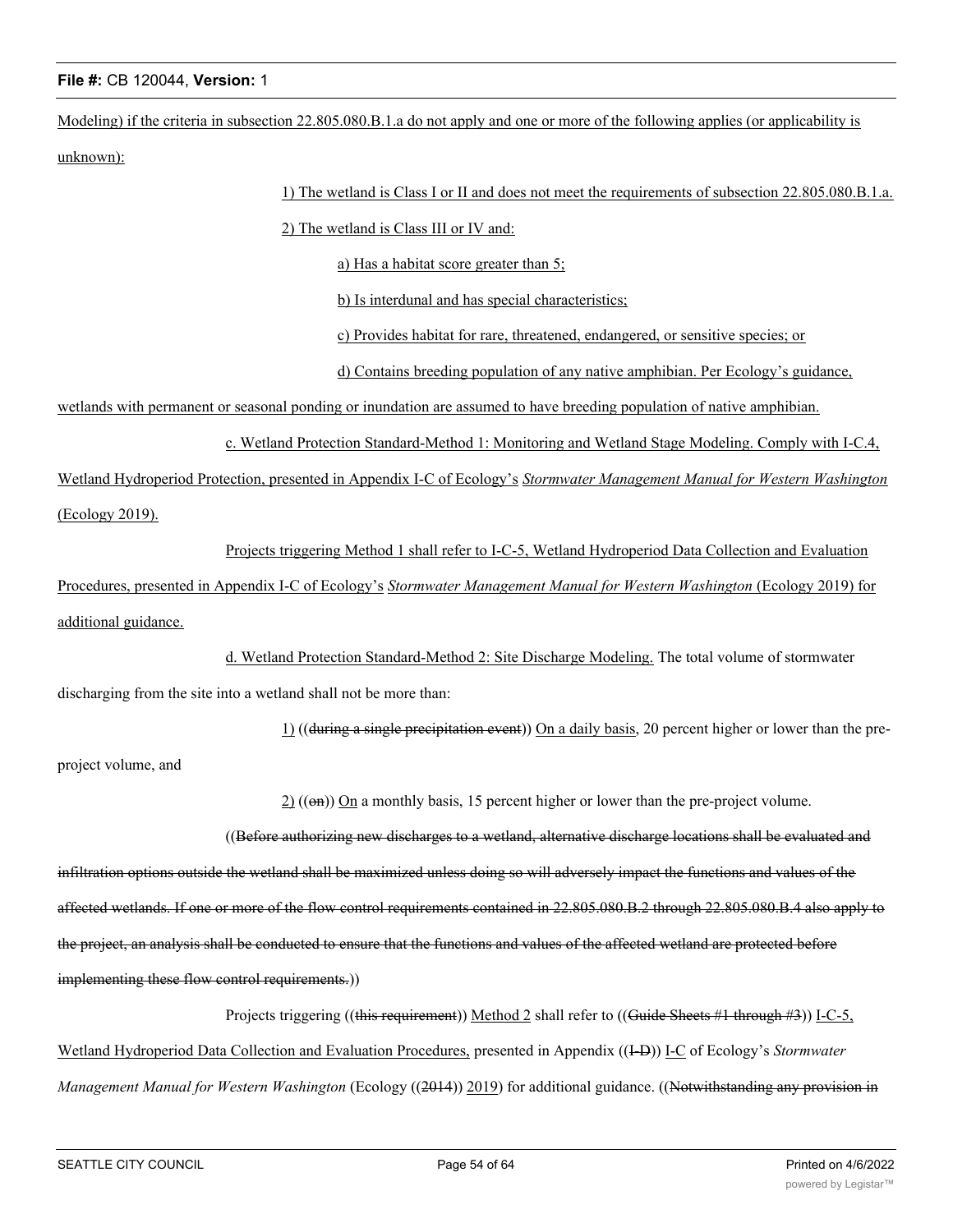#### this subtitle, no net loss of wetland functions of values shall result from actions regulated by this subtitle.))

2. Pre-developed Forested Standard. The post-development discharge durations shall match the discharge durations of a pre-developed forested condition for the range of pre-developed discharge rates from 50 percent of the 2-year peak flow to the 50 -year peak flow.

3. Pre-developed Pasture Standard. The post-development discharge durations shall match the discharge durations of a pre-developed pasture condition for the range of pre-developed discharge rates from 50 percent of the 2-year peak flow to the 2 year peak flow.

4. Existing Condition Standard.

a. The post-development discharge durations shall be limited as follows:

1) Match the discharge durations of the existing land cover condition for the range of discharge rates from 50 percent of the 2-year peak flow to the 25-year peak flow; and

2) For discharges to a creek or a creek drainage basin or to a small lake or a small lake basin, also match the discharge durations of the existing land cover condition for the range of discharge rates from 50 percent of the 2-year peak flow to the 50-year peak flow.

((4)) 5. Peak Control Standard. ((The post-development peak flow with a 4 percent annual probability (25-year

recurrence flow) shall not exceed 0.4 cubic feet per second per acre. Additionally, the peak flow with a 50 percent annual probability (recurrence flow) shall not exceed 0.15 cubic feet per second per acre.))

a. The post-development release rates shall be limited as follows:

1) The peak flow with a 50 percent annual probability (2-year recurrence flow) shall not exceed 0.07 cubic feet per second per acre;

2) The peak flow with a 20 percent annual probability (5-year recurrence flow) shall not exceed

0.10 cubic feet per second per acre; and

3) The peak flow with a 4 percent annual probability (25-year recurrence flow) shall not exceed

0.40 cubic feet per second per acre.

C. Inspection and Maintenance Schedule. Temporary and permanent flow control facilities shall be inspected and maintained according to rules promulgated by the Director to keep these facilities in continuous working order.

#### **22.805.090 Minimum Requirements for Treatment**

A. Applicability. The requirements of this subsection apply to the extent required in Section 22.805.050 to Section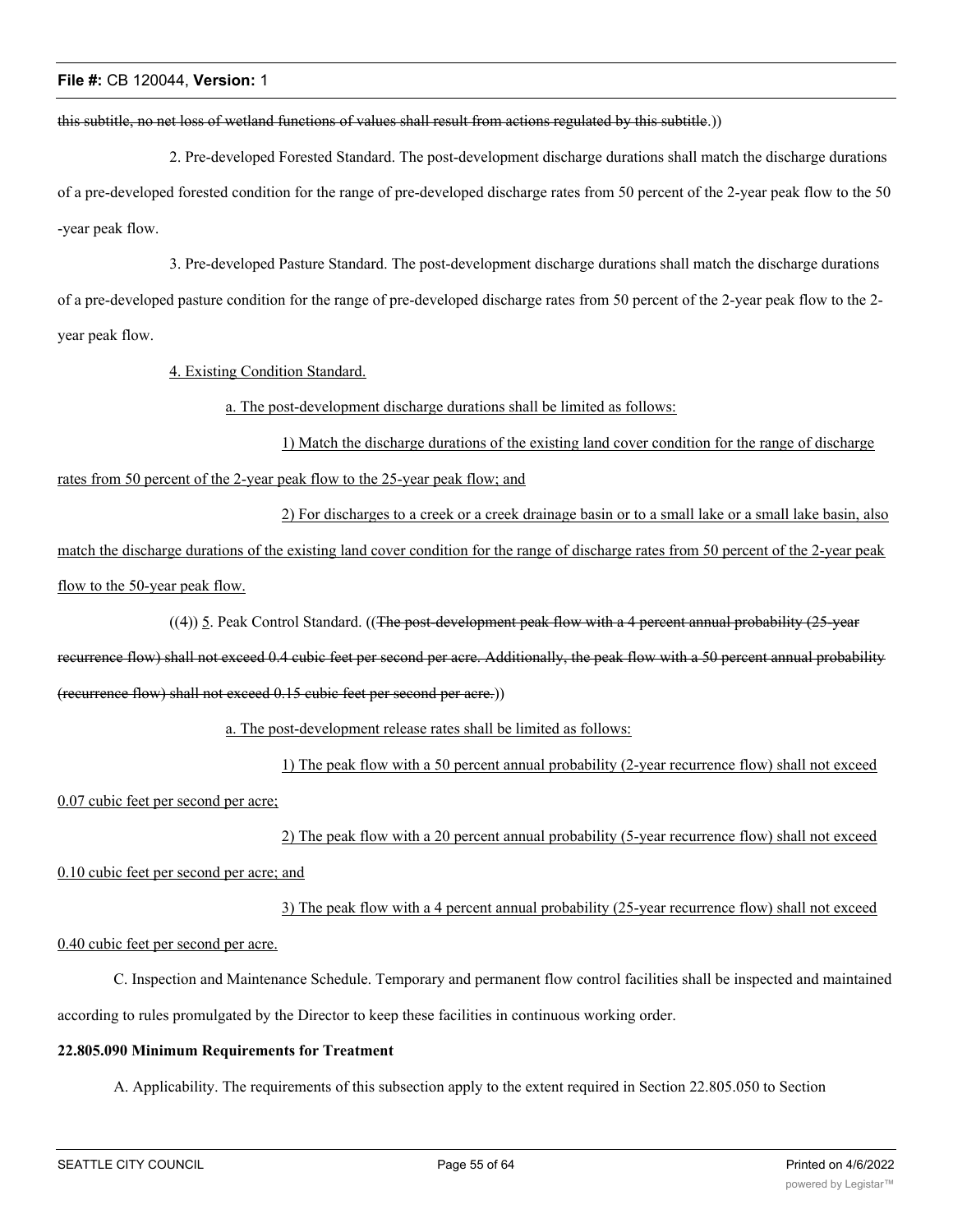22.805.060.

B. Requirements. Water quality treatment facilities shall be installed to the extent allowed by law and maintained pursuant to rules promulgated by the Director to treat flows from the pollution-generating pervious and ((impervious)) hard surfaces on the site being developed. When stormwater flows from other areas, including non-pollution generating surfaces (e.g., roofs), dewatering activities, and off-site areas, cannot be separated or bypassed, treatment BMPs shall be designed for the entire area draining to the treatment facility. All projects shall use on-site BMPs identified in Section 22.805.070.D to the maximum extent feasible to meet the minimum requirements. For pollution-generating pervious surfaces other than artificial turf, a landscape management plan developed according to rules promulgated by the Director may be utilized in lieu of installing water quality treatment facilities.

1. Runoff Volume. Stormwater treatment facilities shall be designed based on the stormwater runoff volume from the contributing area or a peak flow rate as follows:

a. The daily runoff volume at or below which 91 percent of the total runoff volume for the simulation period occurs, as determined using an approved continuous model. It is calculated as follows:

1) Rank the daily runoff volumes from highest to lowest.

2) Sum all the daily volumes and multiply by 0.09.

3) Sequentially sum daily runoff volumes, starting with the highest value, until the total equals 9 percent of the total runoff volume. The last daily value added to the sum is defined as the water quality design volume.

b. Different design flow rates are required depending on whether a treatment facility will be located upstream or downstream of a detention facility:

1) For facilities located upstream of detention or when detention is not required, the design flow

rate is the flow rate at or below which 91 percent of the total runoff volume for the simulation period is treated, as determined using an approved continuous runoff model.

2) For facilities located downstream of detention, the design flow rate ((is the release rate)) shall

be the full 2-year release rate, as determined using an approved continuous runoff model.

c. Infiltration facilities designed for water quality treatment must infiltrate 91 percent of the total runoff volume as determined using an approved continuous runoff model. To prevent the onset of anaerobic conditions, an infiltration facility designed for water quality treatment purposes must be designed to drain the water quality design treatment volume (the 91st percentile, 24-hour volume) within 48 hours.

2. Basic Treatment. A basic treatment facility shall be required for all projects. The requirements of subsection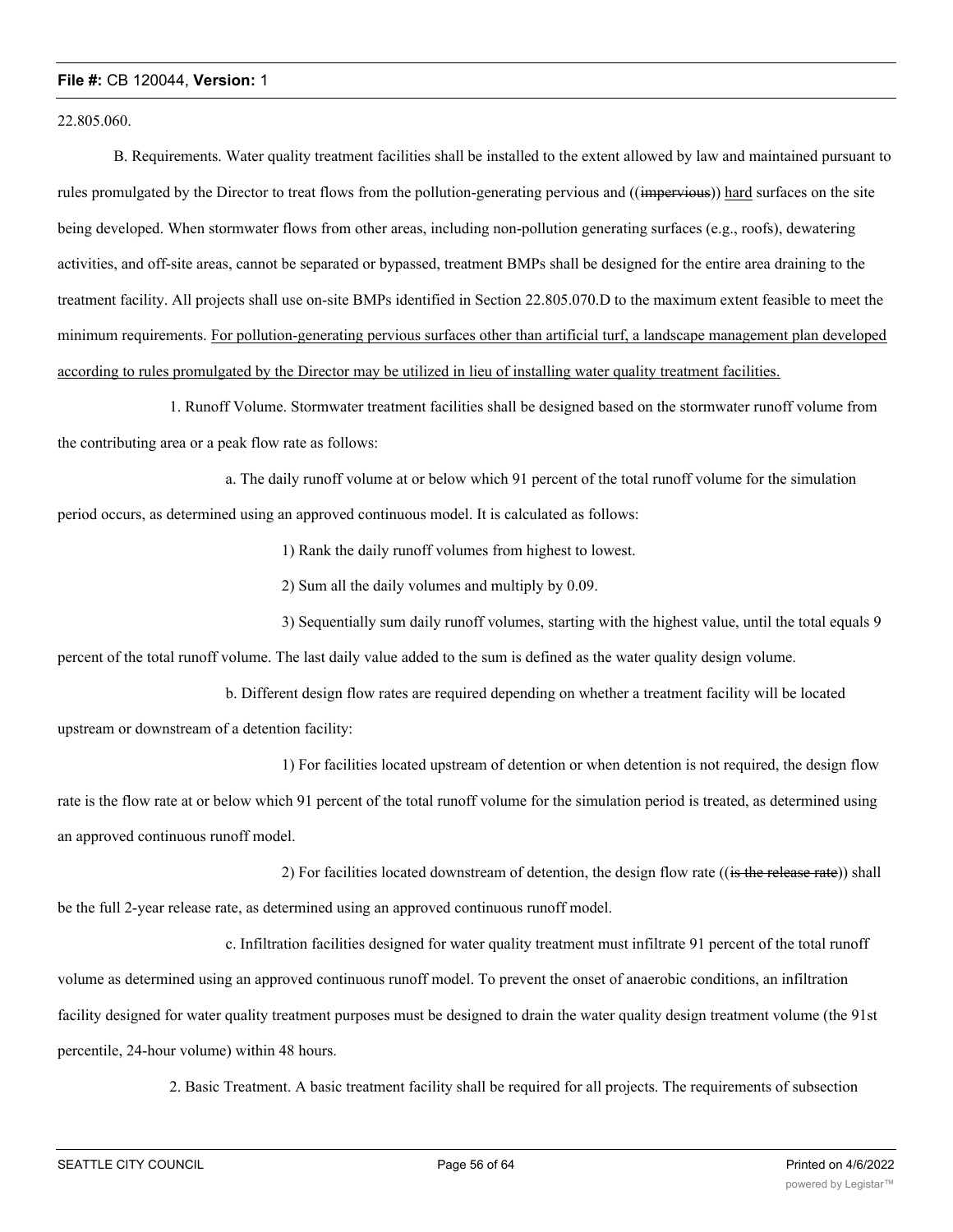22.805.090.B.3 (Oil Control Treatment), subsection 22.805.090.B.4 (Phosphorus Treatment), and subsection 22.805.090.B.5 (Enhanced Treatment) are in addition to this basic treatment requirement.

3. Oil Control Treatment. An oil control treatment facility shall be required for high-use sites, as defined in this subtitle.

4. Phosphorus Treatment. A phosphorus treatment facility shall be required for projects discharging into nutrientcritical receiving waters.

5. Enhanced Treatment. ((An)) Unless a project discharges to a basic treatment receiving water (subsection

22.801.030 "B"), an enhanced treatment facility for reducing concentrations of dissolved metals shall be required for projects that discharge, directly or through conveyance systems, to fresh waters designated for aquatic life use or having an existing aquatic life use, or that use infiltration strictly for flow control (not treatment) and discharge within one-quarter mile of fresh waters designated for aquatic life use or having an existing aquatic life use, if the project meets one of the following criteria:

a. For a parcel-based project, the  $((\text{site}))$  project is  $((\text{an}))$  industrial, is commercial, or  $((\text{multi-familiar})$ 

project)) proposes four or more dwelling units.

b. For a roadway project, the site is either:

1) A fully controlled or a partially controlled limited access highway with Annual Average Daily

Traffic counts of 15,000 or more; or

2) Any other road with an Annual Average Daily Traffic count of 7,500 or greater.

6. Discharges to Groundwater. Direct discharge of untreated drainage water from pollution-generating hard surfaces to groundwater is prohibited.

C. Inspection and Maintenance Schedule. Temporary and permanent treatment facilities shall be inspected and maintained according to rules promulgated by the Director to keep these facilities in continuous working order.

Section 5. Chapter 22.807 of the Seattle Municipal Code, last amended by Ordinance 125248, is amended as follows:

# **Chapter 22.807 DRAINAGE CONTROL REVIEW AND APPLICATION REQUIREMENTS**

\* \* \*

# **22.807.020 Drainage control review and application requirements**

A. Thresholds for Drainage Control Review. Drainage control review and approval ((shall be)) as described in subsection

22.807.020.B is required for any of the following:

# 1. Preliminary drainage review and approval is required for applications for the following approvals: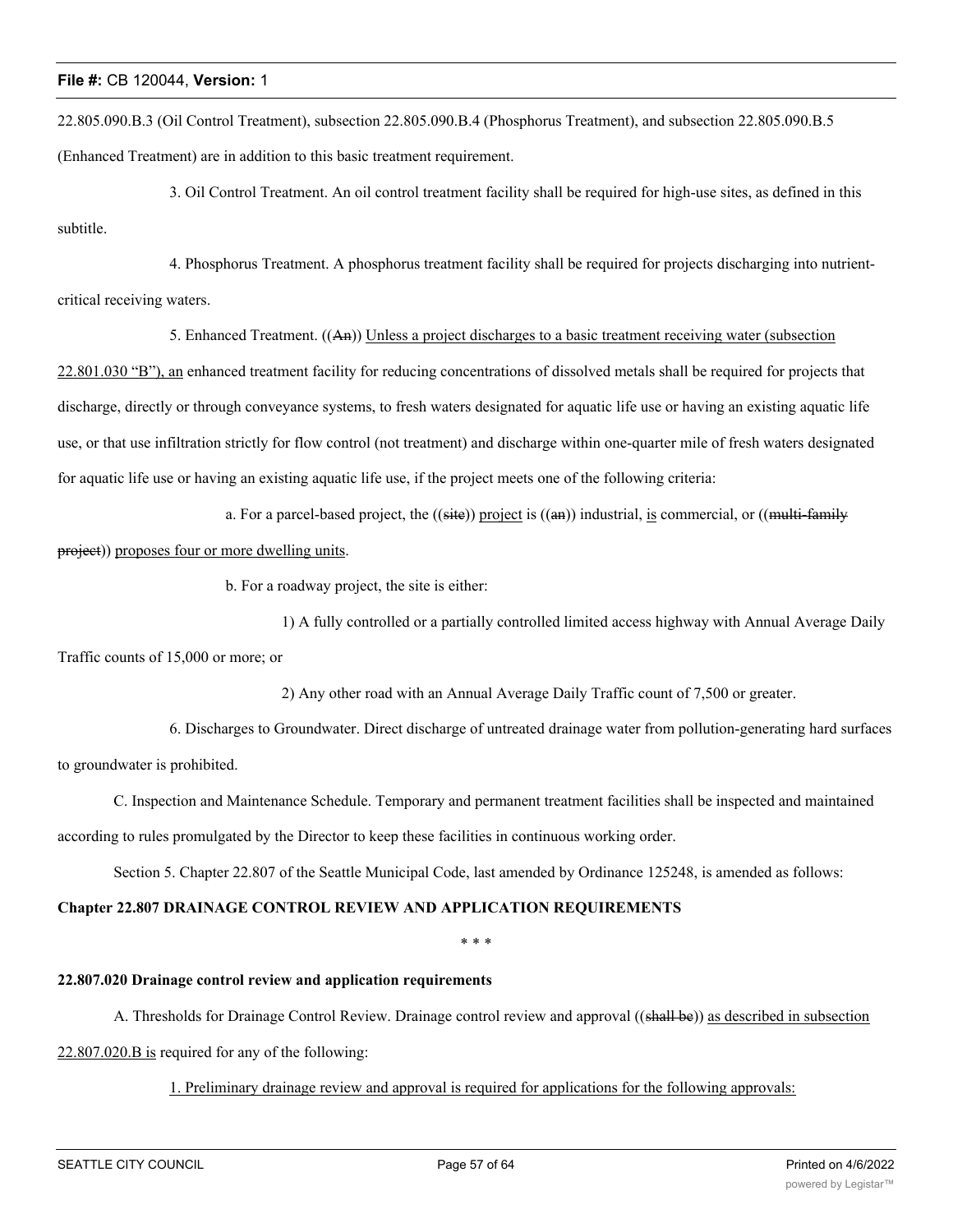a. Subdivisions (Chapter 23.22);

b. Short plats (Chapter 23.24);

c. Unit lot subdivisions (Sections 23.22.062 and 23.24.045);

d. Lot boundary adjustments (Chapter 23.28); or

e. Master use permits that would allow development that includes 750 square feet or more of new plus

replaced hard surface or 5,000 square feet of land disturbing activity where the Director has determined that a preliminary drainage

review is required considering, but not limited, to the following attributes of the site:

1) Location within an environmentally critical area or buffer;

2) Proximity and tributary to an environmentally critical area or buffer; and

3) Proximity and tributary to an area with adequacy, erosion, water quality, or flooding problems.

 $((+))$  2. Standard drainage ((eontrol)) review and approval ((shall be)) is required for the following:

a. ((Any)) Applications other than those listed in subsection 22.807.020.A.1 that include any land

disturbing activity encompassing an area of  $((750))$  5,000 square feet or more, including demolition permits;

b. Applications for ((either)) a ((master use permit or)) building permit or other construction permit that ((

includes the cumulative addition)) authorizes the construction or installation of 750 square feet or more of ((land disturbing activity and/or)) new ((and)) plus replaced ((impervious)) hard surface;

c. Applications for which a grading permit or approval is required pursuant to Chapter 22.170;

d. Applications for street use permits for the cumulative addition of 750 square feet or more of new ((and))

plus replaced ((impervious)) hard surface and land disturbing activity;

e. City public works projects or construction contracts, including contracts for day labor and other public

works purchasing agreements, for the cumulative addition of 750 square feet or more of new ((and)) plus replaced ((impervious)) hard surface and/or land disturbing activity to the site, except for projects in a City-owned right-of-way and except for work performed for the operation and maintenance of park lands under the control or jurisdiction of the Department of Parks and Recreation;

f. ((Permit)) Applications for approvals and contracts that include any new or replaced ((impervious)) hard surface or any land disturbing activity on a site deemed a potentially hazardous location, as specified in Section 22.800.050 (Potentially Hazardous Locations);

g. ((Permit)) Applications for approvals that include any new ((impervious)) hard surface in a Category I peat settlement-prone area delineated pursuant to Section 25.09.012;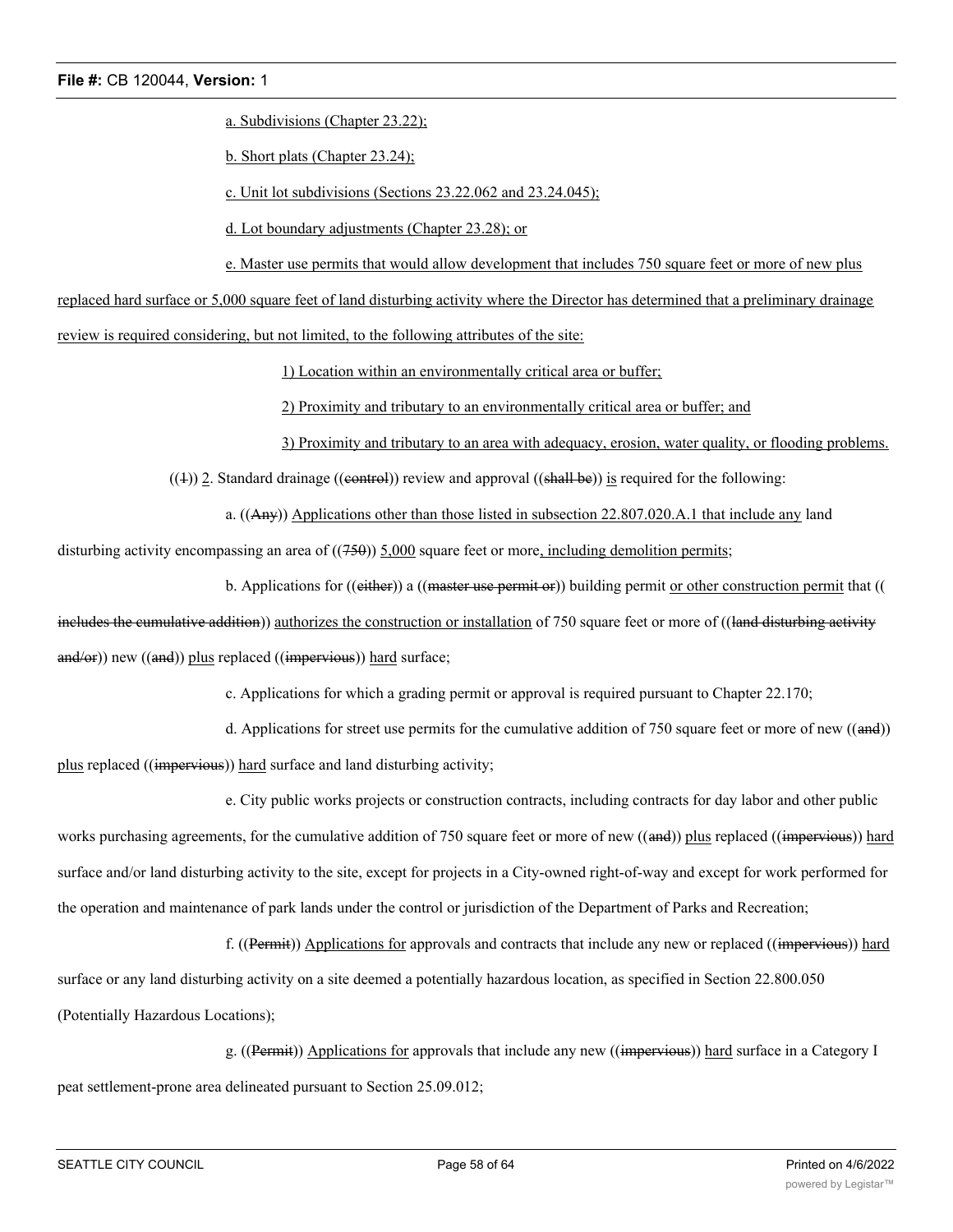h. Whenever an exception to a requirement set forth in this Subtitle VIII or in a rule promulgated under this

Subtitle VIII is desired, whether or not review and approval would otherwise be required, including, but not limited to, alteration of natural drainage patterns or the obstruction of watercourses;  $((\Theta \cdot \mathbf{r}))$ 

i. Whenever roadway project infeasibility pursuant to subsection 22.805.060.E is applied, whether or not

review and approval would otherwise be required;  $((.) )$  or

j. Applications for approvals for activities or projects for:

1. Fueling at dedicated stations, for new or substantially altered fueling stations.

2. In-water and over-water fueling.

3. Maintenance and repair of vehicles and equipment.

4. Concrete and asphalt mixing and production.

5. Recycling, wrecking yard, and scrap yard operations.

6. Storage of liquids in aboveground tanks.

7. Other projects that the Director determines pose a hazard to public health, safety, or welfare;

endanger any property; adversely affect the safety and operation of City right-of-way, utilities, or other property owned or maintained by the City; or adversely affect the functions and values of an environmentally critical area or buffer.

 $((2))$  3. ((Large project)) Comprehensive drainage ((control)) review and approval ((shall be)) is required for ((

projects)) applications other than those listed in subsection 22.807.020.A.1 that include:

a.  $((5,000))$  Five thousand square feet or more of new plus replaced hard surface;

b.  $((1))$  One acre or more of land disturbing activity;

c. Conversion of 3/4 acres or more of vegetation to lawn or landscaped area; or

d. Conversion of 2.5 acres or more of native vegetation to pasture.

B. For purposes of applying the thresholds in subsection 22.807.020.A, all closely related projects as determined according to subsection 22.805.010.B shall be counted towards the threshold.

((3)) C. The City may, by interagency agreement signed by the Directors of SPU and SDCI, waive the drainage and erosion control permit and document requirements for property owned by public entities, when discharges for the property do not enter the public drainage system or the public combined sewer system. Whether or not the public entities are required to obtain permits or submit documents, such entities are subject to the substantive requirements of this subtitle.  $((\frac{1}{2} \cdot \text{unless exceptions are granted as set})$ forth in Section 22.800.040.))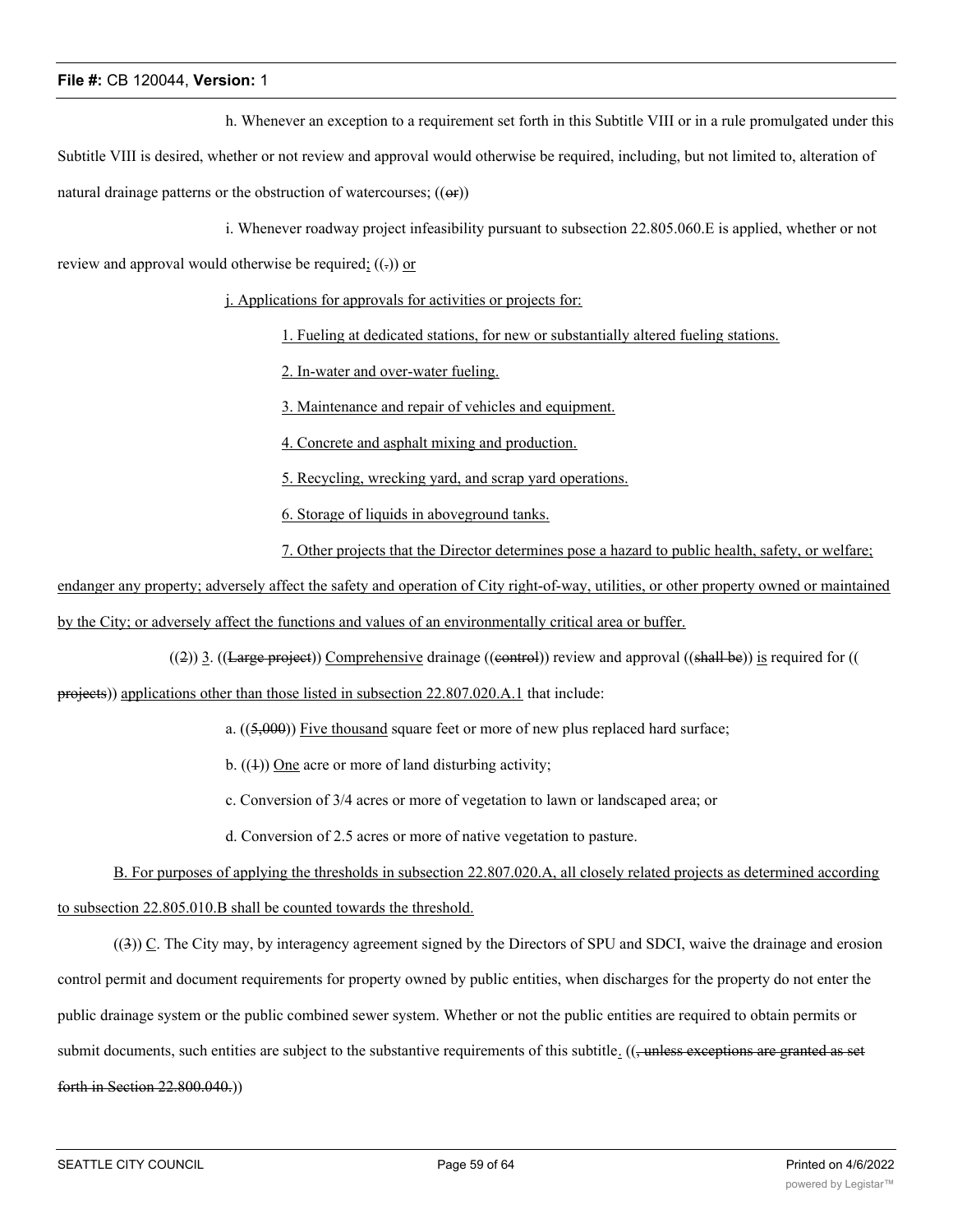$((B))$   $(D.$  Submittal Requirements for Drainage Control Review and Approval

1. Information Required for Preliminary Drainage Review. The following information shall be submitted to the Director for all projects for which preliminary drainage review is required:

a. Preliminary Site Plan. A site plan as set forth in rules promulgated by the Director.

b. Preliminary Drainage Control Plan. A drainage control plan that identifies all new and replaced hard

surfaces, new and replaced pollution-generating hard surfaces, drainage control facilities, and best management practices for each lot,

parcel, and tract of land within the project.

1) The preliminary drainage control plan shall include all drainage control facilities required to

meet the minimum requirements for flow control (Section 22.805.080), water quality treatment (Section 22.805.090), and on-site

stormwater management (Section 22.805.070), as well as all other best management practices to ensure drainage adequacy.

2) The preliminary drainage control plan shall be prepared by a licensed civil engineer in

accordance with standards adopted by the Director, for projects that include any one or more of the following:

a. Five thousand square feet or more of new plus replaced hard surface;

b. One acre or more of land disturbing activity;

c. Conversion of 3/4 acres or more of vegetation to lawn or landscaped area;

d. Conversion of 2.5 acres or more of native vegetation to pasture; or

e. No accessible off-site discharge point.

c. Submittals identified by rule. Additional information shall be submitted to the Director to comply with the requirements of this subtitle and rules promulgated hereunder and to accomplish the purposes of this subtitle.

 $((1))$  2. Information Required for Standard Drainage ((Control)) Review. The following information shall be

submitted to the Director for all projects for which standard drainage ((eontrol)) review is required.

a. Site Plan. A site plan shall be submitted to the Director.

b. Standard Drainage Control Plan. A drainage control plan shall be submitted to the Director. Standard designs for drainage control facilities as set forth in rules promulgated by the Director may be used. For a project with no accessible off-site discharge point or that includes development conducted in or near a receiving water requiring a Hydraulic Project Approval (WAC 220-660), the drainage control plan shall be prepared by a licensed civil engineer in accordance with standards adopted by the Director.

c. Construction Stormwater Control Plan. A construction stormwater control plan demonstrating controls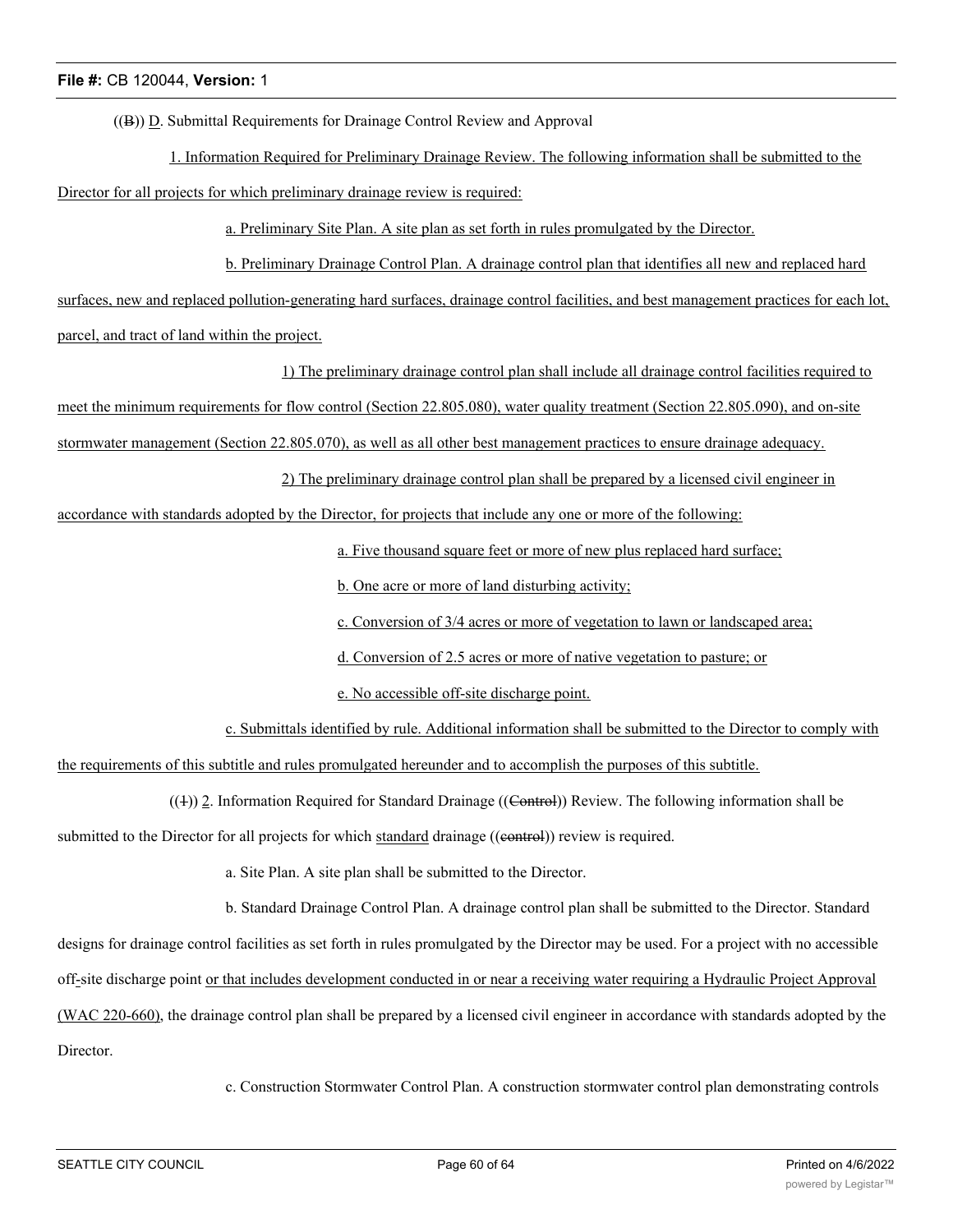sufficient to determine compliance with subsection 22.805.020.D shall be submitted. The Director may approve a checklist in place of a plan, pursuant to rules promulgated by the Director.

d. Memorandum of Drainage Control. The owner(s) of the site shall sign a "memorandum of drainage control" that has been prepared by the Director of SPU. Completion of the memorandum shall be a condition precedent to issuance of any permit or approval for which a drainage control plan is required. The applicant shall file the memorandum of drainage control with the King County Recorder's Office so as to become part of the King County real property records. The applicant shall give the Director of SPU proof of filing of the memorandum. The memorandum shall not be required when the drainage control facility will be owned and operated by the City. A memorandum of drainage control shall include:

1) The legal description of the site;

2) A summary of the terms of the drainage control plan, including any known limitations of the drainage control facilities, and an agreement by the owners to implement those terms;

3) An agreement that the owner(s) shall inform future purchasers and other successors and assignees of the existence of the drainage control facilities and other elements of the drainage control plan, the limitations of the drainage control facilities, and of the requirements for continued inspection and maintenance of the drainage control facilities;

4) The side sewer permit number and the date and name of the permit or approval for which the drainage control plan is required;

5) Permission for the City to enter the property for inspection, monitoring, correction, and

abatement purposes;

6) An acknowledgment by the owner(s) that the City is not responsible for the adequacy or

performance of the drainage control plan, and a waiver of any and all claims against the City for any harm, loss, or damage related to

the plan, or to drainage or erosion on the property, except for claims arising from the City's sole negligence; and

7) The owner(s)' signatures acknowledged by a notary public.

e. Submittals identified by rule. Additional information shall be submitted to the Director to comply with the requirements of this subtitle and rules promulgated hereunder and to accomplish the purposes of this subtitle.

((2)) 3. Information Required for ((Large Project)) Comprehensive Drainage ((Control)) Review. In addition to the submittal requirements for standard drainage ((eontrol)) review, the following information is required to be submitted to the Director for ((large)) projects for which comprehensive drainage review is required:

a. Comprehensive Drainage Control Plan. A comprehensive drainage control plan, in lieu of a standard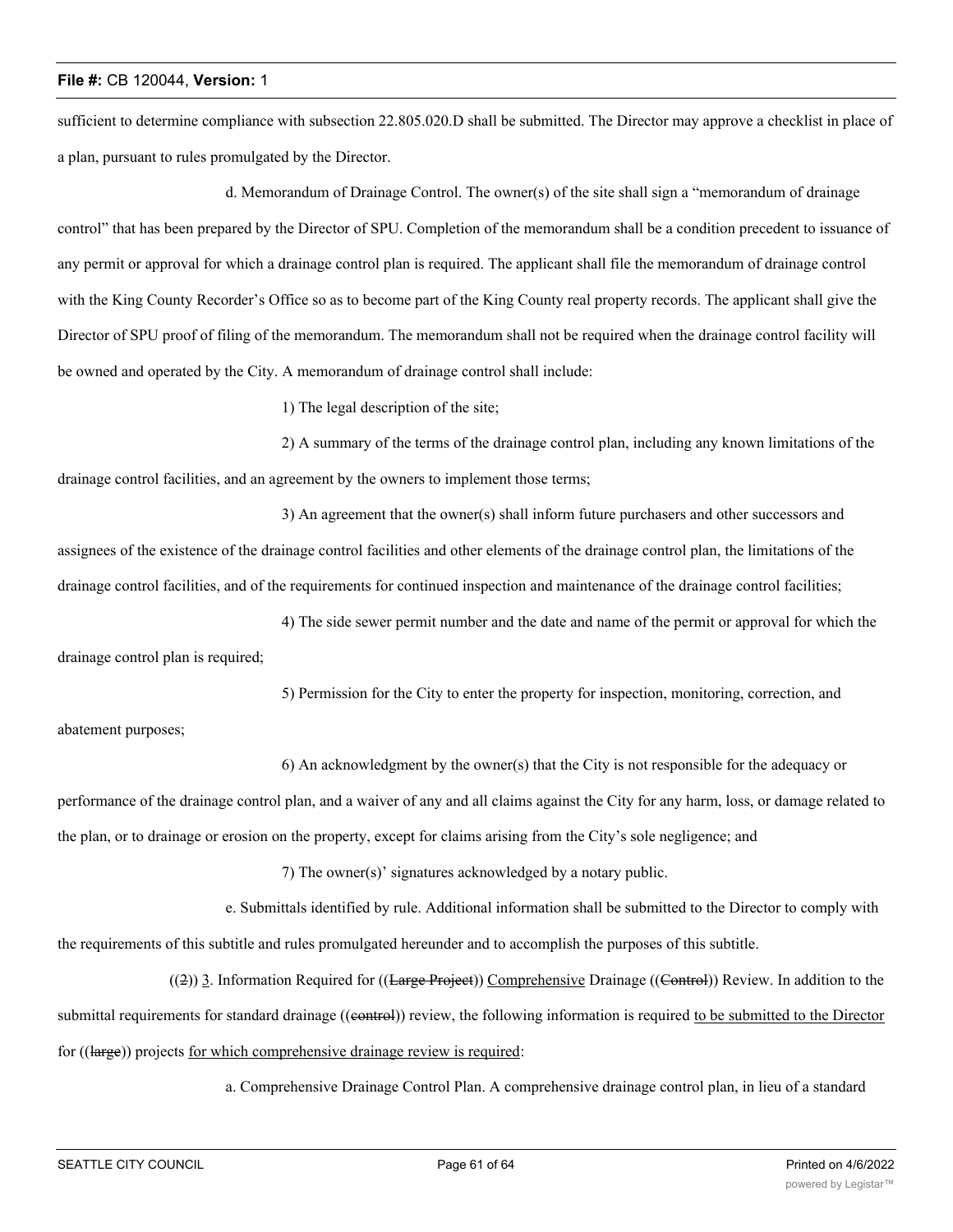drainage control plan, to comply with the requirements of this subtitle and rules promulgated hereunder and to accomplish the purposes of this subtitle shall be submitted with the permit application. It shall be prepared by a licensed civil engineer in accordance with standards adopted by the Director.

b. Inspection and Maintenance Schedule. A schedule shall be submitted that provides for inspection of temporary and permanent flow control facilities, treatment facilities, and source controls to comply with Section 22.805.070 (Minimum Requirements for On-site Stormwater Management), Section 22.805.080 (Minimum Requirements for Flow Control) and Section 22.805.090 (Minimum Requirements for Treatment).

c. Construction Stormwater Control Plan. A construction stormwater control plan prepared in accordance with subsection 22.805.020.D shall be submitted.

((3)) 4. Applications for drainage control review and approval shall be prepared and submitted in accordance with provisions of this subsection, with Chapter 21.16 (Side Sewer Code), and with associated rules and regulations adopted jointly by the Directors of SDCI and SPU.

((4)) 5. The Director may require additional information necessary to adequately evaluate applications for compliance with the requirements and purposes of this subtitle and other laws and regulations, including, but not limited to, Chapter 25.09 (Regulations for Environmentally Critical Areas) and Chapter 23.60A. The Director may also require appropriate information about adjoining properties that may be related to, or affected by, the drainage control proposal in order to evaluate effects on the adjacent property. This additional information may be required as a precondition for permit application review and approval.

((C)) E. Authority to Review. The Director may approve those plans that comply with the provisions of this Subtitle VIII and rules promulgated hereunder, and may place conditions upon the approval in order to assure compliance with the provisions of this subtitle. Submission of the required drainage control application information shall be a condition precedent to the processing of any of the above-listed permits. Approval of drainage control shall be a condition precedent to issuance of any of the above-listed permits. The Director may review and inspect activities subject to this Subtitle VIII and may require compliance regardless of whether review or approval is specifically required by this subsection 22.807.020.C. The Director may disapprove plans that do not comply with the provisions of this Subtitle VIII and rules promulgated hereunder. Disapproved plans shall be returned to the applicant, who may correct and resubmit the plans.

#### **22.807.090 Maintenance and Inspection**

A. Responsibility for Maintenance and Inspection. The owner and other responsible parties shall maintain drainage control facilities, source controls, and other facilities and implement landscape management plans required by this subtitle and by rules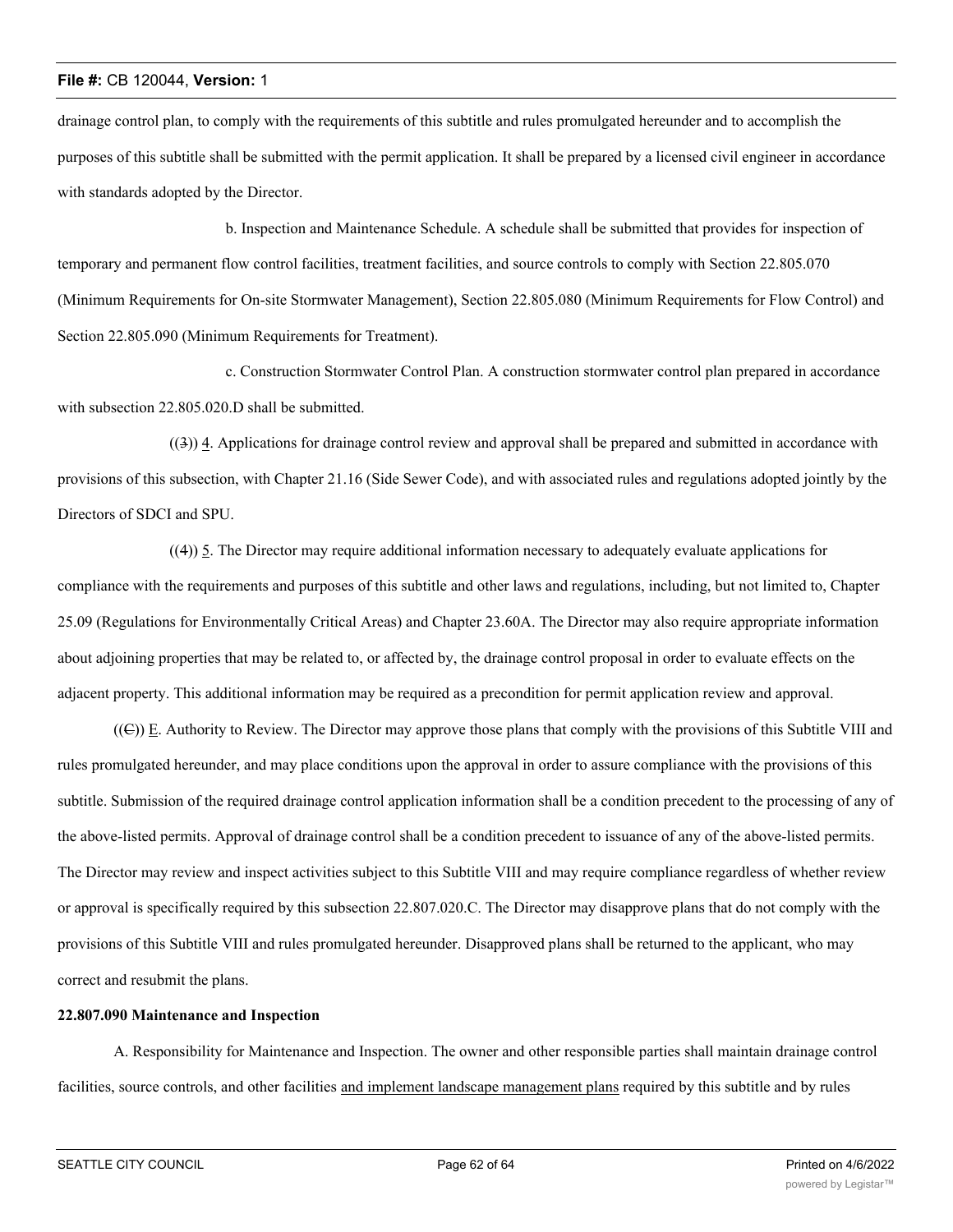adopted hereunder to keep these facilities in continuous working order. The owner and other responsible parties shall inspect permanent drainage control facilities, temporary drainage control facilities, and other temporary best management practices or facilities on a schedule consistent with this subtitle and sufficient for the facilities to function at design capacity. The Director may require the responsible party to conduct more frequent inspections and/or maintenance when necessary to ensure functioning at design capacity. The owner(s) shall inform future purchasers and other successors and assignees to the property of the existence of the drainage control facilities and the elements of the drainage control plan, the limitations of the drainage control facilities, and the requirements for continued inspection and maintenance of the drainage control facilities and for implementation of a landscape management plan, if applicable.

\* \* \*

Section 6. This ordinance shall take effect on July 1, 2021.

| Passed by the City Council the     | day of |       | , 2021, and signed by me in open session in |
|------------------------------------|--------|-------|---------------------------------------------|
| authentication of its passage this | day of | 2021. |                                             |

President of the City Council

\_\_\_\_\_\_\_\_\_\_\_\_\_\_\_\_\_\_\_\_\_\_\_\_\_\_\_\_\_\_\_\_\_\_\_\_

\_\_\_\_\_\_\_\_\_\_\_\_\_\_\_\_\_\_\_\_\_\_\_\_\_\_\_\_\_\_\_\_\_\_\_\_

Approved / returned unsigned / vetoed this \_\_\_\_\_\_\_ day of \_\_\_\_\_\_\_\_\_\_\_\_, 2021.

Jenny A. Durkan, Mayor

Filed by me this day of 2021.

Monica Martinez Simmons, City Clerk

\_\_\_\_\_\_\_\_\_\_\_\_\_\_\_\_\_\_\_\_\_\_\_\_\_\_\_\_\_\_\_\_\_\_\_\_